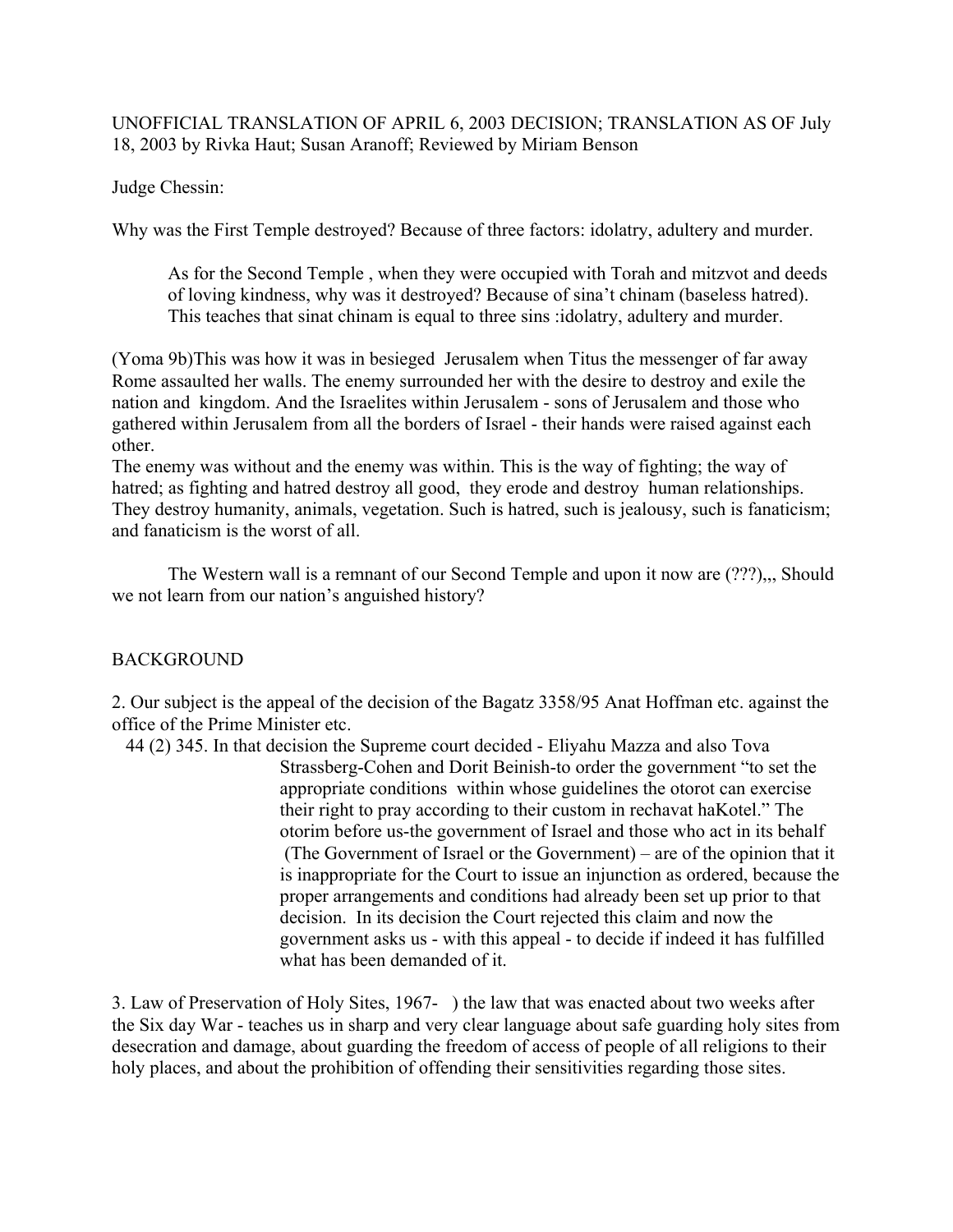1. Preservatioon of the Holy Sites

The Holy Sites will be preserved from desecration and from any other damage and from anything that may impinge upon freedom of access of all religions to their holy sites or to their feelings towards those sites.

In this same language, word for word, para. 3 of the basic law tells us: Jerusalem the capital of Israel (law of Jerusalem). The law of shmirah - and, later, also the law of Jerusalem was intended to completely change the status quo. Until the beginning of the law of shmirah - in the period of the Mandate and until after the birth of the State, when the Kotel and other sites holy to Jews were under the jurisdiction of Jordon's Hashemite Kingdom- there were restrictions, sometimes terrible and humiliating restrictions, as to the rights of the Jews to their holy sites. But now those restrictions and those obstacles have been removed.

The law of Preservation of Holy Sites was not created for Jews alone: perhaps we can say: in essence it was not created for Jews. It was created for Muslims, it was created for Christians, it was created for people of every religion that has sites holy to them in Israel. Their rights were enacted by law, even as a basic law. The status of Jews to their holy sites was enacted like the status of all other religions to sites holy to them, from total and complete equality, with no exception- each religion and its holy sites.

We live within our own nation, (we are independent) and until now we have not heard any serious complaint about the desecration of any other religion towards its holy places. The State guards the rights of these people with extra vigilance, there is no breach and no complaint. And see, it is a miracle, and perhaps not a miracle, :It is only the Jews who are not satisfied with what is and what is not done in our holy places - sometimes here, sometimes there. Our interest in the appeal is one of those differences of opinion that have been revealed amongst Jews, amongst ourselves alone.

4. This is the fourth time that we are dealing with this subject, and let us express the hope that this will be the last time. The first time was in Bagatz 257/89, 2410/90 Anat Hoffman etc. v. the administrator of the Kotel; Susan Alter etc. v. the Minister of Religion etc. p'd 48 (20 265 (THE FIRST DECISION OR FIRST LAWSUIT). THE SECOND TIME WAS BAGATZ 882/94 Susan Alter etc. v. Minister of religion etc. (not published), when the defendants from the first case demanded enactment of the appeal from the first decision (the appeal). The third time was the decision that we are currently dealing with the appeal, it is Bagatz 3358/95 Anat Hoffman etc. v. Mancal Minister of religion. Etc. P'd 44 (2) 345 (second decision or second appeal). And now we are meeting the fourth time.

In order to understand the different opinions and the arguments of the litigants, we see no recourse other than a review of the stages until now. The stages we have just mentioned were like stones in a necklace that are linked side by side to become one strand ; and before we string a new stone on it, we must learn and understand the nature of what this chain is.

Initial events and the first atirah.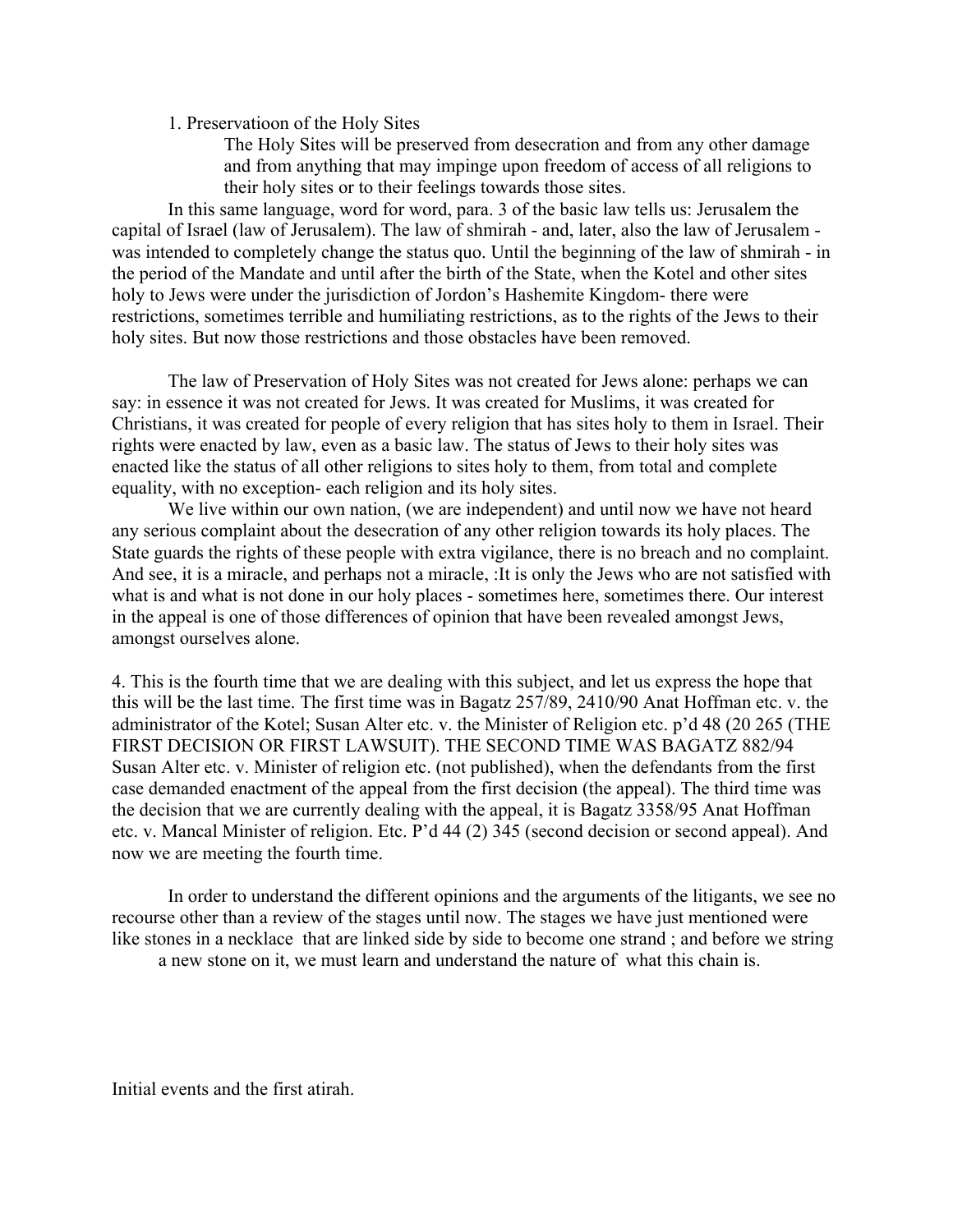- 5. Events began on Rosh Chodesh Tevet, 9.12.1988 , when a group of Jewish women, residents of Jerusalem, attempted tp pray together in rechavat haKotel. The custom of those women is to wrap themselves in tallit when they pray and to read aloud from a Torah scroll as is usual when reading torah. Thus the women attempted to do - facing the Western wall each month and on some holidays. On that Rosh Chodesh Tevet the female and male worshippers near the Kotel were unwilling to permit the women to pray as they wished, and from the time they began those male and female worshippers reacted violently. On Rosh Chodesh Adar Aleph, the now experienced women informed the police, ahead of time, of their intention to pray near the Kotel according to their custom, but this did not help, in the course of their prayers other female worshippers - and angry male worshippers supporting them - disrupted the women's group: cursed them, accused them of bad things, and even snatched their siddurim from their hands, threw things at them and hit them.
- 6. After these events the women met with Rabbi Getz z"l, the rabbi who was administering the Kotel area, and for Ta'anit Esther of that year an agreement was reached and the women agreed to pray near the Kotel without tallitot and without Torah scrolls. Rabbi Getz, on his part, took upon himself the responsibility of guarding the safety of the women and to permit them to exercise their right to pray. The agreement was not successful because Rabbi Getz was unable to keep his promise. On Ta'anit Esther the tefillah was especially stormy, and at the end of the day the police had to scatter a wild and violent crowd with tear gas grenades.
- 7. After the difficult events of Ta'anit Esther, on 14 Adar (March 21) 1989, the women brought their first atirah (Bagatz 257/89), and so the first stage began.
- 8. Those who opposed the women's prayer continued to behave strongly against them, but the women did not weaken. The women continued to arrive at the Kotel on Roshei Chodoshim and to pray next to it, but the clear opposition of the worshippers at the site and with them the Rabbi who administers the Kotel - did not abate. In the course of time there was no lack of harsh words - orally and in writing - and even violence reared its ugly head. Justice Elon, in the first decision, discusses the events that led to the decision, on pp. 277-292.
- 9. At the end of 1989 the first group of women succeeded in encouraging and strengthening another group of Jewish women, residents of America (the second group). They created "The International committee for WOW. - from then on the first group together with the second group acquired the title "Neshot haKotel" - and together they attempted to come to the Kotel at regular times and to pray near it. The prayers of the second group of women was - and is - according to Orthodox halakhah, since the women of that group are from all streams of Judaism, and in order that they can all unite and be one group, the group chose the style of prayer that is the strictest from all the denominations. These women pray together privately, meaning they do not consider themselves to be a minyan and therefor they refrain from praying those prayers only permitted with a minyan, like Kaddish. They wrap themselves in tallitot and read aloud from the Torah - like the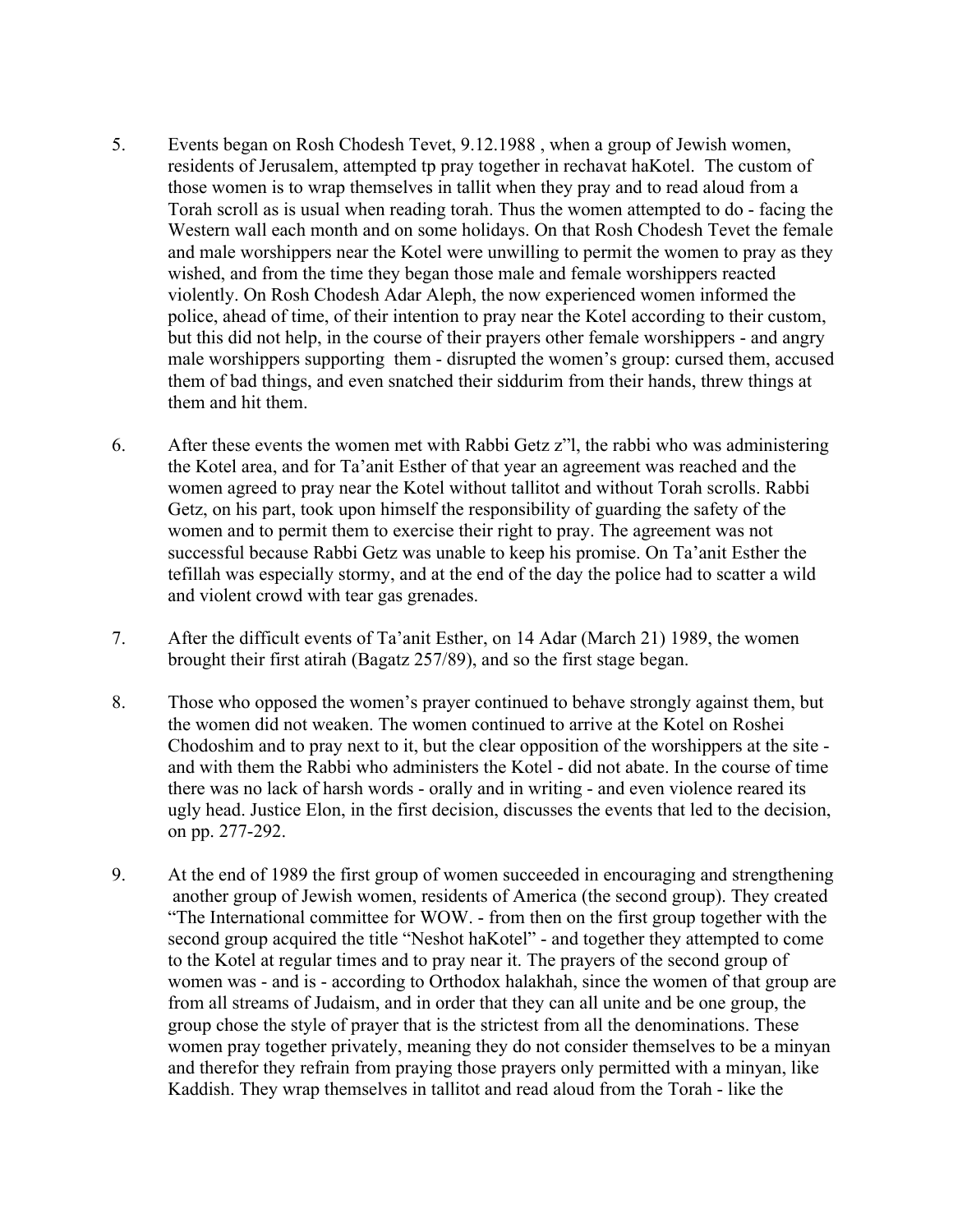custom of the first group - but they are careful not to constitute themselves as a minyan like the practice of the first group -but even so they are strict about not reading Torah like a minyan, for example, regarding blessings and aliyot.

10. Before Rosh chodesh Kislev in 1989 the women of the second group tried to pray at the Kotel -together - , according to their custom, but when they reached the rechavat haKotel, wearing tallitot and with a Torah scroll, they were forbidden to enter ezrat nashim. This event led to exchanges of letters with the representatives of the Ministery of religion, and when they realized that the correspondance did not bear fruit, the women of the second group also appealed to the High court. This atirah, on June 3 1990- is the atirah Bagatz 2410/90, Susan Alter etc. v. the Minister of Religion. This diyyun was joined with the diyyun of the first group, and both cases together constitute the first stage. For the sake of completion, let us add that while the WOW contain women from different streams - as we are accustomed to see in Judaism - for our purposes they are all united in their demand to be permitted to pray near the Kotel together, wrapped in tallitot and reading aloud from a Torah, like men who wrap themselves in tallit and read from the Torah and nobody disturbs them.

11. For the sake of completion let us add: according to paragraph 4 of the Law of the Preservation of Holy Sites, the Minister of Religion is permitted, after advising with representatives of those religions who are affected, or according to their advice, and with the agreement of minister of justice, to enact regulations in order to carry out the law, the Minister of Religion acted accordingly many times, and regarding the Kotel (and other places sacred to Jews) enacted regulations entitled "Regulations for the Preservation of Jewish Holy Sites, 1981 (Preservation Regulations), and now, after the first lawsuit was brought to the Court - that is the lawsuit of the first group of women and before the lawsuit of the second group - the Minister published on Dec.31, 1989, an amendment to those takanot - after consulting with the chief rabbis - he added regulation 2, subsection 1(a). And this is the language of the amendment: Prohibited activities: 2. (A) In the area of the holy sites are prohibited

.......................

(1a) a religious ceremony that is not according to the custom of the place, which offends the sensibilities of the worshippers

..............................

We will deal more with this amendment as we go along. But let us add now that following what was stated in this subsection (and regulation 4 of the regulations) the Rabbi who administers the Kotel tried to prohibit entrance of the WOW to ezrat nashim.

 $+$ 

## DECISION IN THE FIRST LAWSUIT

12. The lawsuit of WOW - these are the lawsuits of Bagatz 257/89 and Bagatz 2410/90 came before the High Court of Justice with President of the Court Meir Shamgar, Chief Justice Menachem Elon, and Judge Shlomo Levin. After some time -a long time - after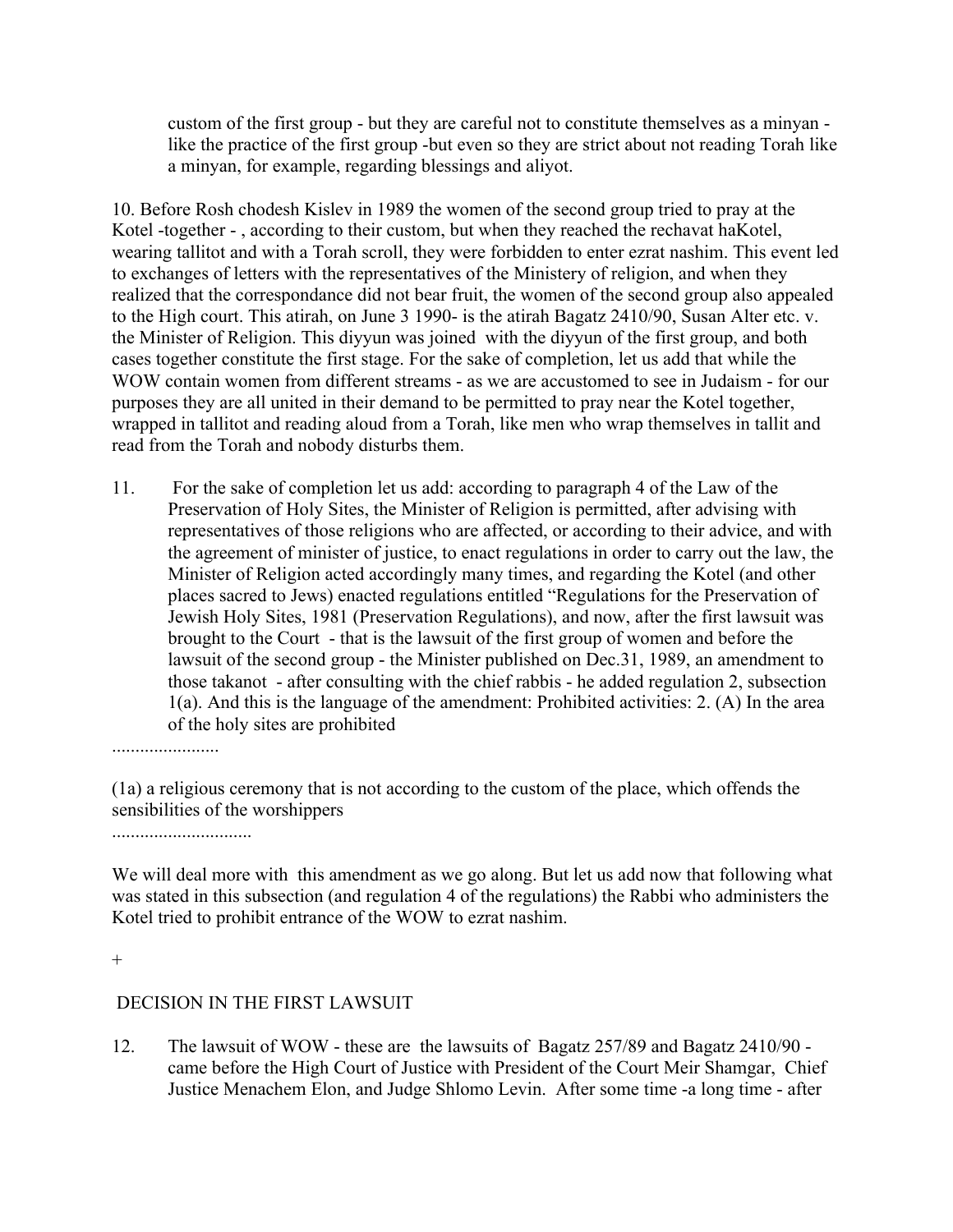the litigants were unable to come to an agreement, the Court reached a decision. The decision was given on Jan.26, 1994, and the three judges wrote three separate opinions. All three agreed that "the plaintiffs have the right to pray according to their custom in their congregations and in their synagogues, and nobody may stop them;" that "the religious freedom of these plaintiffs exists" (in the words of Justice Elon, ibid 350) and that the prayers of WOW "have no formal halakhic violation at all "(Justice Elon p. 321). But, different opinions were revealed among the justices, on the issue of whether WOW are permitted, in practical terms, to pray according to their custom in rechavat haKotel, and to actualize their basic rights of freedom of religion.

13. Justice Elon thought - in an opinion that is worthy of being called monumental and encyclopedic -that WOW does not have the right to pray at rechavat haKotel according to their custom, and his legal decision is based on that. Firstly, the Chief Justice decided, the prayer space near the Kotel is a synagogue; not only that but it is "the holiest synagogue in the world of halakhic Judaism." (Ibid.318). In another place the Chief Justice decided that the prayer area near the Kotel "has the law (rule, din) of a synagogue and more than that."(ibid. 319) Secondly, the prayer custom of WOW, while it is not against halakhah, is not accepted. "Not accepted" he cried ("karah"): It is not accepted in an Orthodox synagogue; it is against the prayer customs of Orthodox synagogues. Conclusion: the prayer custom of WOW, according to the Chief Justice, is a custom that does not correspond to "minhag hamakom."

In connection with this, the Chief Justice mentions regulation  $2(a)$  (1a) of the law of the Preservation of Holy Sites - according to which a religious ceremony at the Kotel "that is not according to the custom of the site, which offends the sensibilities of the worshippers" is forbidden. And he adds and decides that this rule "represents the basis of guarding the status quo: 'custom of the site' and 'status quo' are one and the same. (Ibid.344) Chief Justice Elon adds: Prayer according to the custom of the plaintiffs - prayer which is disruptive of the custom of the site - causes a serious and concrete blow to public order , and thereby brings about the desecration of the Kotel." (Ibid.345)and (329):

> ...the reality is that according to the majority of halakhic decisors, including Israel's Chief Rabbis, the response to the lawsuit of the plaintiffs, including in Bagatz 2410/00, is due to desecration of synagogue customs and sanctity. The same regarding synagogue prayer customs. And certainly this is the case regarding the Kotel prayer site, which is the most sacred . Synagogue in the world of Judaism and of halakhah.

(See p. 350). And the sought after conclusion is:

The response to the lawsuits before us is that there is an essential change in the custom of the site, and in the prayer ceremony that the lawsuites seek there is serious and harsh offence to the feelings of the majority of worshippers there...

It is understood and unnecessary to say that the plaintffs have the right to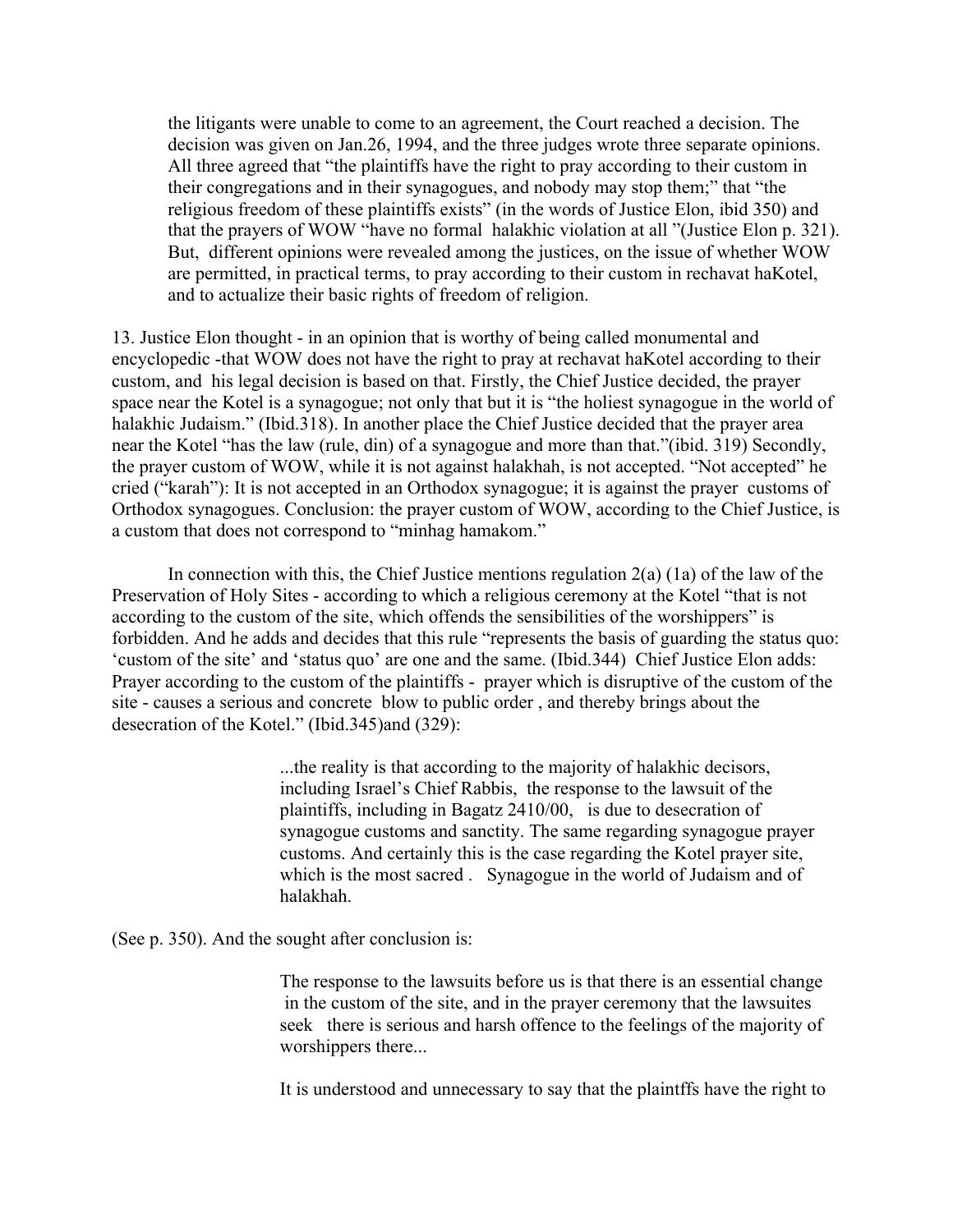pray according to their custom in their kehillot and in their synagogues, and nobody will take this away from them. The religious freedom of the plaintiffs exists and remains. But for the unity of the Kotel and the many emotions towards this site that is holiest to all Jews, it is necessary to establish prayer in this unique and special place, according to the common denominator that permits the prayer of every Jew, and that is - the custom of the site that has existed for generations, and we must be careful about this (ibid.350) (and the emphasis is in the original).

So too even regarding the serious fear that public order might be disrupted. The religious freedom that WOW have acquired must be restrained because of the strong opposition of the majority of worshippers in that place, an opposition whose root is in the harsh attack ( pegiyah) that those worshippers will suffer if the request of WOW will be granted and they will be permitted to pray according to their custom in the Kotel area. In Judge Elon 's words:

> It is clear and there is no doubt that granting the request of the plaintiffs before us will cause a serious conflict, very bitter and angry, accompanied with violence that will end with murder. A clear fact is that the majority of worshippers who regularly come to the Kotel, day after day and night after night, are among those who think and believe, with sincerity and innocence, that the changes requested in the two lawsuits before us will desecrate the prayer site near the kotel; not only will matters lead to violent and difficult conflict, but according to the halakhah, WILL DEPRIVE THEM, MEN AND WOMEN ALIKE (his emphasis), to pray themselves at the kotel. Today, access to the kotel and prayer next to it are open and permitted to every male and female Jew who pray as each woman and man want to before their Creator, orally or from a text. It cannot be imagined that in the prayer site at the kotel there will be set up different times for religious ceremonies of different groups, and the fate of this holy site will be to divide it, according to specific times, between the Jewish people according to its denominations and streams, as has happened to the holy sites of other religions......

And Chief Justice Elon felt therefore that it is necessary to completely reject the appeal of WOW, and not to permit them to pray according to their custom at the Kotel Plaza.

14. On the other side - on the opposite pole - stands Justice Levine. Opposing Chief Justice Elon, Judge Levine holds that WOW have the right to pray in the Kotel Plaza according to their custom. Not only this, but after the passage of four years since the events that gave birth to these lawsuits, the time has come, according to him, to decide the law and to grant the plaintiffs their request.

15. First of all, states Justice Levine, the law of shmirah is a secular law, and therefore the atirah should not be decided only by considering halakhic opinions. These statements of Justice Levine stand in conspicuous contradiction to Chief Justice Elon's opinion: The Chief Justice explains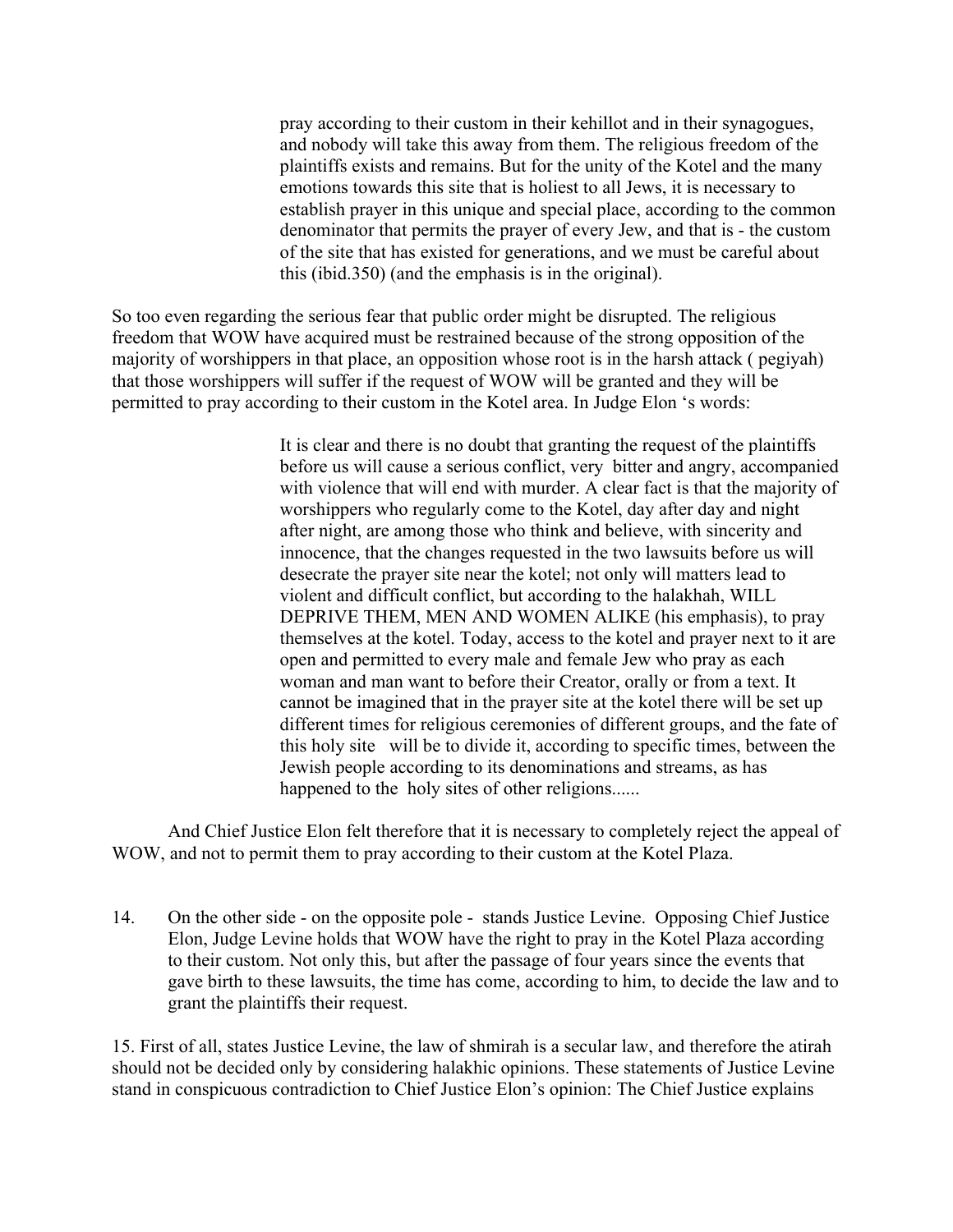and bases the law of shmirah according to Jewish Law (hahalakhah haIvrit) and relies upon much support from Jewish Law. In the opinion of Justice Levine, as the Kotel is holy to the Jewish people both as a religious site and a place of prayer and also as a place with nationalistic significance, a symbol of the sovereignty of Israel. We should determine behavior in this area the and rights of Jews here accordingly. Even more: the site of the Kotel is not a synagogue and in any case the halakhot based on the synagogue do not apply here. The standard to apply regarding activities permitted in the Kotel Plaze should be based on "the common denominator of all types of people who, in good faith, seek to enter the width and breadth of the Kotel area whether for prayer purposes or for other legitimate goals" (p.357).

As for the term "custom of the site" as the force behind Regulation 2 (a) 1 (a) of the Regulations of Preservation of Holy Sites, Justice Levine expressed his opinion thusly:

As for me, the phrase "custom of the site" does not necessarily have to be understood according to the halakhah or the status quo. The nature of a custom is that it changes in response to changing times, and within its confines we must permit expressions of pluralism and tolerance of the opinions and customs of others, according to those limitations that I have previously mentioned.

At the same time, reasons Justice Levine, it is necessary to set limits on various activities in the Kotel area (ibid 357):

Without being exhaustive in this area, it is possible that there may be legitimate reasons to limit the activity of religious ceremonies or other activities in the Kotel area. It may be that according to the common denominator of the public that is concerned, in a legitimate way with the Kotel area and not only one sector of the public-there may be activities that are "unbearable" that have elements of "desecration" of the area, or activities not based on sincerity and even for the sake of arousing the senses or creating provocation, or there may be circumstances that justify that a particular activity is likely, by its nature and scheduling, to cause disruption of the public order, in such circumstances preventing the activity (in those concrete circumstances) takes precedence over the religious freedom or action of those involved, so that it is necessary to make appropriate changes to the activity in order to lessen the danger to public safety which would arise from its taking place.

The conclusion is (ibid):

We should not totally prohibit prayer ceremonies in the Kotel area only because there are groups opposed to them, and concerns about certain and imminent danger of disruption of the peace does not force us to justify prohibiting them as stated  $\cdot$  : but it is imperative for the appropriate authorities to weigh all the interests directly related, so that all who seek to enter the length and breadth of the Kotel and its plaza may actualize their rights without greatly offending the feelings of others.

Since four years have passed since the events which led to this lawsuit, it is inappropriate to determine - after such a long time - "if the exercise of the right of any of the otorot was done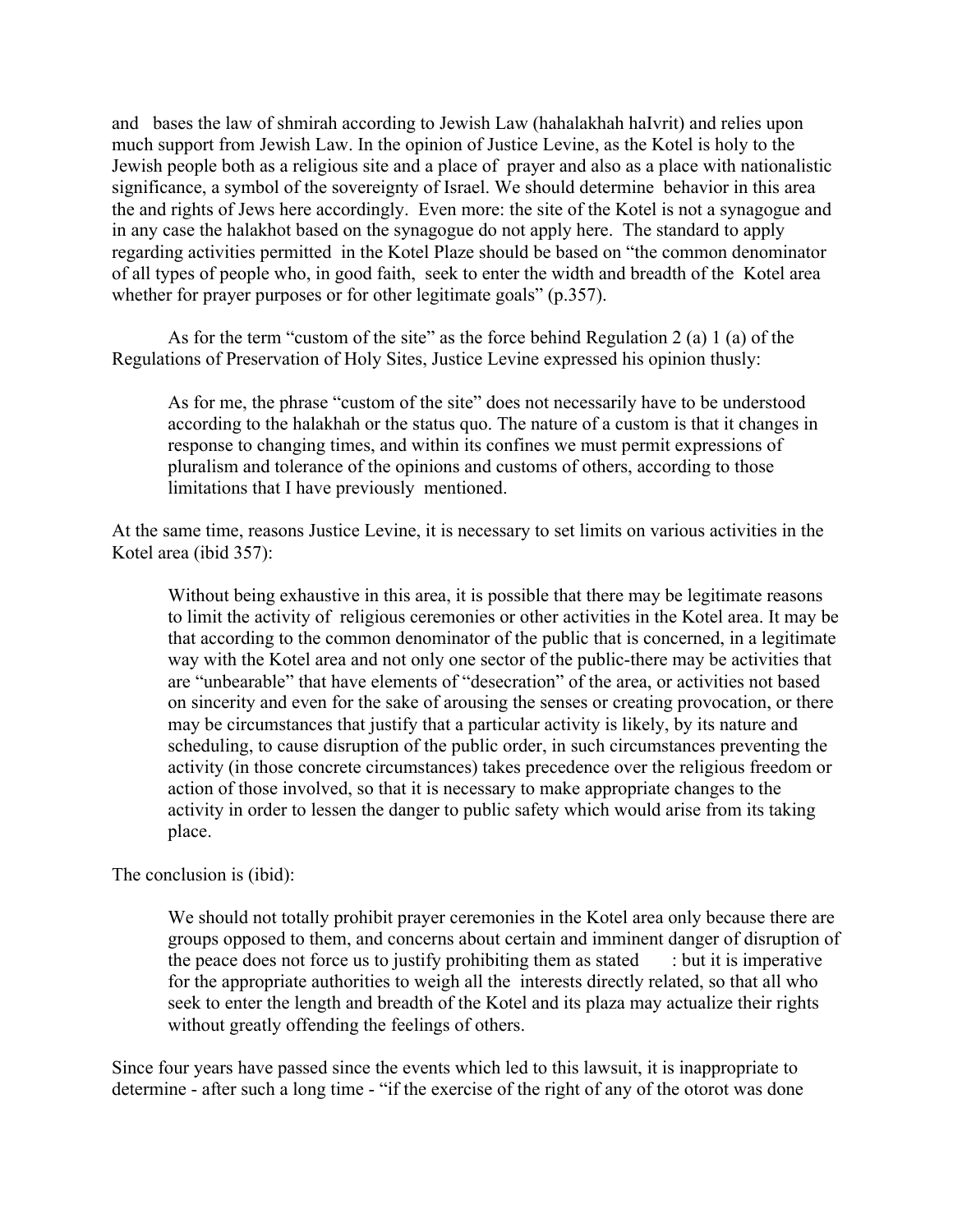with sincerity or not"(ibid) and therefore Justice Levine decided that "in these circumstances" :

I am satisfied that at this stage it is sufficient to give a fundamental decision which recognizes the sincere right of the plaintiffs to pray at the Kotel Plaza while donning tallit and holding a Torah scroll, all in deference to the limitations that I have previously stated. This is my decision.

At the same time, as he was witness to the difficulties that the Government might face when actualizing the decision, Justice Levine added and decided that it is necessary to delay implementing the decision, and, in his language (ibid 358):

Faced with the sensitivity of the issue and the need to prepare for implementation of the decision and perhaps to legislate a schedule, I advise my colleagues that this decision will be given with deference to the interim injunction which should remain in effect until a year from today.

16. The third decision - second that was published in P.D. (acronym for Piskei Din, the official published volumes of Israeli Supreme Court decisions, m.b.) was given by President Shamgar. In the beginning of his remarks he deals with the lofty status of the Kotel - in religious tradition and in the national tradition of the Jewish people - and these are his words (ibid 353):

The Kotel - which encircles Har HaBayit on its Western side -was sanctified in the RELIGIOUS TRADITION of the nation of Israel, as a remnant of our temple. In our NATIONAL TRADITION it symbolizes, for thousands of years, that which we lost with the destruction of the Temple. And, more than this, the continuation of our Nation. It is a mikdash me'at (minor Temple) from the halakhic perspective; from the national perspective its symbolizes the sadness of generations and the desire to return to Zion and the restoration of our independence. Therefore, it is an expression of the power and existence of the nation, of its deep roots and its eternity. Therefore, among other events, on Memorial Day when we remember the fallen soldiers, and when soldiers are sworn in, they stand opposite the Kotel. (The emphasis is in the original – M.H.)

In the continuation of his words Pres. Shamgar speaks about tolerance and patience (ibid 354):

...we have repeatedly emphasized that the sons and daughters of a free society, which has dignity of humanity as a basic rule, are called upon to honor the personal feelings and sensitivities of the individual and the honor of mankind and with the understanding that personal feelings and emphasis and methods of expression differ from person to person. For example.... we have stated that a free society limits setting restrictions on the serious choices of the individual and behaves with patience and tolerance and even attempts to understand the other, even regarding matters that do not seem to be acceptable or desirable in the eyes of the majority.

Tolerance and patience "are not narrow one-way goals; they are rather broad and many sided ( ibid 354 ):

Tolerance must be mutual...powerful attacks which are sometimes derived from the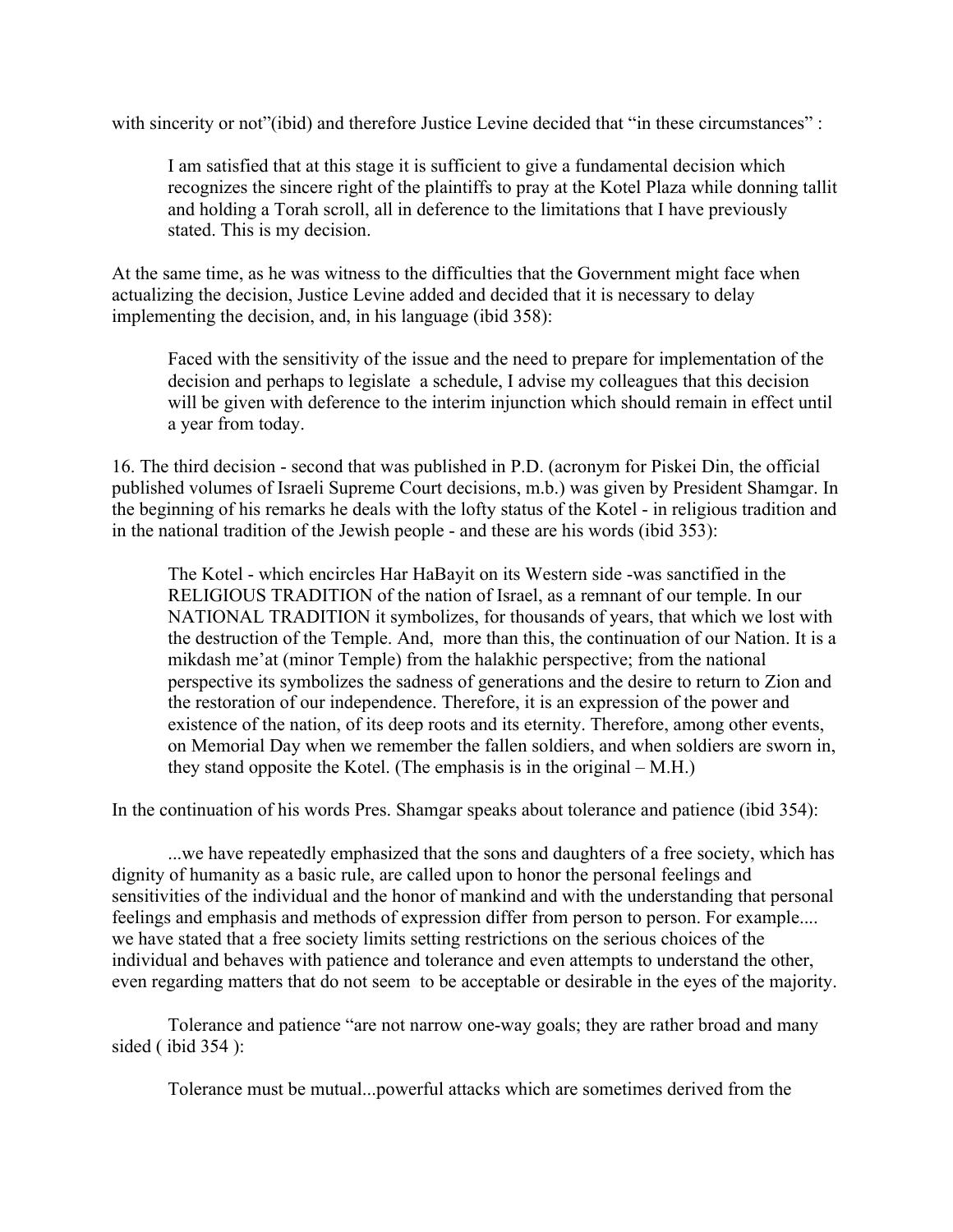behavior of violent groups, from the east or west, are not conducive to it.

After these introductory remarks, Pres. Shamgar informs us that "all this brings us to the difficult way full of obstacles, of weighing the different sides, beliefs and opinions that are not mutually compatible (ibid 354), and in this regard he adds that it would have been suitable if the resolution of these differences of opinion would be found with dialogue, and according to the language there, (ibid 354-355):

It is good to remember that the exclusive focus on resolution of difficult issues and problems before the court, the "miracle cure" of our generation, is not necessarily an appropriate solution and desired cure for all our ills. Hidden within it is the desire that a forced resolution will be imposed, relying on judicial enforcement, as the effort to reach an understanding and a dialogue between representatives of the different views seems to be too difficult. Know that a resolution of accord and understanding is most desirable, and the spirit that would bring about such an accord would hover over its outcome

17. As for the essence of the matter, we need not delve too deeply to reveal that Pres. Shamgar's opinion is that the plaintiffs have acquired the right to pray according to their custom in the Kotel Plaza. According to the view of Chief Justice Elon, Pres. Shamgar also thinks that we should seek to find the "common denominator of all Jews wherever they may be"(ibid 355); but, unlike Chief Justice Elon, Pres. Shamgar's opinion is this (ibid 355):

The common denominator means, according to me, acceptance of arrangements that guarantee freedom of access and freedom of prayer for all, without imposing any particular kind of behavior on one who doesn't want it and without offending the sensibilities of the believers. Incidentally, if we adopt the most stringent (machmir) path, it would be prohibited for any Jew to go up to the Temple Mount.

Pres, Shamgar agrees that "in light of the extraordinary emotions of this matter before us we can resolve it with a wave of the hand, while denying its deep roots"; but, he adds, "I am not convinced that there is no exaggeration on the part of the respondents regarding presentation of the opposing sides." In continuation of these words Pres. Shamgar expresses his opinion in very clear language ( that cannot be understood any other way)about the rights of WOW. In his words (ibid 355):

As for me, we must additionally seek other practical ways, according to which every person who seeks to turn to his (sic) Creator in prayer should be permitted to do so in their own way, as long as there is no actual offense (disruption?) to the prayers of others. The legal starting point is indeed the current situation. But we should not close the door on guaranteeing the right of anyone who sincerely seeks to pray according to his way, and this clearly rises out of the establishment of these laws.

18. Pres. Shamgar feels it is appropriate to try and continue efforts to reach an arrangement acceptable to all: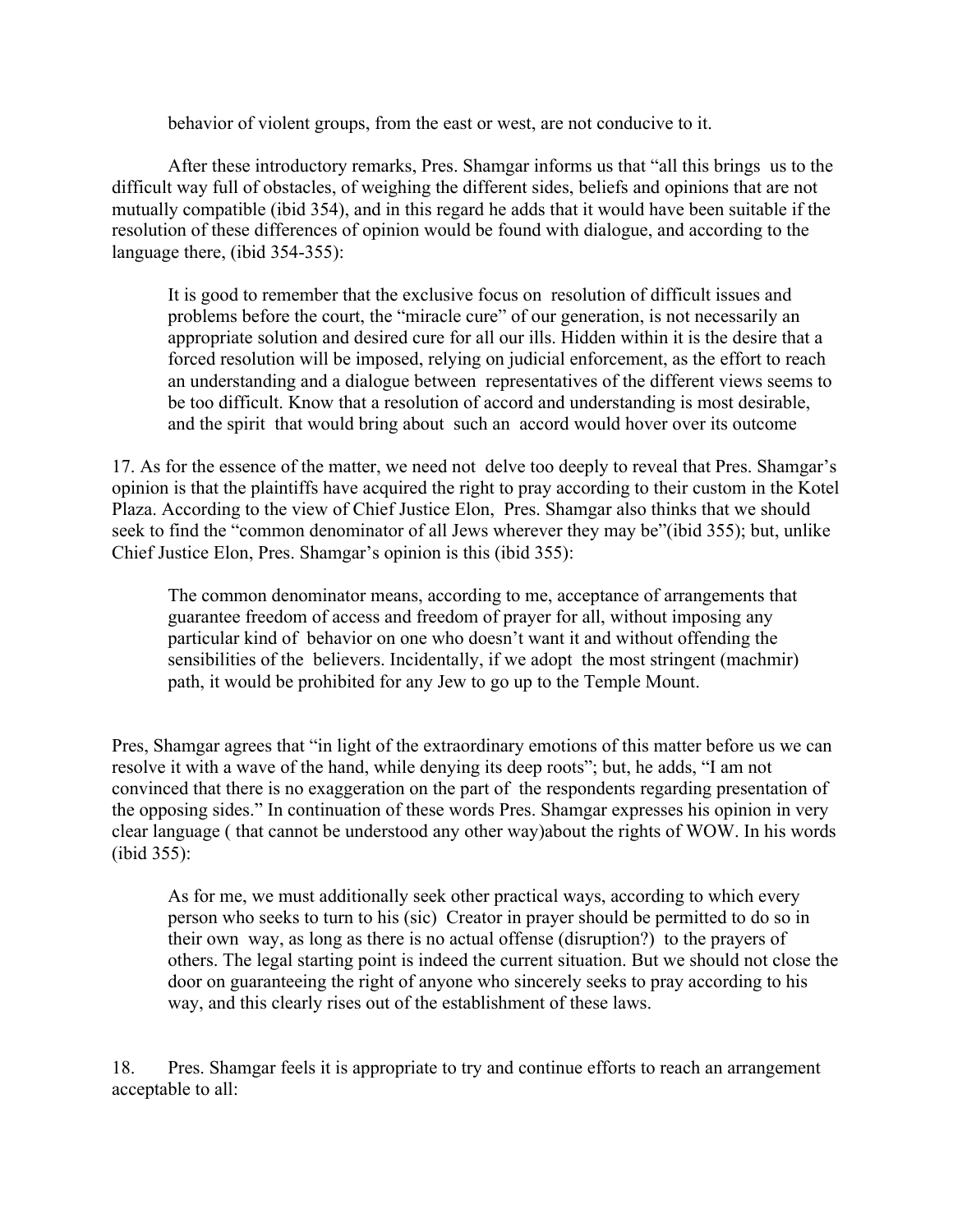I have already noted that this court is not the best - and certainly not the only - venue that can try, together with the different venues, to find practical ways to implement the legislative goals of the two relevant laws, that are the continuation and implementation of the basic proclamation in the Declaration of Independence.

If there is a sincere desire on the part of the proponents , it is appropriate that regarding the Kotel there should at least be an effort made to arrive at an arrangement that suits all who yearn to go up to the Kotel.

And for this reason it is his opinion that we should not give judgment immediately.

Therefore it is my opinion that we should not decide this issue, at this stage, in a way that one decides an average legal dispute. I am advising the government to consider appointing a committee that will continue to examine the issue in depth in order to arrive at a solution that will ensure freedom of access to the Kotel and will limit offense to the emotions of the worshipers.

Therefore I would delay the lawsuits at this stage, according to my above advice. The doors of the court are always open, but, as stated, we should first attempt to exhaust other open paths.

19. We will soon examine the opinions that the three judges wrote for the first stage and we know that they differ in major and minor aspects for different reasons. To understand the real issues let us now move backwards a bit: we will examine the lawsuit of WOW and then we will return to the judges' opinions.

The plaintiffs' main claim of Bagatz 257/89 (the first group) was directed against the administrator of the Kotel, the Religion Ministry and the Israeli Chief Rabbis, and these were directed to give a reason :

why they forbid the plaintiffs in particular and all Jewish women in general and/or prevent them from carrying Torah scrolls at the Kotel and reading from them and/or donning tallitot during their prayers.

As for the second group - those WOW who brought suit in Bagatz 2410/90 - whose main claim was this:

A claim to grant an order against the defendants ... forbidding them to deny the plaintiffs numbers 1-6 to pray near the Kotel and at the Kotel Plaza while wrapping themselves in tallitot and reading from a sefer Torah and which obligates them to permit the plaintiffs to bring a Torah to the Kotel Plaza and to ensure such prayer by the plaintiffs without violence and without disturbance.

These lawsuits were denied by the majority opinion of Pres. Shamgar and chief Justice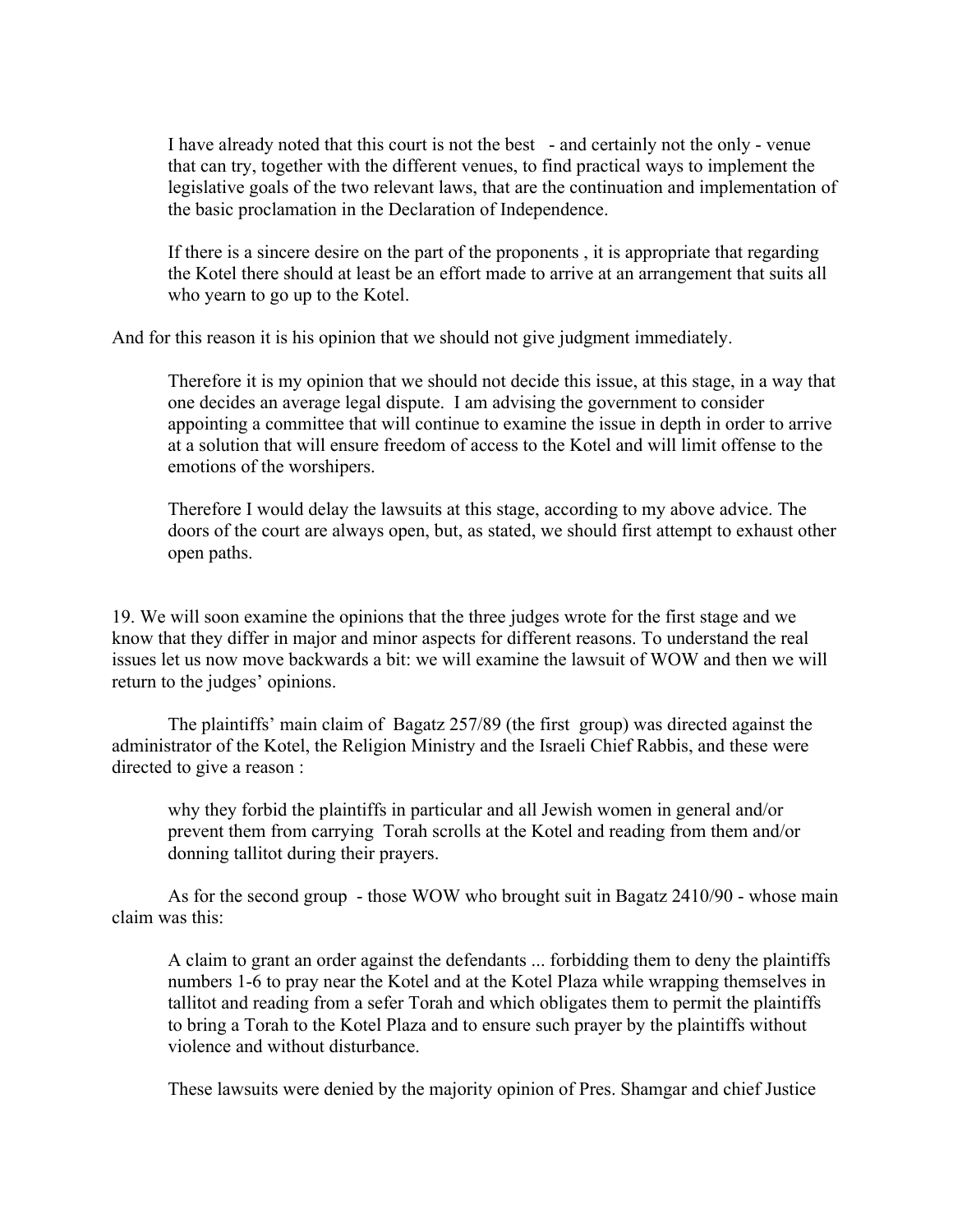Elon, but as the reasons of the chief justice came from the east, the Pres. brought his reasons from the west (they arrived at the same conclusion using vastly differing reasoning, m.b.)

20. Chief Justice Elon felt - regarding the essence of the lawsuit, as we have seen - that WOW do not have the right to pray at the Kotel according to their custom, and he therefore decided to deny the lawsuits. Pres. Shamgar also decided to deny the lawsuits, but, unlike the chief justice, his opinion was that it was premature to decide in the court and therefore decided to reject them. The lawsuits of the plaintiffs are premature, so thought Pres. Shamgar: all paths towards possible resolutions of the differences of opinion in peaceful ways have not yet been exhausted - and not decided by the court - and therefore it is not right to decide and to limit the rights of the sides according to law. The chief justice on one hand, and the president on the other - each from their own reasons - jointly reached an operative decision to reject the lawsuits and to void the interim injunction that had been issued, but the reasons for their decisions were totally different. Judge Levine was, in this matter, in the minority opinion, his opinion was that it was time to issue a permanent injunction of a specific nature.

Until here - regarding the operative stage

 21. Unlike the differences of opinion in the operative decision were the differences of opinion on the essence of the issue: On the issue of the right of WOW to pray at the Kotel according to their custom. On this issue the judges' opinions diverged in a different way than they did regarding the operative remedy.

The opinion of the chief justice, Justice Elon, was, as we said, that WOW do not have the right to pray at the kotel according to their custom. On the other side, the opinion of Justice Levine was subject to certain limitations, WOW have the right to pray in good faith near the kotel according to their custom, while they are wearing tallit and holding a Torah scroll. Regarding this matter, Justice Shamgar agreed with the opinion of Justice Levine, which is that the right of WOW permits them to pray in good faith at the Kotel according to their custom. Pres. Shamgar opined, as we have seen, that:

> "The legal starting point is the status quo; but we should not close the door before actualizing the good faith rights of anyone who sincerely seeks to offer their prayers according to their custom, and such clearly arises from the established laws (p.355)  $\degree$

At the same time, even though Pres. Shamgar's opinion was like Justice Levine's regarding the heart of the matter, the two disagreed regarding the operative remedy: and for the reasons that we have stated above Pres. Shamgar thought to annul the interim injunction and to deny the lawsuit.

22. The conclusion of the first lawsuit is therefore that, according to the majority, WOW acquired the right to pray according to their custom at the Kotel. At the same time, and according to (a different) majority their lawsuit was rejected.

EVENTS WHICH OCCURRED AFTER THE DECISION IN THE FIRST LAWSUIT: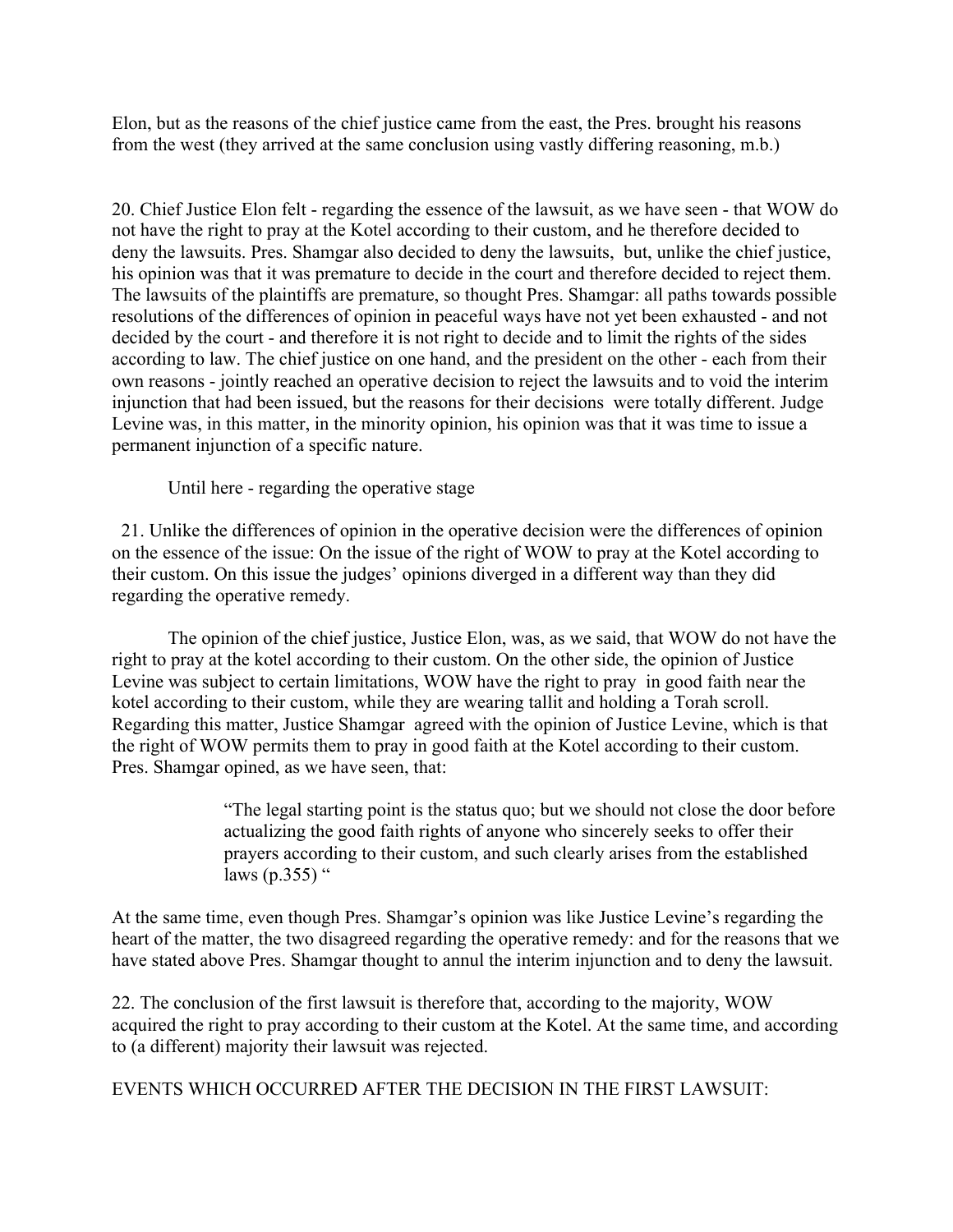## SUBMISSION OF THE SECOND LAWSUIT

23. Pres. Shamgar felt that all possibilities for a reaching an agreed-upon compromise had not been exhausted, and with this understanding Justice Levine went with pres. Shamgar a little bit of the way (please see piskah 15 above, regarding the operative remedy that according to Justice Levine's view there was room to provide for the plaintiffs). Pres Shamgar did not allot time to clarify the possibilities of obtaining a compromise, but he clearly established the parameters of the balance in his opinion. We discussed the matter above (para 17) and we will review them:

> As for me, we need to additionally seek after practical ways, according to which every person who seeks to turn to his (sic, r.h.) Creator with prayer may be permitted to do so in his own style and manner, as long as there will be no actual offense to the prayers of others. The legal starting point is therefore the current situation. But we should not close the door before the right of actualization of any who in good faith wish to offer his prayer according to his custom, and this clearly arises from the establishment of the aforementioned laws.

In other words: WOW have the basic right to offer their prayers before the Creator of the world according to their custom - in their own space and at the Western Wall- as long as "there will thereby be no actual offence to the prayers of others."

24. In the decision that is the subject of this appeal - this is the decision in the second lawsuit the court reviewed in detail the chain of events that occurred after the decision in the first lawsuit (see pp.352-361 in the decision in the second lawsuit), and therefore we will be brief where we could be lengthy.

25. A few months passed after the first decision, and the government of Israel decided, - on May 17 1994 -following the suggestion of Pres. Shamgar - to appoint a committee that is asked to

> ...present a possible resolution that will preserve the freedom of access to the Western Wall and freedom to pray in its plaza, while lessening the offense to the worshippers at the place.

Among the members of the committee were the Director-General of the prime Minister's Office ( Chairperson), Directors-General of the Ministry of Religion, of the Ministry of the Interior and of the Ministry of Police, and the legal advisor to the office of the Prime Minister. Also, the Prime Minister's advisor on the Status of Women (Directors' General Commission) . The government further gave the Commission a deadline of six months to present its recommendations.

26. When WOW saw that the first decision did not give them what they wanted ( lit. did not put in their hands), they turned to the High Court with a request for an appeal of the first decision (DANGATZ 882/94 Susan Alter etc. v. Minister of Religion etc., not published). The Deputy Chief Justice, Aharon Barak, decided to reject the request , and as the basis of his decision he relied on the government's decision. And this is what the Deputy Chief justice wrote in his decision: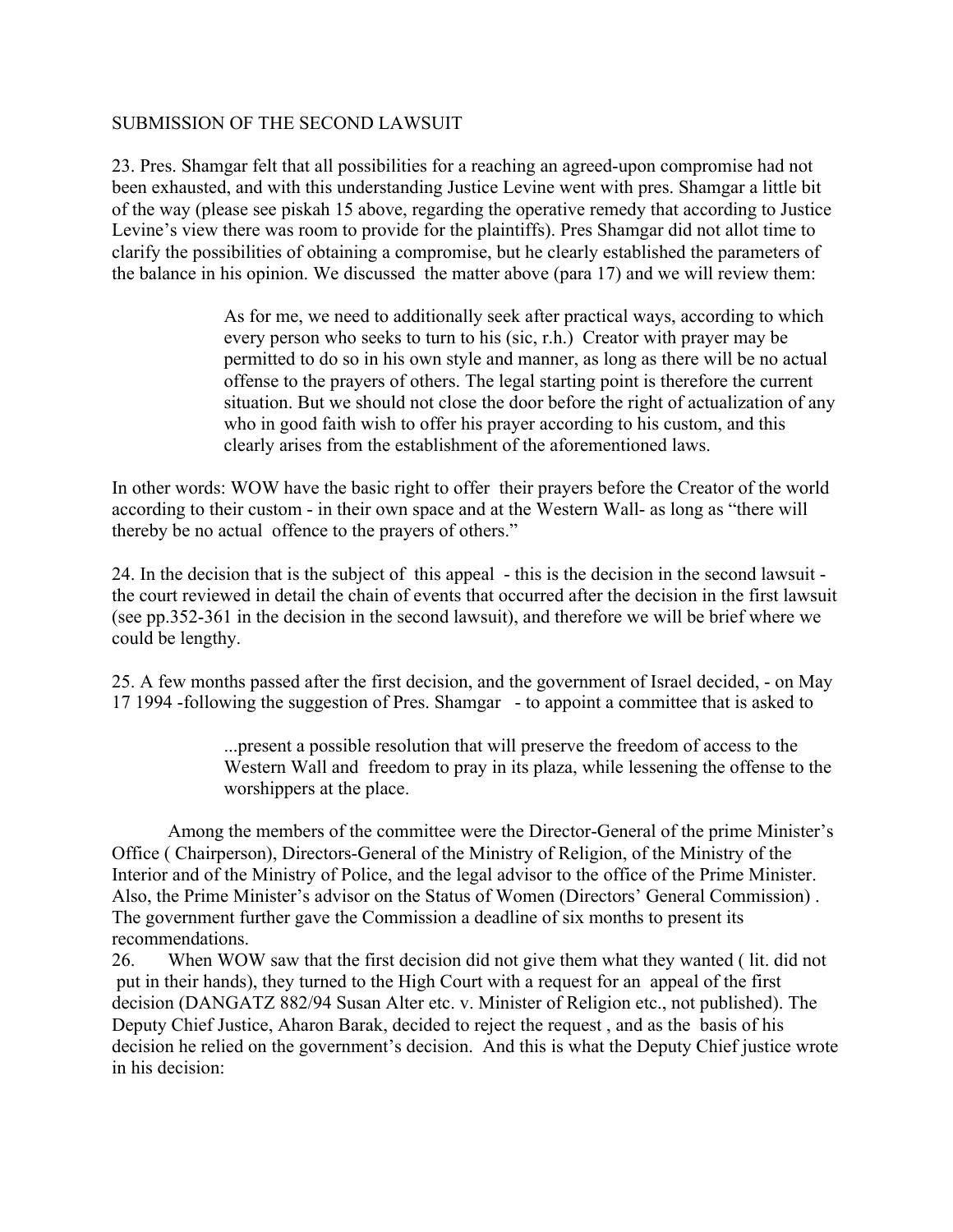I decide to reject the request. As the basis for my view are the words of Pres. Shamgar in the decision which is the subject of this request. In his decision the pres. indicated that at this stage, he is not deciding the lawsuit. Instead, he advises the government to consider appointing a commission that will continue to research the subject in depth, in order to arrive at a resolution that will uphold WOW's freedom of access to the Kotel and will minimize the offense to the feelings of the worshippers (hamitpalilim).

The Deputy Chief Justice cites the government's decision, and in the continues thus:

Because of this chain of events, it appears that we should wait for the commission's proposals (which are supposed to be given in six months from the time of its formation). If these proposals will not be accepted by the appeallants, they have permission to return to this court (sitting as the High Court of Justice). In his decision, the Pres. cites, in this matter, that "the gates of the court are always open , but, as we said, it is appropriate to first try other open paths."

27. Let us return to the commission. Six months passed since the government appointed the commission. After these another six months passed (after an extension that the government decided upon), and the commission's proposals were late in coming. When WOW saw this, they appealed to Bagatz, this time with joined forces (bagatz 3358/95 Anat Hoffman etc. v. mifcal Office of the Prime Minister etc.)

This lawsuit added nothing to the first lawsuit. WOW's request this time was only that the government set up arrangements that will enable them to pray at the prayer plaza near the Kotel "in prayer groups of women, together with other Jewish women, while donning tallitot and reading aloud from the Torah" ; all this according to the first decision. See the second decision, p'd 54 (2) 345, 347. In other words, the second lawsuit was in essence a lawsuit to force on the government what the court directed in the first lawsuit.

28. In a short time after bringing the first lawsuit, on July 2 1995, the government decided to add six additional months to the time alloted to the commission to present its advice.

In the end, on April 2, 1996, the commission placed its proposals on the government's table. And this was the essence of the Commission's proposal:

In order to arrive at the balance (compromise) requested of the commission by government decision, between freedom of access to the kotel and between limiting the offence to the feelings of the worshippers (mitpallilim) , the commission did not find that the time is ripe to enable prayer at the Kotel Plaza itself, that differs from the traditional prayer that is accepted there.

In deciding what it decided, the commission gave a lot of weight to the words of the Police Commissioner and the Police Chief of the district of Jerusalem, who expressed their views about the effect of WOW's prayers on public safety. The stand of both of them was that the arrangement according to which the times of prayer at the Kotel would be set would not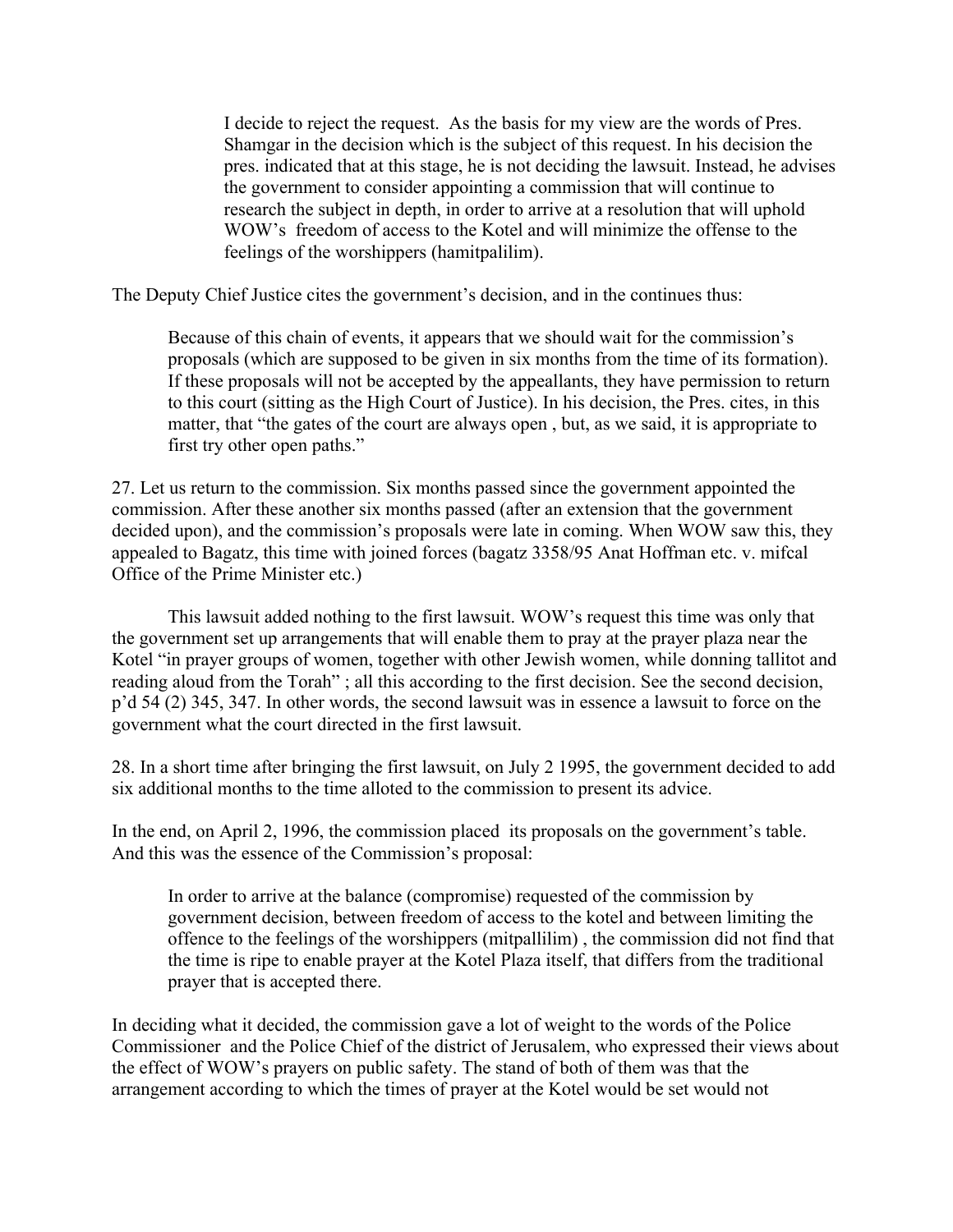eliminate the danger to public order. The commission additionally examined four alternative locations in the Kotel area (b'svivat haKotel): the area below "Robinson's Arch"; the area in front of the Huldah Gates; the south-east corner of the Temple Mount wall; the region of the "Kotel hakatan." From all these alternatives, the commission felt that the south-east corner is the best alternative.

29. When the proposals of the Directors' General Commission were put on the table, the government decided to appoint a committee of ministers (sarim) "that will examine the proposals of the Directors' General Commission and how to implement them and will decide on this matter on behalf of the government." This decision was accepted on April 21, 1996, but since a short time after this elections were held for the 14<sup>th</sup> Knesset, the ministerial committee scattered on its own.

30. Another year passed, until June 2, 1997, and since the proposals of the Directors' General Commission remained on the table, the ministerial committee for Jerusalem affairs decided to adopts the proposals, and this was the decision of the ministerial committee:

a. To record the acknowledgment of the Prime Minister that the State of Israel recognizes every person's freedom of religion and worship, including the plaintiffs.

b. To maintain that in reliance on the evaluation of the Israeli police it is not possible to allow the prayer of the plaintffs , according to their custom, in the Kotel Plaza, and according to the evaluation of security sources that were recently presented, a change in the status quo regarding prayer arrangements, in the proposed alternative sites, may present danger to public safety.

c. According to the above, to leave the existing situation alone at this stage. To try as much as possible to examine the possibility of arranging an appropriate alternative prayer site and to seek an additional three month postponement in the courts to examine the security situation in the proposed sites.

d. The evaluation of security sources will be brought for additional discussion before the ministerial committee for Jerusalem affairs and for a decision in this matter. 31. The government did not cease from its efforts to try and find a compromise solution for WOW's prayers. In those days a committee was formed whose task was to formulate proposals in the area of conversions (Ne'eman commission), and the government suggested that this committee also examine the issue of WOW. At first, WOW rejected this suggestion, but after discussion in the court - as part of the hearing in the second lawsuit - the issue was transferred for clarification to the Ne'eman commission.

32. These were the members of the Ne'eman Commission: the Chair, Yaacov Ne'eman ,who was Finance Minister at that time; Ariel Weiss, Esq.; Prof. Dov Frimer, Esq.; Rabbi Nachum Rabinowitz, Rosh Yeshiva Ma'aleh Adumim; Rabbi Uri Regev, representative of the Reform Movement; Rabbi Ehud Bendel (substitute for Rabbi Reuven Hammer), representative of the Conservative Movement. Invited to the commissions sessions were representatives of the different sides and also representatives of other bodies who were affected by this participated,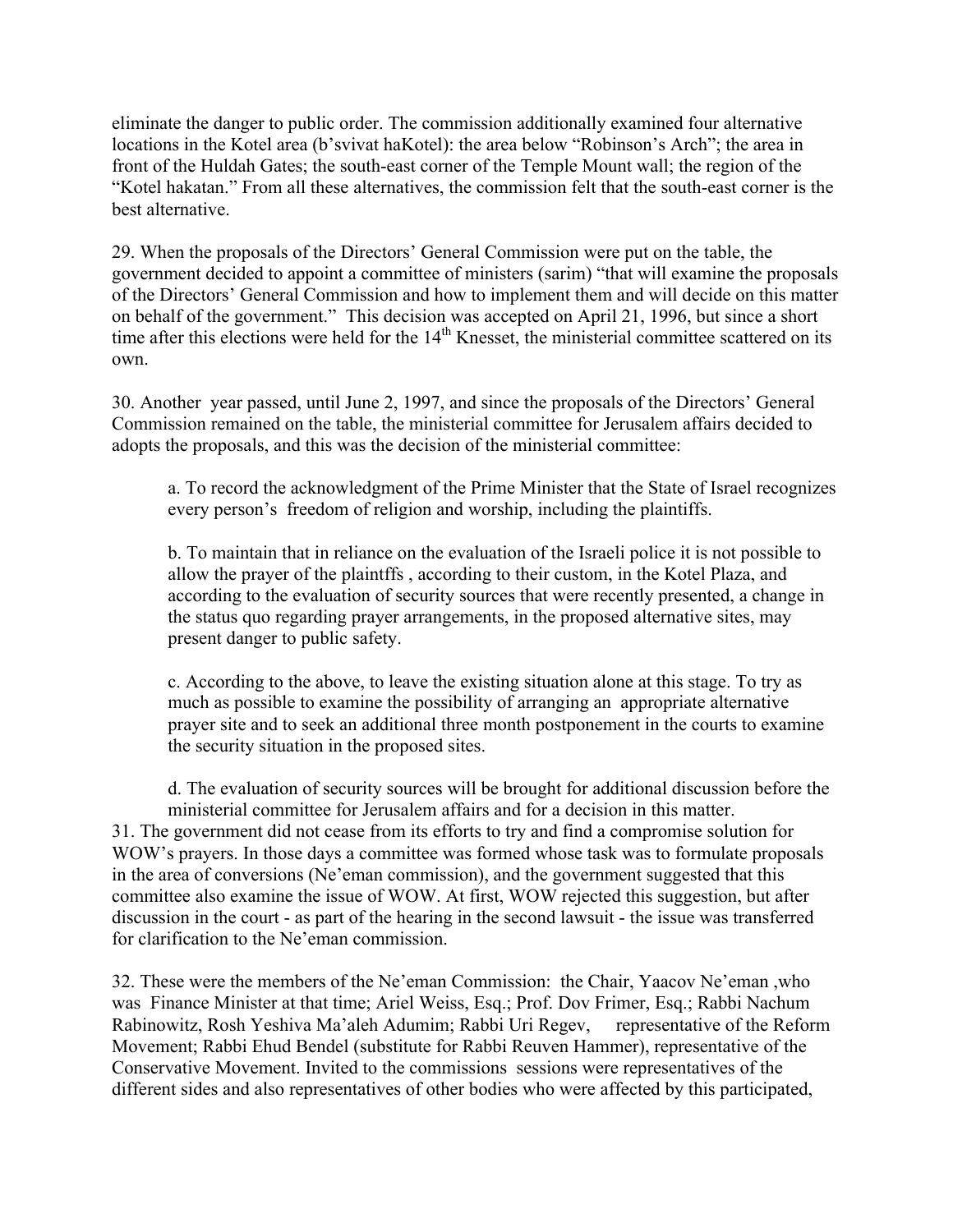among them: the Antiquities Authority, the Ministry of Religion, the Ministry of Justice, the Ministry of Internal Security, and the Ministry for Diaspora Affairs, the Israeli police, and others. The commission held a number of sessions and during the course of its deliberations even toured five possible prayer sites: the parking lot near the entrance to the Kotel plaza, near the steps; the Southern Wall area; the women's section at the Kotel; the area above the Kotel plaza called "the Flags' Plaza"(degalim); and "Robinson's Arch."

On September 23, 1998, the commission presented a written account (din vecheshbon) and discussed the advantages and drawbacks of each suggested alternative . At the end of its report the commission arrived at the conclusion that prayer at "Robinson's Arch" is the "most practical alternative for the demands and requirements of WOW. This after examination of the advantages and drawbacks of each of the alternatives...and from weighing and balancing the need to find an appropriate prayer site for WOW and to answer their demands, and between the important principle according to which it is necessary to avoid offense to the feelings of the worshipping public (clal hamitpallilim) at the Kotel Plaza and in order not to violate the custom of the site." These conclusions were accepted contrary to the dissenting opinion of Rabbi Uri Regev.

### THE SECOND DECISION

33. The Ne'eman's commission's recommendation was not acceptable to WOW. They thought that this recommendation did not come within the guidelines of an attempt at compromise (lit. balancing) of Pres. Shamgar., and therefore they stuck with their opinion and insisted on their rights to pray according to their custom at the Kotel Plaza. They even argued this before the court in the course of their second lawsuit. The government's stand, it is unnecessary to state, was different and opposing. According to the government, Pres. Shamgar merely said that it is necessary to strike a balance between freedom of access to the Kotel and between offending the sensibilities of the public and the safety of the public. This balance, the government added and argued, appropriately remains in the Ne'eman commission, and the commission's recommendation serves as a reasonable balance between the opposing and polarizing factors. The court, therefore, was asked to determine if the government's decision and the commissions that functioned on its behalf are in accordance with the conclusion of the first decision.

34. Justice Mazza wrote the second decision and justices Strassberg-Cohen and Beinish agreed with him. The decision reviewed the chain of events that occurred until then. And in examining the work of the commissions against the weighing (compromising) that Pres. Shamgar declared, he (Justice Mazza, m.b.) declares (ibid 364-365):

...The recommendation of the Directors' General Commission, not only opposes the stated premises of the first decision, but also departs from the reason for appointing the commission as it was defined by government decision.

Also the committees that trod in the footsteps of the Directors' General Commission - the ministerial committee for Jerusalem affairs and also the Ne'eman commission - followed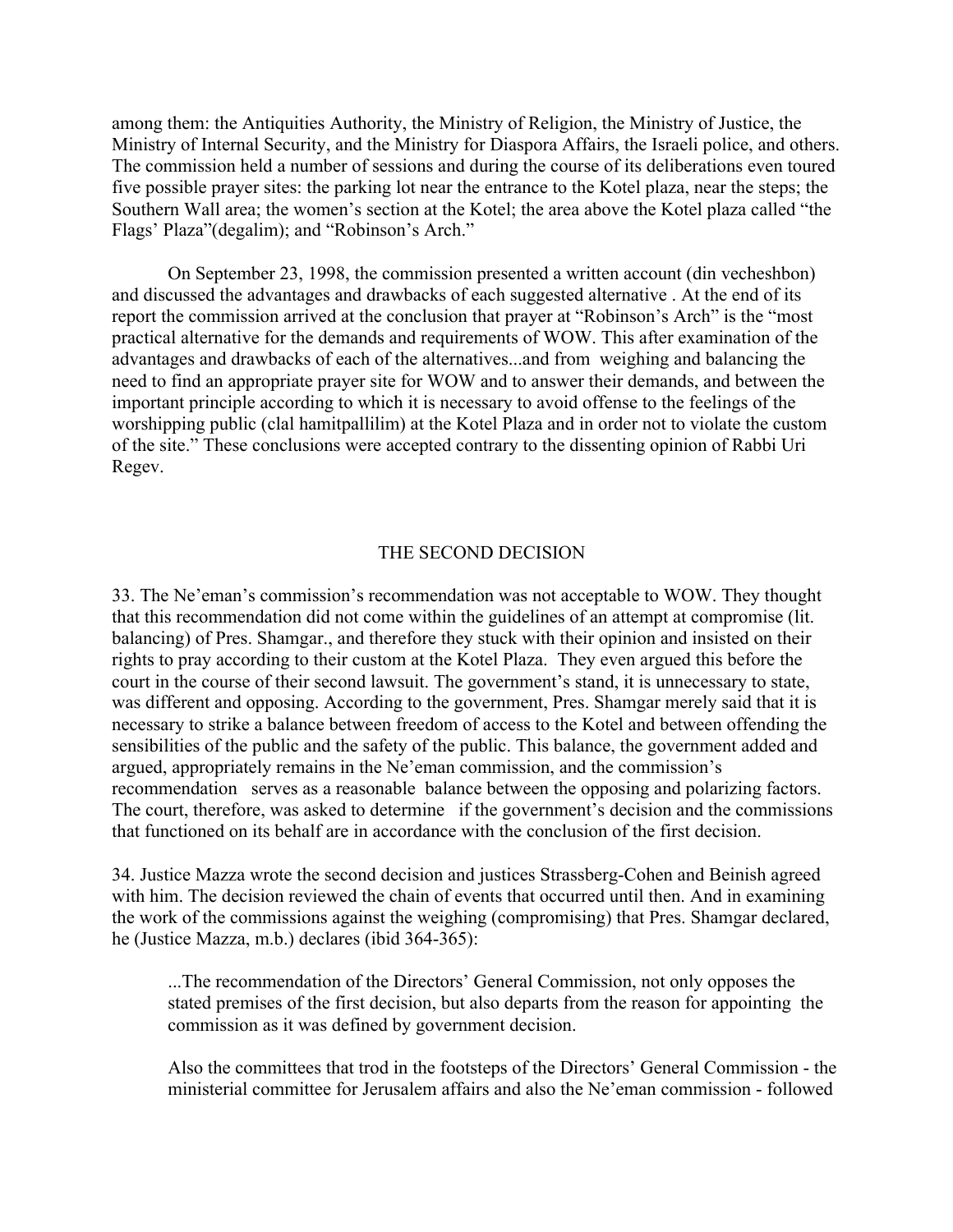in its footsteps. The common denominator of the recommendations that were advanced by all the committees that dealt with this issue was expressed by the conclusion that the balance between the right of the plaintiffs to pray at the Kotel Plaza and the offense that the plaintiffs' prayers will cause to others and the opposition that it will arouse, can only be accomplished by distancing the plaintiffs from the Kotel Plaza and requiring them to be satisfied with an alternative prayer site, one or another. And it is unnecessary to say that these recommendations also - like the recommendation of the Directors' General Commission - departed from the type of balancing (compromise) in the first decision.

It is not redundant to point out, that also in the rationale of their conclusion the honorable committees skated over the perceptions that were rejected by the majority of judges in the first decision. For example, in the formulation of the position of the Directors' General Commission, consideration was given to the chief rabbis declaration that "we should not change the existing status quo and we should continue to pray at the Kotel in the way that has been customary until today." This stand, which sanctifies the "status quo", was supported in the first decision only by Justice Elon, but was pretty much rejected by Pres. Shamgar and by Justice S. Levine. This note is also applicable to the formulation of the balance which the Ne'eman commission took for itself as a principle, and gave weight also to the concept "not to violate the custom of the site." Particularly astonishing is the remark of the Directors' General Commission "that for the sake of peace the sides must make equal concessions." For it is in their recommendations to totally distance the plaintiffs from the Kotel Plaza that the commission revealed its real opinion, that only the plaintiffs must, for the sake of peace, totally relinquish [their rights] while those groups in opposition to the plaintiffs' presence, the fear of whose violent reactions caused the commission to dig deep for a solution different from what it had been asked to find, are asked for nothing and are not expected to relinquish anything.

Regarding the parameters of the compromise that was declared (according to majority opinion) in the first decision, Justice Mazza adds these words (ibid 366):

The first decision recognized, in practice, the basic rights of the plaintiffs to pray according to their custom in the prayer area near the Kotel, and the committees that dealt with the matter following the first decision did not do what was asked of them, according to the terms of the decision...

As far as worrying about the violent responses of those opposed to WOW's prayers, the court additionally determined that a balance that nullifies the rights of WOW because of preservation of public safety, this type of balance strays from what was decided by pres. Shamgar's decision (ibid 365):

We believe that the possibility of recognizing the rights of the plaintiffs to pray in their custom at the Kotel Plaza may cause violent reactions from groups whose tolerance towards of others is limited to themselves, was already taken into account by the court in the first decision .

35. This therefore was the conclusion of the second stage which stands before us for a diyun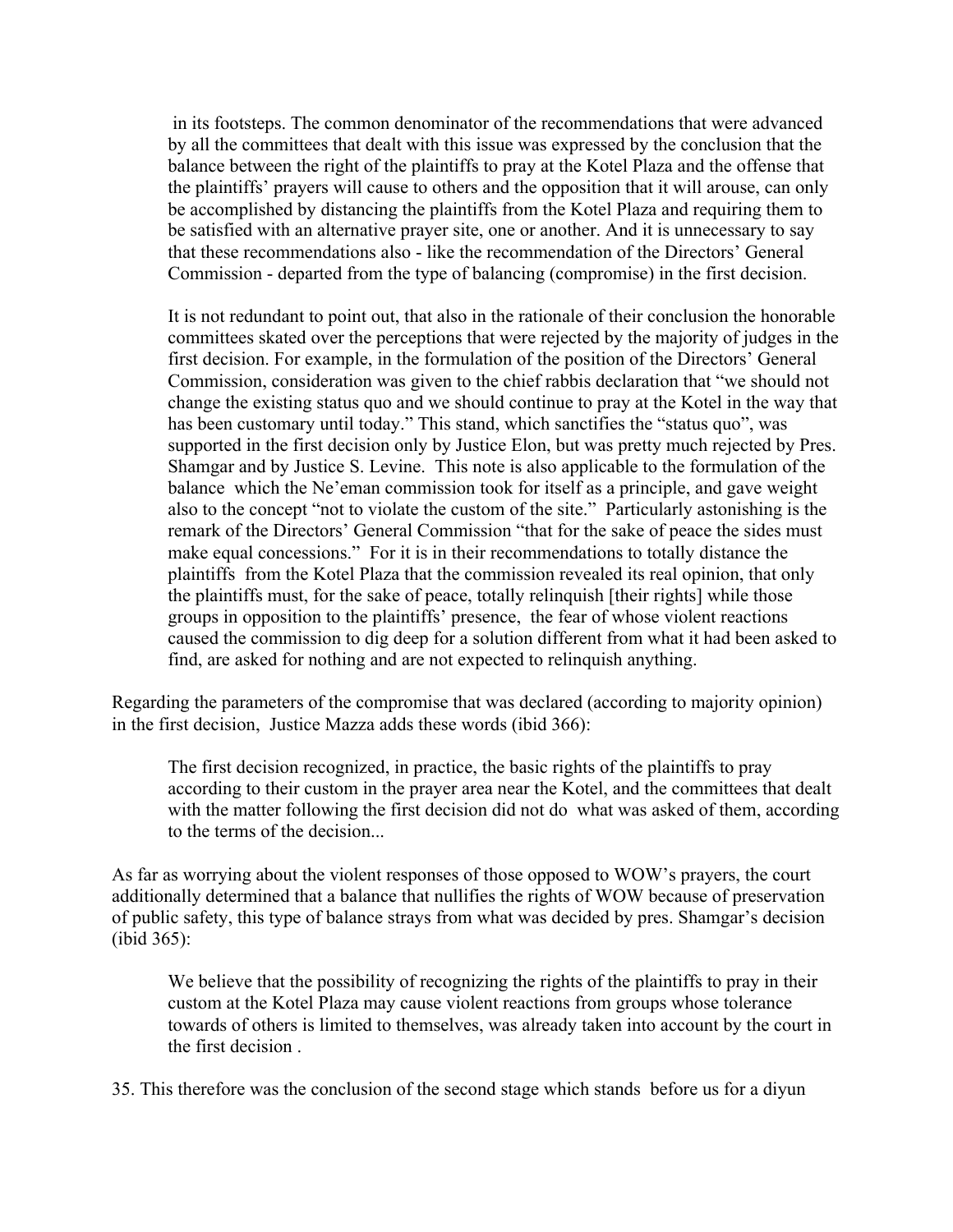nosaf: when it found that the "balances" (compromises) that the various committees prepared do not fit the requirements of the first decision, the court decided (ibid 367) to make a final order -

that directs the government to prepare the arrangements and the appropriate conditions to enable the plaintiffs to implement their rights to pray according to their custom at the Kotel Plaza.

Even at this stage, as in the first stage, the court refrained from establishing the details of the appropriate arrangements, but in the continuation of his words Justice Mazza found it necessary to emphasize that "the necessary determination (regarding the arrangement) is regarding only concrete conditions that will enable the plaintiffs to pray according to their custom at the Kotel Plaza, like the place and the times that they may do so, while limiting the offense to the sensibilities of other worshipers and while establishing adequate security arrangements (ibid p.367).

The court additionally decided to set a time for the implementation of the decision, limiting it to six months - which was until the end of November 2000- to establish the necessary arrangements.

# THE LAWSUIT FOR A DIYUN NOSAF

36. The second decision was handed down on May 22 ,2000, and around two weeks later - on June 6, 2000 - the government and those who function on its behalf (the Director-General of the Prime Minister's office, the Directors' General of the religion Ministry, the office of the Interior and the police, the legal advisor to the Prime Minister and the Prime Minister's advisor on the status of women) appealed for a diyun nosaf on the decision. Pres. Barak accepted their request on July 13, and later the judges' panel that was appointed for the diyun nosaf , decided to delay the enactment of the court's order in the second decision until a decision in the diyun nosaf.

37. Let us take a bit of time to expand on this matter. While the events of the diyun nosaf are pending, two corporations - the "Voices of the Kotel" (kolot haKotel) and the "One Nation" (am echad) - submitted requests to be joined to the diyun as additional plaintiffs – plaintiffs on behalf of the public -on the government's side. These corporations were not involved in the bagatz but now requested to join the diyun nosaf after it began. The corporation " Kolot ha Kotel" presented itself as a corporation made up of " religious and traditional women who see value in maintaining traditional prayer at the Kotel, as the last remnant of the site of the Temple, a lofty value to continuation of Jewish life and Jewish tradition." As for the corporation of "Am Echad," this one presented itself as a religious movement whose members come "from a wide range of 'streams' within the Orthodox Judaism of Israel and the Diaspora." This corporation expressed " great anxiety about change or variation from the accepted prayer of generations at the site of the Kotel that is shared by all the Jews in the world." And from here, so they explained, to continue to argue before the court on the side of the government.

38. After they reviewed the requests of the two corporations and their written briefs - briefs that were submitted after the expansive briefs of the Attorney General – we decided that there is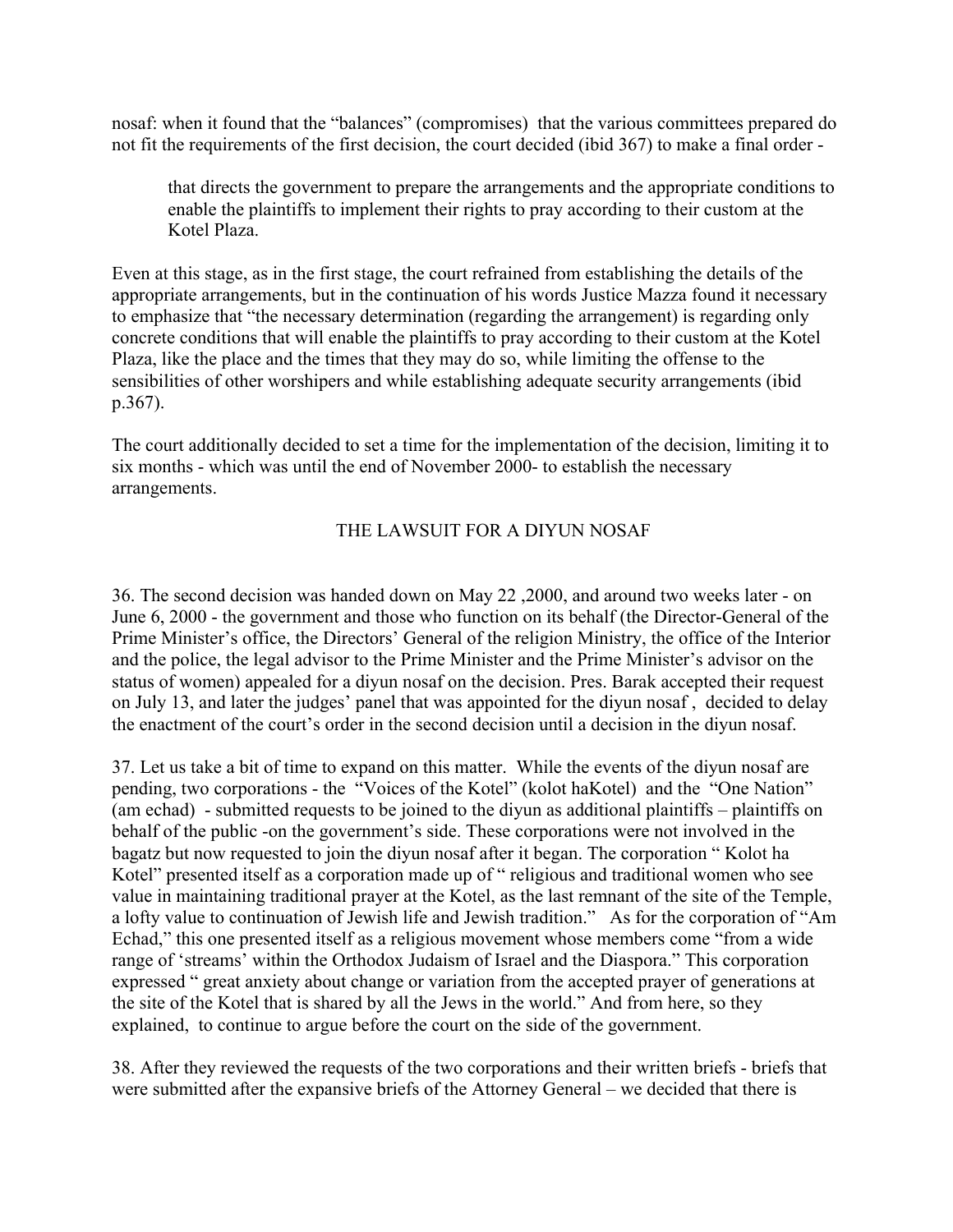nothing that those pleaders can add to the detailed and wide reaching claim of the Attorney General. Because of this, on Nov.19, 2000, we decided to reject the request of the corporations to join as additional plaintiffs to the diyun nosaf.

Indeed, regarding the request of a party on behalf of the general public to join one side of a review of matters before Bagatz, it is our rule that we judge strictly "if there is anything in the joining in that would contribute to the appropriate and complete clarification of the legal dispute: Bagatz 852/86 Aloni v. Justice Minister p'd 41(2) 32; and see also ibid on p.31 ). If this applies to proceedings before Bagatz, how much more so does it they apply to a diyun nosaf. And so, when we found that there is nothing that the corporations can enlighten us about complaints that were not heard from the government's side, we decided to reject the request.

After this brief pause, let us return to our topic of the diyun nosaf.

39. The Attorney General, in the name of the government and its arms, returned and argued before us - in the same way it argued from the inception of WOW's lawsuit - that WOW did not acquire the right to pray according to their custom before the Kotel and at the Kotel Plaza, and added that he disagrees with the court's determination in the second decision that the first decision set a rule. The Attorney General found support for their view in the words of Pres. Shamgar - in the first decision, 355-356 - that "we cannot decide this matter before us at this stage," and in the words of the Deputy Chief Justice Judge Barak, who, when rejecting the request of WOW for a diyun nosaf on the first decision, declared that " in his decision [in the first stage] pres. [Shamgar] noted that at this stage, he is not deciding the lawsuit." See ibid, para 26.

40. It is difficult for me to accept the Attorney General's claim that the first lawsuit did not decide the matter of Wow's rights. We brought lengthy excerpts from the judges in the first decision. And we think that the court decided regarding the rights of WOW to pray according to their custom in the presence of the Kotel. See what we brought above, in paragraphs 15-18 and paragraph 21. Let us remember, we should not forget, that among his other statements in the first decision, Pres. Shamgar explicitly declared that "we should not close the door in the face of implementation of the good faith rights of anyone who wishes to spread out his prayers as he wishes, and this clearly emerges from these statutes quote above" (Ibid 355) In his words regarding "the principles in these statutes", Pres. Shamgar was referring to paragraph 1 of the law of Preservation (of Holy Sites, m.b.) and to the corresponding, identicla rule - in paragraph 3 of the Basic Law: Jerusalem, Capital of Israel, according to which "the holy places will be guarded from desecration and any other offense and from any thing that will potentially violate freedom of access of people of all religions to their holy sites or to their feelings towards those sites."

Pres. Shamgar continued and discussed these two rules in the continuation of his opinion, when he said that we should "try, through contact with the various factors, to find practical ways of implementing the goal of these two statutes, which is the continuation and the implementation of the declaration of principle in the Declaration of Independence (ibid 355).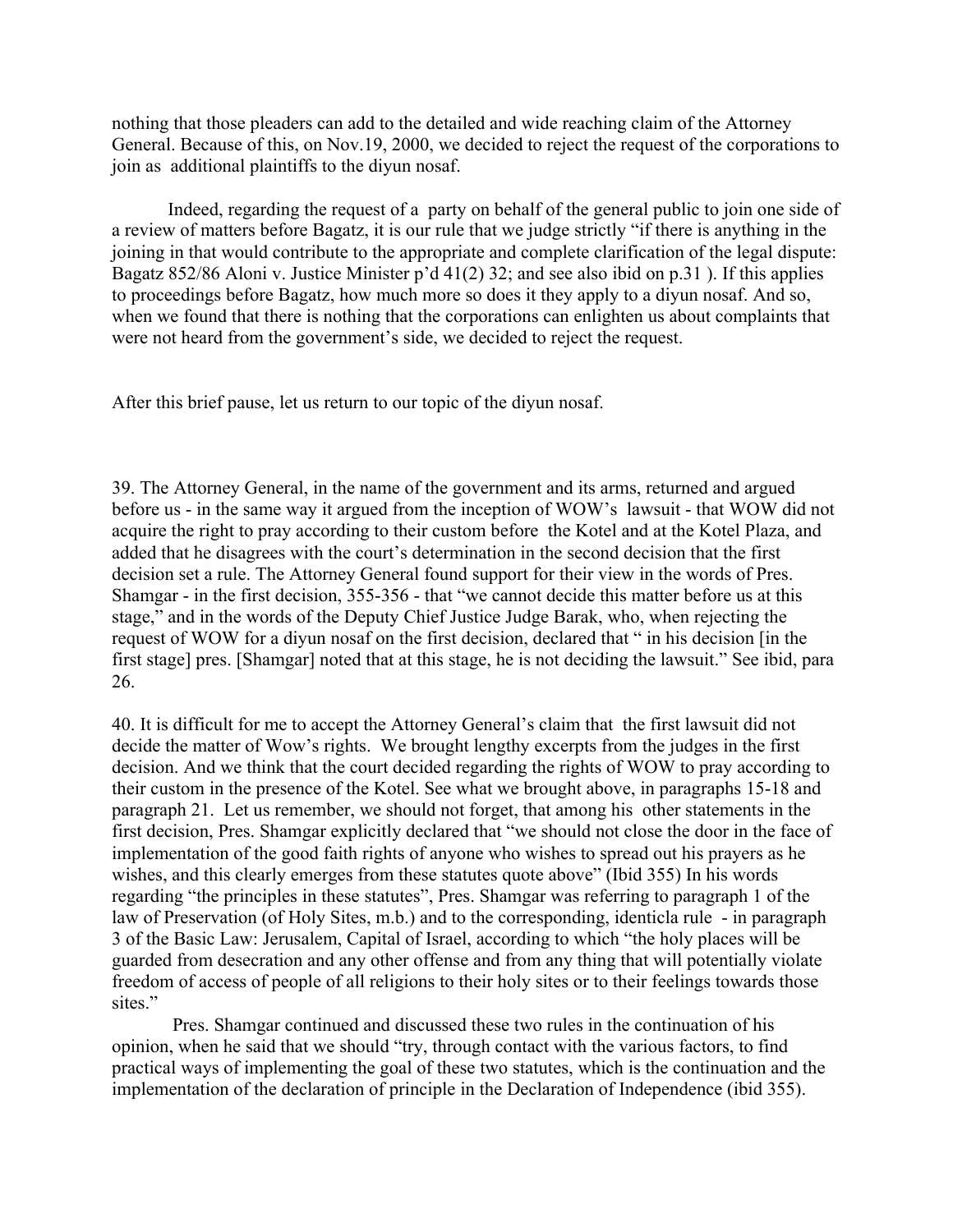Regarding that "declaration of principle" Pres. Shamgar discussed it at the beginning of his opinion (ibid 353), when he determined that the chief lesson that we learned in these two relevant statutes, give "expression, in the law of freedom, to the principles of the Declaration of Independence, which declares that the State of Israel will guarantee freedom of religion and conscience and will guard the holy sites of all religions. " (ibid 353). Is there any residue of doubt in anyone's heart that Pres. Shamgar recognized the rights of WOW to pray according to their custom at the Kotel Plaza? The question is a question that contains its answer.

Pres. Shamgar's determination about the rights of WOW to pray according to their custom before the Kotel, is clarified and explained also in the continuation of his words and in the background and proposal to the government to "consider the appointment of a committee that will continue to examine the topic in depth in order to arrive at a solution that will preserve the freedom of access to the Kotel and minimize the offense to the feelings of the worshipers." (Ibid 356). The one who reads these words sincerely will learn and will know that WOW acquired the right to pray according to their custom before the Kotel, and that the committee whose appointment pres. Shamgar suggested was created only to find a solution that would "preserve" freedom of access - in the words of the president - and at the same time minimize any offense to the feelings of the worshippers. The expression "preserve" freedom of access does not lend itself to two explanations; it has only one explanation, which is, that WOW's right to pray before the Kotel is available to them, according to their custom. It was decreed that this right, and with it the need to minimize any offense to the feelings of the worshippers - the right and the need must co-exist.

41. At the second stage, when the Court came to examine the activities of the government and the committees regarding delineating the compromise that was decreed by the court at the first stage, it found the activities on one side and the delineating of a compromise on the other, in other words: the activities did not come under the area of setting up a compromise. Now the government's claim before us is, therefore, that we should turn the clock back and overturn not only the second decision but the first decision also. In any event, the words of the majority in the first decision are clear and do not require explanation.

42. In the course of our deliberations we tried to bring the litigants' positions closer together; we tried but did not succeed. The government again raised the Ne'eman commission's suggestion before us according to which WOW would pray according to their custom at Robinson's Arch. In the government's language in its written brief:

The defendants will argue that prayer at "Robinson's Arch" fulfills both of the conditions that Pres. Shamgar set, namely, preservation of freedom of access to the Kotel and minimizing the offense to the feelings of the worshipers. Freedom of access to the Kotel will be preserved (also freedom of worship) because Robinson's Arch is, as we said, part of Kotel, and prayer there will rule out friction and will prevent offense to the feelings of those worshipers at the Kotel according to past practice.

The solution is therefore honorable, reasonable and able to be immediately implemented. It is appropriate that the rule that will emerge from the honorable court in the matter of prayer arrangements at holy sites should make possible the flexibility necessary to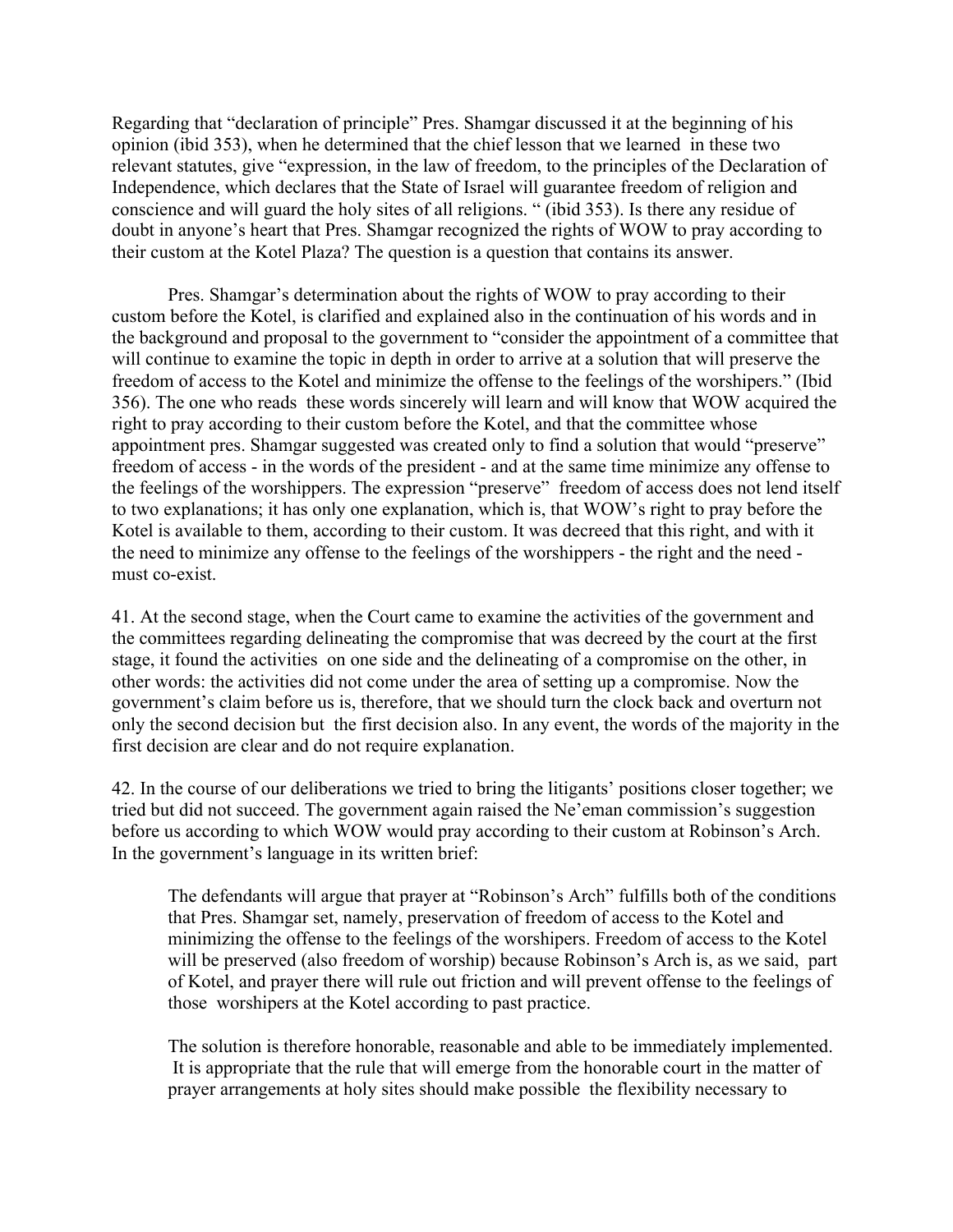maintain freedom of access and worship on the one hand, and eliminate fights and violence on the other.

The area "Robinson's Arch", we all know, is a remnant of the Temple Mount's Western Wall. It is the same as the Kotel. Yet nobody will deny that in the collective and individual consciousness of the Jewish people, this part of the western wall does not have the same level of holiness and uniqueness that the section of the western wall known as the Kotel has; THE Kotel - double emphasis on the word "the". We will also add that in the last few years sometimes the area near "Robinson's Arch" - the section under the jurisdiction of the Antiquities Department - served as a prayer site for the Conservative Movement. The question before us therefore was this, is "Robinson's Arch" appropriate for WOW's prayers?

43. The judges of the second decision examined the suggestion of the Ne'eman Commisssion on the matter of "Robinson's Arch", and their view was that this area is not suitable as an appropriate alternative prayer space instead of the Kotel Plaza because it does not fulfill the compromise concept that the first decision decreed. The court did visit the alternative prayer spaces that were suggested to WOW - including "Robinson's Arch" - but declared in the decision (p.366) that "conducting this tour departed from the requirements of the decision, for the rights of the plaintiffs to pray according to their custom near the Kotel have actually already been recognized, in the first decision." As for us, let us remember that we are sitting to judge the diyun nosaf.

44. From our strong desire to attempt to find an appropriate solution, and a peaceful one, to the continuing dispute between the litigants, we decided that we too will visit "Robinson's Arch." And so, we visited the place and we merited hearing explanations from the mouths of people from the Antiquities department and from the representatives of other interested parties. After we were impressed with what our eyes saw and we examined what needed examining, we arrived at the conclusion - as did the judges of the second decision - that prayer at "Robinson's Arch"as it is today does not constitute an appropriate implementation of WOW's right to pray near the Kotel. But, if the government would act to change the space into an organized prayer site, then it could be seen - although, not easily - as a kind of continuation of the Kotel Plaza. But "Robinson's Arch" in its physical state today is not meant to serve as an appropriate prayer space. We were convinced that this alternative will not succeed, and we would not be able to complain that WOW does not agree to accept the proposal. Let us also mention that "Robinson's Arch" serves today as a unique and special archeological park, under the jurisdiction of the Antiquities Department; the Antiquities Department does not agree that any changes should be made in this site to turn it into a prayer space.

45. It saddens us that the litigants could not find a way to bridge over the gap between them and could not walk on the narrow bridge. It would have been possible and it would have been appropriate to find a suitable arrangement. And now we stand before a rupture. It would have been more suitable, to the prayer arrangements [for the litigants to find a solution] because no court should decide this - not the High Court of Justice and not any other court. But, when the matter came before us, it is our right - even more:our obligation - to decide according to the law.

46. The Kotel is a holy place for Jews. It is also holy to WOW and also to those who strongly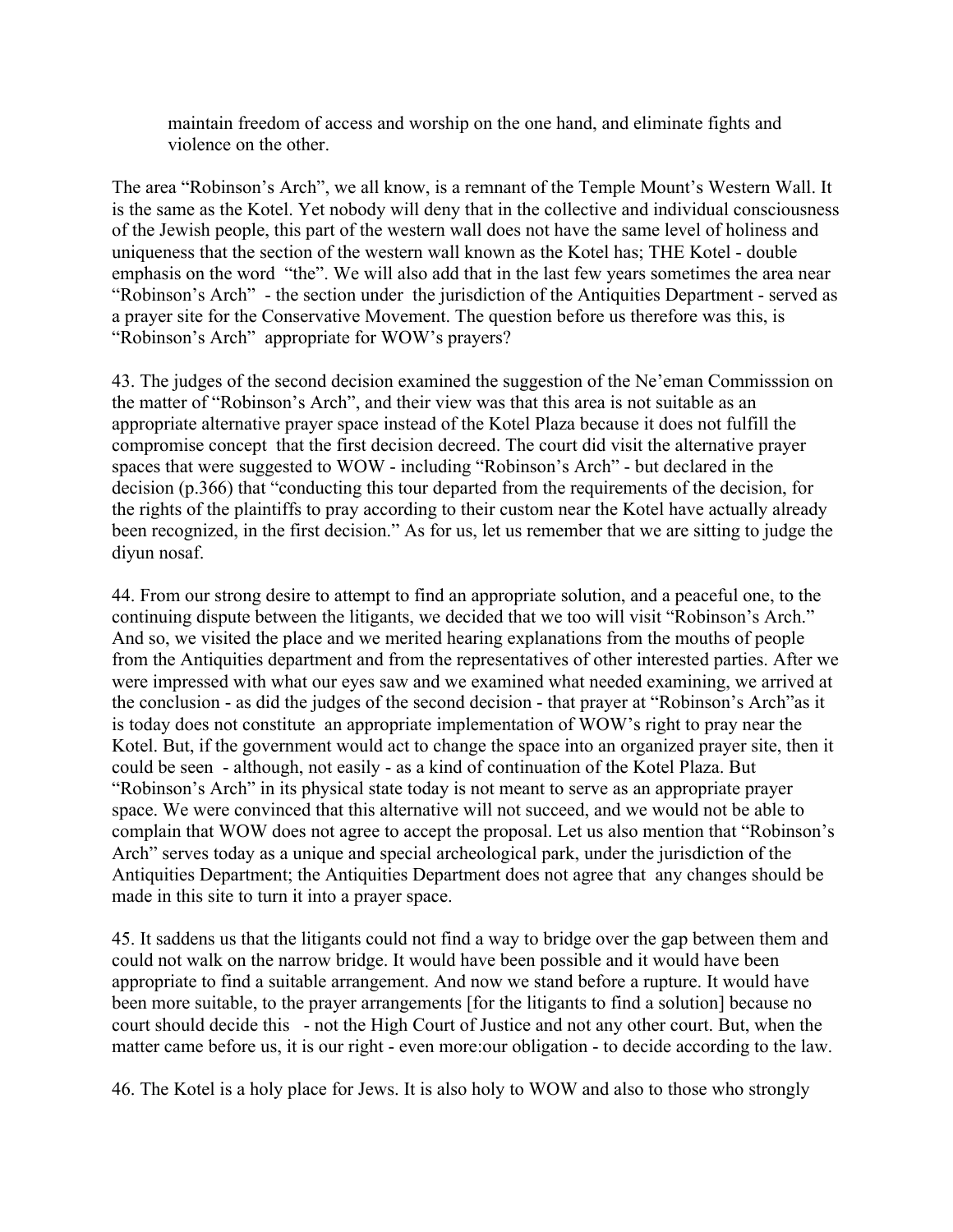oppose the manner of WOW's prayers. And, on the other side, stands WOW's right to pray according to their custom next to the Kotel. And, on the other side, is the strong opposition of other mitzvah observers, those who feelings towards this holy place are deeply violated by the manner of WOW's prayers. And, holiness, as is known, is not given to division. This then is the major difficulty for our road to finding a legal solution that is appropriate to the opposing views of the litigants.

47. I weighed the matter, I turned it around again and again, and in the end I arrived at this conclusion; the right of WOW is a right that permits them to pray next to the kotel according to their manner. This was decided in the first decision, and I did not find it just to uproot this rule from its place. However, the right of the plaintiffs to pray next to the Kotel according to their manner, like all legal rights, is not an unlimited right. It is a right that demands - like any other legal right - that we measure and weigh against other rights which are also worthy of safeguarding. Therfore, we msut do what is in our power to minimize the offense that other mitzvah observers feel regarding WOW's prayers, and in this way to also deter serious incidents between the warring camps. And in the words of Pres. Shamgar in the second decision (ibid. 355):

I think we must continue to seek other practical ways, according to which every person who wished to turn to his Creator in prayer should be permitted to do so in his style and manner, so long as in so doing there is no actual offense to the prayers of others. The legal starting point is therefore the current situation. But we should not close the door in the face of the implementation of the sincere rights of anyone who wishes to pray according to their custom...

In order to attempt to include these as well as those, I think that for a little while it is appropriate for WOW to pray according to their custom at the section of the Kotel in the area of "Robinson's Arch" as long as the area will be made proper ("kosher") and appropriate for people to enter and stay there. As we have stated - and have seen with our own eyes - the physical condition of the area today does not allow for proper prayer, and the worshiper cannot even touch the kotel as people do who pray near the Kotel. The necessary conclusion is that we cannot see "Robinson's Arch" in its present condition as an area that is appropriate for prayer. But if the area will be fixed up in the proper and required way it will be possible to see it as an alternative to the Kotel Plaza for prayer. And therefore if the government will prepare "Robinson's Arch" - in the appropriate and required way - within 12 months from today, then WOW will be able to pray according to their custom in that place. When I say that it is the government's responsibility to prepare the place " in the appropriate and required way" I mean, among other matters, to establish appropriate security measures and to prepare easy and safe access to the prayer area and to the kotel itself.

48. And if the area will not be prepared - within 12 months - in the appropriate and required way, and if an arrangement acceptable to the two litigants will not be found, it will be the government's obligation to set up an arrangement following the guidelines of Pres. Shamgar in the first decision and the guidelines of the court in the second decision. In other words: it is the government's responsibility to set up appropriate arrangements and conditions according to which WOW may implement their right to prayer according to their custom at the Kotel Plaza.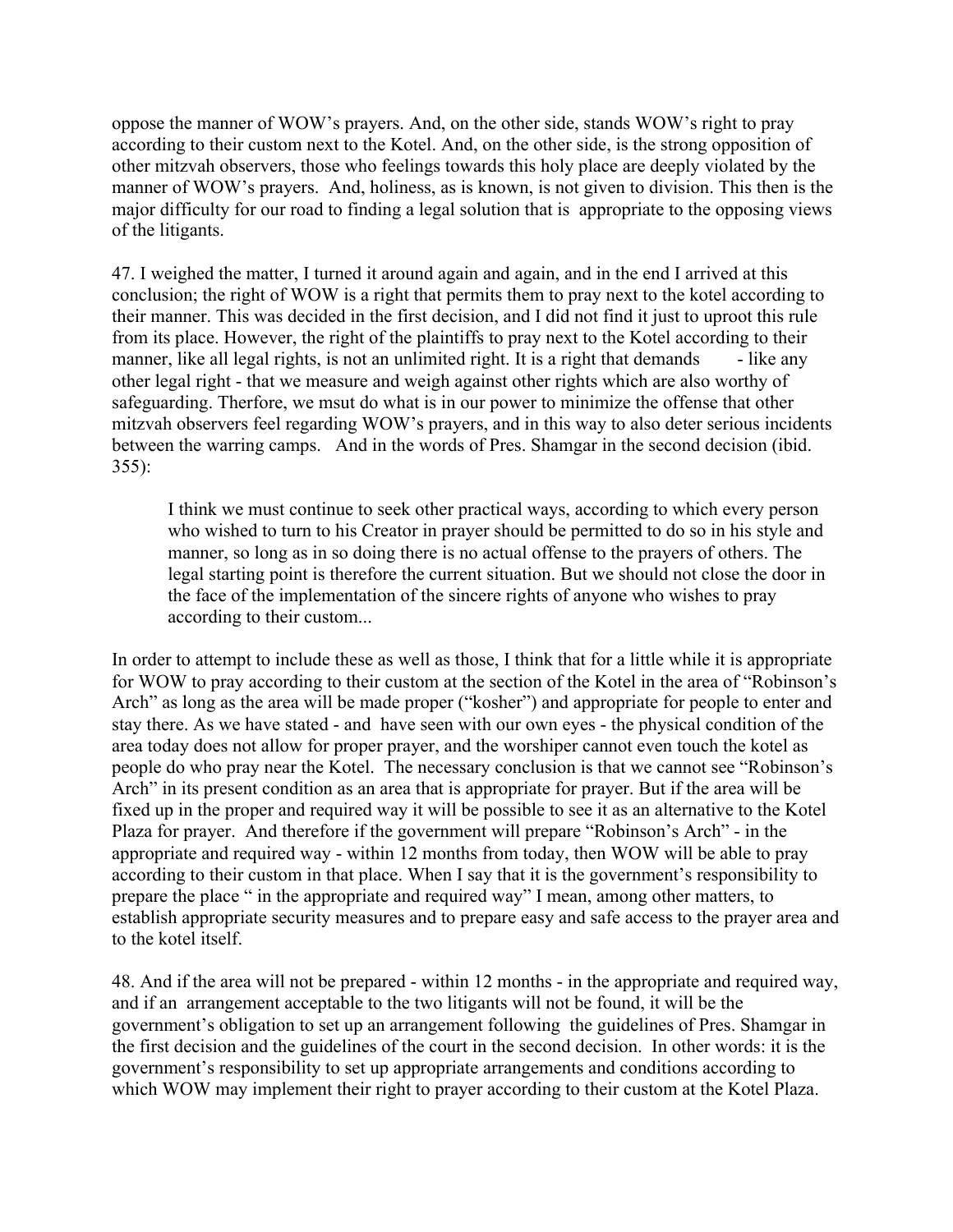The Kotel Plaza is a broad area, and with a little bit of good will the government will be able to mete out to WOW a small area for their prayer according to their custom. WOW do not demand much. They are ready to be satisfied with a little; for example ; prayer for one hour, once a month, on Rosh Chodesh (except for Rosh Chodesh Tishrei) all together 11 hours a year (see the second decision 355c). The government can make arrangement for this little bit. I will add and repeat words from the court in the second decision - and I will advocate that we adopt these words -that the government's establishing appropriate arrangements and conditions only pertains to concrete conditions that will enable the petitioners to pray at the Kotel Plaza according to their custom - like the place and times that they can pray according to their custom with minimal offense , as much as is possible, to the feelings of other worshippers and with the necessary security requirements.

A government is created in order to govern that is why it is called government, and it is its legal obligation to find an appropriate way to enable WOW to actualize their prayer in good faith , according to their custom, at the Kotel Plaza.

### EPILOGUE

49. The Second Temple was destroyed and went up in flames in 70 CE. Only fragments remained, only a few. Since then, for over 1900 years, those fragments were held hostage by foreigners. The Jews were able to be in their holy places as short term visitors, as people who needed permission. On the  $28<sup>th</sup>$  of Iyar, 1967, June 7, the Kotel was liberated - the remnant of the outer wall of the Temple - from the foreigners who held it. Not by itself was the Kotel liberated from those who held it hostage. There were the paratroopers, paratroopers of the Israeli army who liberated it from the oppression of foreigners. Since the liberation we are at home in this remnant of the holy Temple. These paratroopers who liberated the Kotel, some were shomrei mitzvot and some were not shomrei mitzvot. And even the shomrei mitzvot among them did not come from the same place. But they were all messengers of the people of Israel. Of all of the people of Israel. When that war ended - and actually immediately after the Kotel was liberated from those who held it prisoner - the paratroopers fulfilled their responsibility and handed over to the people of Israel the precious deposit that they held which was bought with blood. The Kotel was given to all of the people of Israel, not only to one part of it. And all of the people of Israel - not only one part of it - acquired a share of the Kotel. "Just as the Temple Mount, and the Temple that rested upon it, symbolized the singular religious world and the national independence of the people of Israel, so too did the Kotel symbolize the remnant of our Temple that was destroyed, the holiest place to the people of Israel and its yearning for the return of its national state independence." So wrote chief justice Elon in the first decision (ibid 333) . And so it is. The Kotel belongs to all of the people of Israel, not only to one part of it.

#### **CONCLUSION**

50. Conclusion: I will suggest to my colleagues that we decide according to paragraphs 47 and 48 above.

And with the prayer of hope of the Psalmist we will conclude our words (Psalm 122:6-7)

Seek the peace of Jerusalem, they shall prosper that love thee Peace be within thy walls and prosperity within thy palaces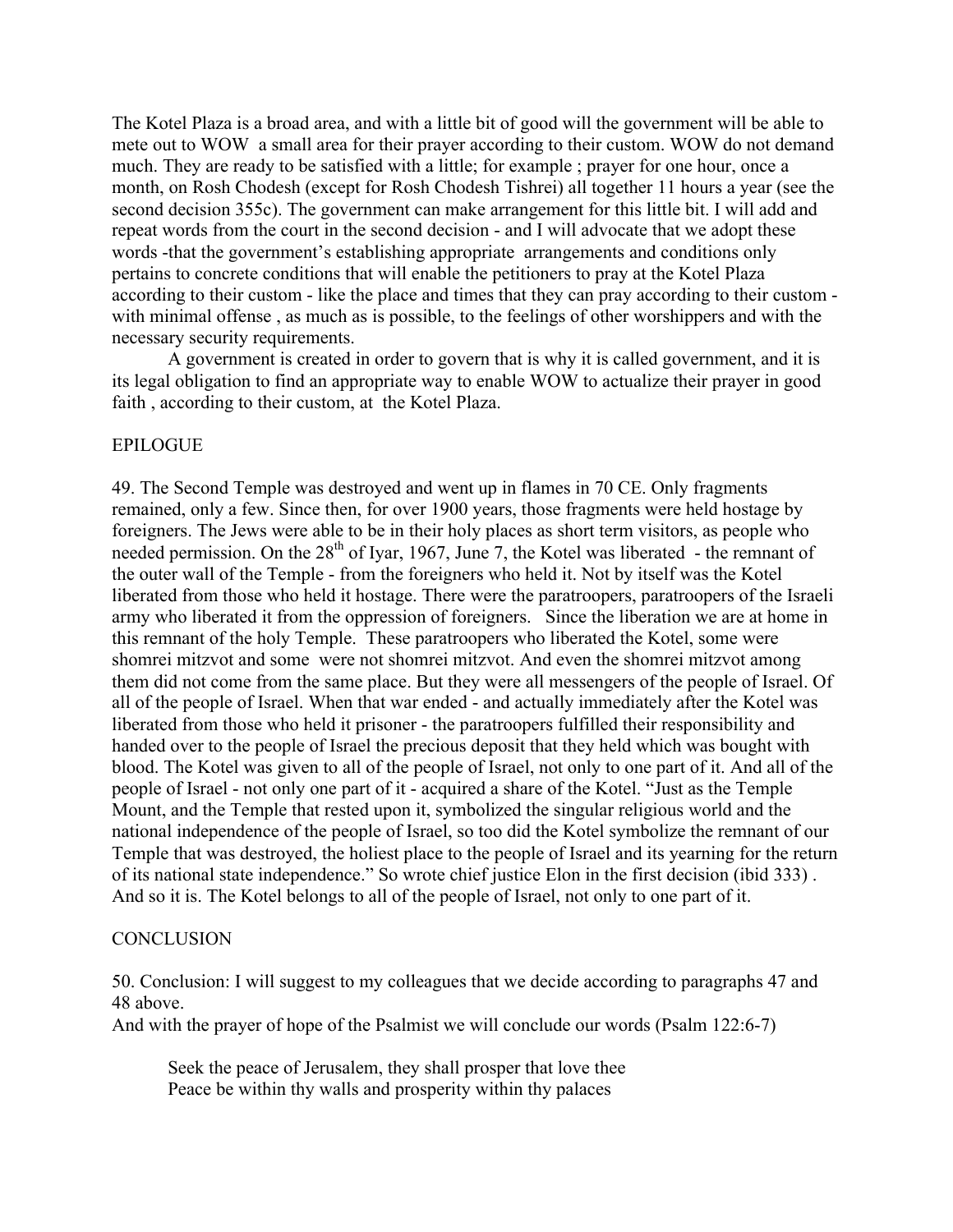Signed: Judge Chessin

President A. Barak:

I agree with the decision of my colleague Judge M. Chessin.

The Deputy Chief Justice S. Levine:

I would reject the appeal with no limitation, as the time to give a final decision has arrived . I see no room to direct, not according to compromise, to prepare Robinson's Arch, which today serves as an archeological garden special and unique of all its kind, as a prayer space against the opinion of the Antiquities Department..

Judge T. Ohr:

I agree with the decision of my colleague Judge M. Chessin.

### Judge A. Mazza

Like my honorable colleague, the Deputy Chief Justice, I too think that the appeal should be rejected without any additional conditions. The right of WOW to pray according to their custom at the Kotel Plaza has been acknowledged , according to the decision of the majority of judges, in the decision given in their first lawsuit (bagatz 257/89 Hoffman v the administrator of the Kotel p'd 48 (1) 265), and was again acknowledged - this time with a unanimous decision in the lawsuit which is the subject of this appeal (Bagatz 3358/95 Hoffman v Director General of the Office of the Prime Minister, p"d 54 (2) 345.). Even my colleague Justice Chessin, whose opinion regarding the rights of WOW is accepted by most of the judges in this appeal, does not doubt the justice of said decision. Despite this he suggests intervening in the nature of the remedy which was granted WOW in the decision which is the subject of this appeal, in such a way that they will be able to actualize their right to pray according to their custom at the Kotel Plaza only if the plaintiffs will not prepare - and as long as they do not prepare - the area of "Robinson's Arch" as an alternative prayer site. However, when discussing this area, which serves today as an archeological garden worthy of its name, my colleague admits, that "in the collective and individual conciousness of the Jewish people this section of the western wall does not have the same level of holiness and uniqueness as the section of the western wall that is called the Kotel." Despite this, my colleague suggests considering this area (as long as it will really be prepared to serve as a prayer area) as an alternative that WOW must be satisfied with and at least at this time forgo implementing their recognized right to pray according to their custom at the Kotel Plaza. This condition Judge Chessin suggests adding to the decision, according to his words, because "we must do all in our power to minimize the offense that other Mitzva observers feel about the manner of WOW's prayers, and thereby to also prevent serious occurrences in the conflict between the opposing camps".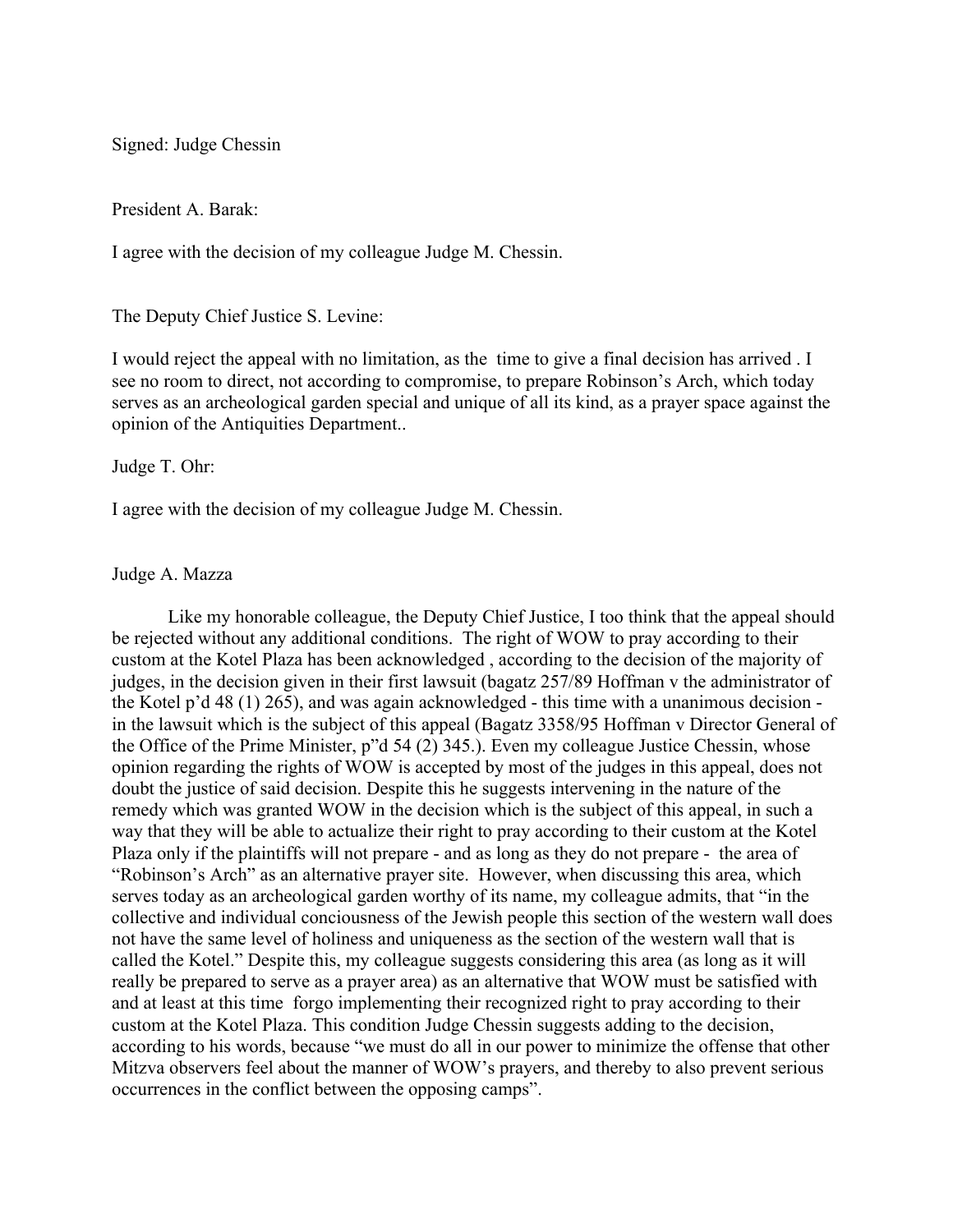As for this suggestion, which, with all due respect, contains within it the eradication of the substance of the recognized rights of WOW, I cannot agree. As we have already pointed out in the decision subject of this appeal, "The possibility that the rights (of WOW) to pray according to their custom at the Kotel Plaza may provoke violent reactions on the part of groups whose tolerance towards others is restricted to themselves, has already been taken into account when the court gave its decision in the first lawsuit." Even more: even when arriving at the decision subject of this appeal , we were careful to point out that it is the government's obligation to determine arrangements and conditions, such as the location and the times when WOW can actualize their right to pray at the Kotel Plaza. 'While lessening the offense to the sensibilities of other worshipers and with setting up the necessary security arrangements. " It is important to emphasize that the arrangements that the government is obligated to establish were set up to enable WOW to implement their right to pray at THE KOTEL PLAZA , as distinguished from NEAR THE KOTEL.

As is known, the Kotel Plaza is spread out over a wide area. The part of the area that is joined to the Western Wall and clearly separated from the more distant sections of the plaza is where most worshipers gather. It is the government's obligation to set up arrangements that will enable WOW to implement their right to pray - about 11 hours a year in all - in the location that will be found to be appropriate for this in the Kotel Plaza, while giving appropriate and serious consideration to the sensibilities of all the other worshipers. This language reflects the right balance between the need to enable WOW to pray according to their custom and between the need to limit as much as is possible the offense that will be caused to the feelings of other mitzvah observers. Intervention in the substance of the remedy granted to WOW in the decision subject of this appeal will violate the proper balance.

My opinion is, therefore, to reject the appeal and to impose a deadline within which the government will set up arrangements which they have been directed to do under the decision subject of this appeal.

Judge Mazza

Justice T. Strassburg - Cohen

My opinion was and still is that we should enable WOW to actualize their right to prayer according to their custom at the Kotel Plaza and the government must enable this implementation by setting up appropriate conditions, as was decided in our decision of bagatz 3358/95. Therefore, I join the stand of my colleague, vice president S. Levine and A. Mazza, according to which the appeal should be rejected. With this, I would greet favorably any compromise between the interested parties, that is accepted by all.

Judge Strassburg-Cohen

Judge Y. Tirkel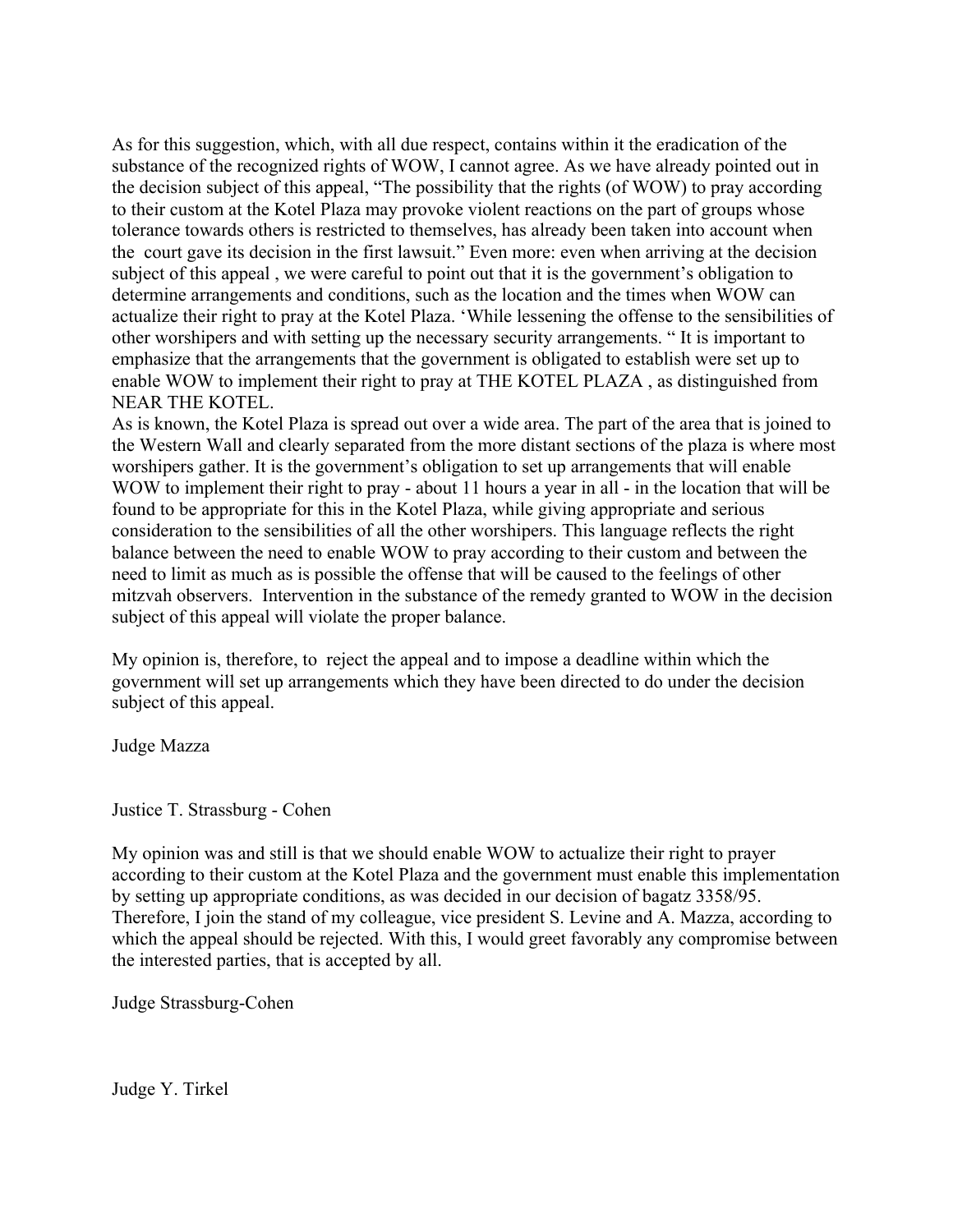1. Like my respected colleague M. Chessin, I too think that the choice of "Robinson's Arch" as a prayer space for the respondents [who attained the title "neshot haKotel" –  $Y.T.$ ) is the right solution, the appropriate and balanced [solution] to the conflict brought before us; but, in my opinion, we should not advance this solution "on condition," as my colleague suggested, but as a permanent solution. My way is not his way. If my opinion would be accepted I would nullify the injunction that this court gave (the honorable Justice A. Mazza, the honorable T. Stassburg - Cohen and the honorable Justice D. Beinish) in bagatz 3358/95 Anat Hoffman et al vs. the Director General of the Office of the Prime Minister et al, P.D.54 (2) 345 (from now on, known as "the second decision") which instructed the government to "arrange the appropriate arrangements and conditions within which the plaintiffs (the defendents in the present appeal) to actualize their right to pray according to their custom at the Kotel Plaza". Certainly, the solution of "Robinson's Arch" remains, that the committee and the Neeman commission suggested. As it seems, the appeal before us, is justified – in "the law" in its simple and literal form - for reasons of law and not only for reasons of the laws of prayer.

### NON-INTERVENTION IN ADMINISTRATIVE DECISIONS

2. I will begin with the initial concepts. The disrection granted to the administrative branch is the power to choose between different possible solutions. The rule is that the court should not insert its discretion in lieu of the discretion of the administrative department upon whom has fallen the obligation to decide this matter. So it is stated:

> "One thing is beyond any doubt , and that is - that the court will not attempt to put its discretion in place of the discretion of the authorized department and should not force its opinion on those who the lawmaker intended to rely on their wisdom and reasoning, and on their knowledge and experience of the reality; in short upon their discretion which are based upon knowledge of the true situation in all its aspects and conditions —" (words of Justice Berenson in Civil Appeal 311/57, Jerusalem vs. Dizingoff , P.D. 13 (2), 1026, 1039)

It is also said , among other things:

"Discretion is granted to the administrative department...so that it can fulfill its many sided role which changes from time to time, and which are not given to an exact determination from the outset, therefore it has a high degree of freedom. This freedom enables the department to take into account the condition of every matter when it appears before it, and to find the appropriate solution. In other words: decision making means freedom of choice between different possible solutions, or the choice given to the administrative department, and since it has authority to choose and select the appropriate solution according to its understanding, the court should not interfere in the matter only because it would have chosen a different solution. This kind of intervention is tantamount to negating the discretion of the administrative department and transferring it to the court...." (Words of Justice Zussman in D.N. 16/61, Registrar of Corporations vs. Mansour Toufik Kardush, P.D. 16, 1209, 1215. See also words of Justice Landau Bagatz, Richard Weiss vs. Chair and Members, Legal Council, P.D. 10, 1592,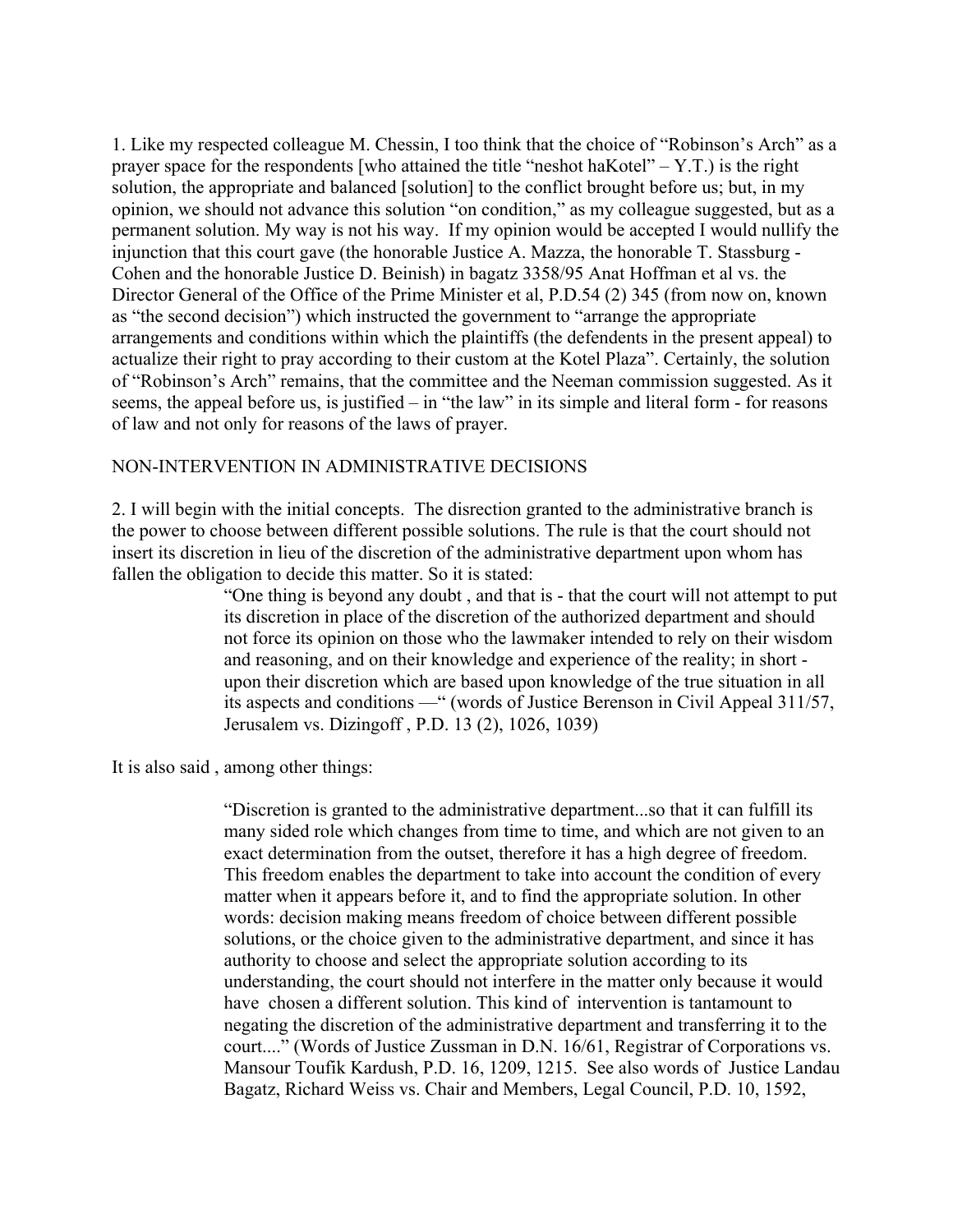1595, and words of Justice Vinograd, Bagatz 636/86, Moshav Nahlat Jabotinsky et al vs. Minister of Agriculture, PD. 41 (2), 701, 708)

At the base of this rule stands the a principle of separation of powers, "according to which the authority of deciding matters concerning carrying out and administering remains - except for extreme situations - in the hands of the executive branch, and the judicial branch restricts itself to judicial review of the constitutionality of the executive's decision" (see Har Zahav, Israeli Administrative Law , tshn"z, p. 436). Despite this, there were some occasions when the court had to intervene in the discretion of the administrative branch: among them : the obligation to work within the rule of law: the obligation to refrain from discrimination and to adhere to equality; the obligation to exercise discretion reasonably; the obligation to act appropriately and not arbitrarily; the obligation not to act on the basis of improper considerations or for improper purposes. It is stated:

> "It seems to me, that in this matter, the normative framework concerning any administrative discretion, applies also to this matter. The accepted rules are reasonableness, fairness, good faith, absence of arbitrariness and discrimination and the like which apply to the use of all administrative discretion, and which apply also here." (Words of Justice [as he was then called] A. Barak in bagatz 297/82 Berger et al vs. the Minister of the Interior, P.D. 37 (3), 29, 34)

Did the government, in its decision to set aside Robinson's Arch for the defendants, act within the discretion granted to it? Does one of the conditions that justify intervention in the decision apply here? And - is it necessary to instruct the government to make arrangements and conditions according to the order given in the second decision?

## EXERCISING DISCRETION

3. As we come to answer these questions we will first give our opinion on some of the evolutions of this matter. In Bagatz 257/89, 2410/90 Anat Hoffman et al v the Administrator of the Kotel et al; Susan Alter et al v. the Minister of Religion, et al; P.D. 48 (2) 265; ("the first decision" ) upon which this court was asked (the honorable Judge M. Shamgar, Justice M. Elon, Justice S. Levine) for the first time in the matter before us - "it was the majority opinion to reject the lawsuits, in contingent on the suggestion in the decision of the head of the court - to consider appointing a committee that will continue to examine the issue in depth in order to arrive at a solution that will preserve freedom of access to the kotel and will limit offending the sensitivities of the worshippers."

Following the first decision and according to the suggestion of Pres. Shamgar, the government decided , on 5/17/94, to appoint a Directors' General commission that was asked to "suggest a possible solution that would preserve the freedom of access to the Western wall and freedom of praying in the Plaza, while limiting the offence to the sensitivities of those who pray in that place." ( to be known as "The Directors' General Commission") The Directors' General Commission suggested offering the plaintiffs an appropriate alternate site, where they can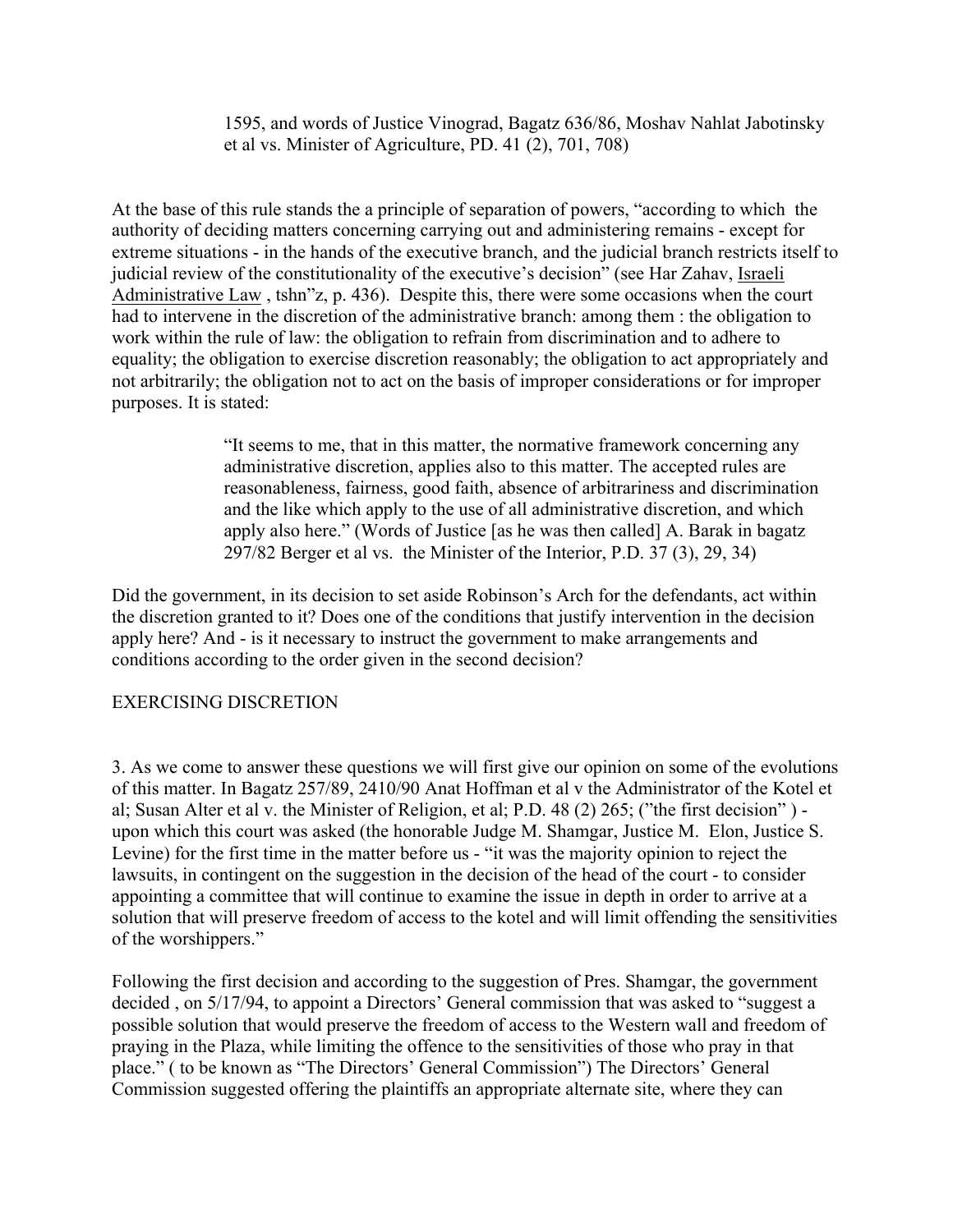actualize their goal and pray according to their custom, and this in two places within the archeological gardens - 'the steps of the Huldah gate'and the south western corner of the western wall, called Robinson's Arch. The proposals of the Directors' General Commission were placed on the governments table on 4/2/96. On the day of 4/21/96 the government appointed a ministerial committee that would "examine the proposals of the Directors' General Commission and how to implement them and to decide in this matter on behalf of the government" (called "the ministerial committee "). On the day of 6/2/97, the ministerial committee decided to adopt the proposals of the Directors' General committee. In those days a commission was formed to deal with the problem of conversion (Ne'eman Commission) and it was also asked by the government to deal with the matter of WOW, the defendants before us now. On the day of 9/23/98, the Ne'eman Commission offered its report whereby they arrived at the conclusion that prayer at Robinson's Arch, which is "kissing and adjoining the Kotel..." is "the most practical alternative to the needs and requests of WOW." The commission emphasized that it arrived at its conclusion after "weighing and balancing the need to find an appropriate prayer site that will fulfill the needs and demands of WOW, and between the important principle according to which it is necessary to avoid offense to the feelings of the general worshippers at the Kotel Plaza and in order not to violate the custom of the site". The conclusion was adopted by the government , as appears in the statement of the appellants according to whom "the conclusions of the Ne'eman commission represent a reasonable balance between the request of the plaintiffs to pray according to their custom at the kotel and between the other relevant considerations." (para. 13 of the defendants' brief, that is the appellants in this instance, prior to the hearing in the second lawsuit).

The Neeman Commission's (NC) decisions was evaluated in the second verdict of the court and is also at the heart of the current deliberations. Of course, the NC reached its decision after investigating and considering other possible prayer sites, after "weighing and balancing" of other factors, and after finding that the most practical solution was the Robinson's Arch (RA) location. The Commission chose, therefore, one solution from among the possible solutions that had been put before it, and which also included the location of the Ezrat Nashim in the Western Wall Plaza. Even if I thought that it was possible to choose a different solution, there is no foundation to say that the NC – and following its lead the government – did not have the authority to choose the solution it chose or that there arise any grounds justifying intervention in the NC's decision. Since the government, therefore, felt it was correct to choose the solution recommended by the NC, the Court dare not substitute its discretion in the place of the NC (or government), neither in invalidating that decision nor by reviewing that decision in the current appeal which is before us as was done in the second verdict.

## The NC Decision – Additional reasons for Adopting It

4. According to my colleague Heshin: "The RA site, we all know, is a remnant of the western wall (Homah) of the Temple Mount, just like the Western "Kotel." And no one would deny that in the collective and individual mind of the Jewish people, that section (RA) of the ww (Homah) does not have the same level of holiness as the section called THE Western Kotel, with a double "THE" (heh hay'dee'ah)." I do not accept this view, and not only because my impression is different, but more basically because no Halachic or historic sources were put before us from which one can conclude that the holiness of one section of the Western Kotel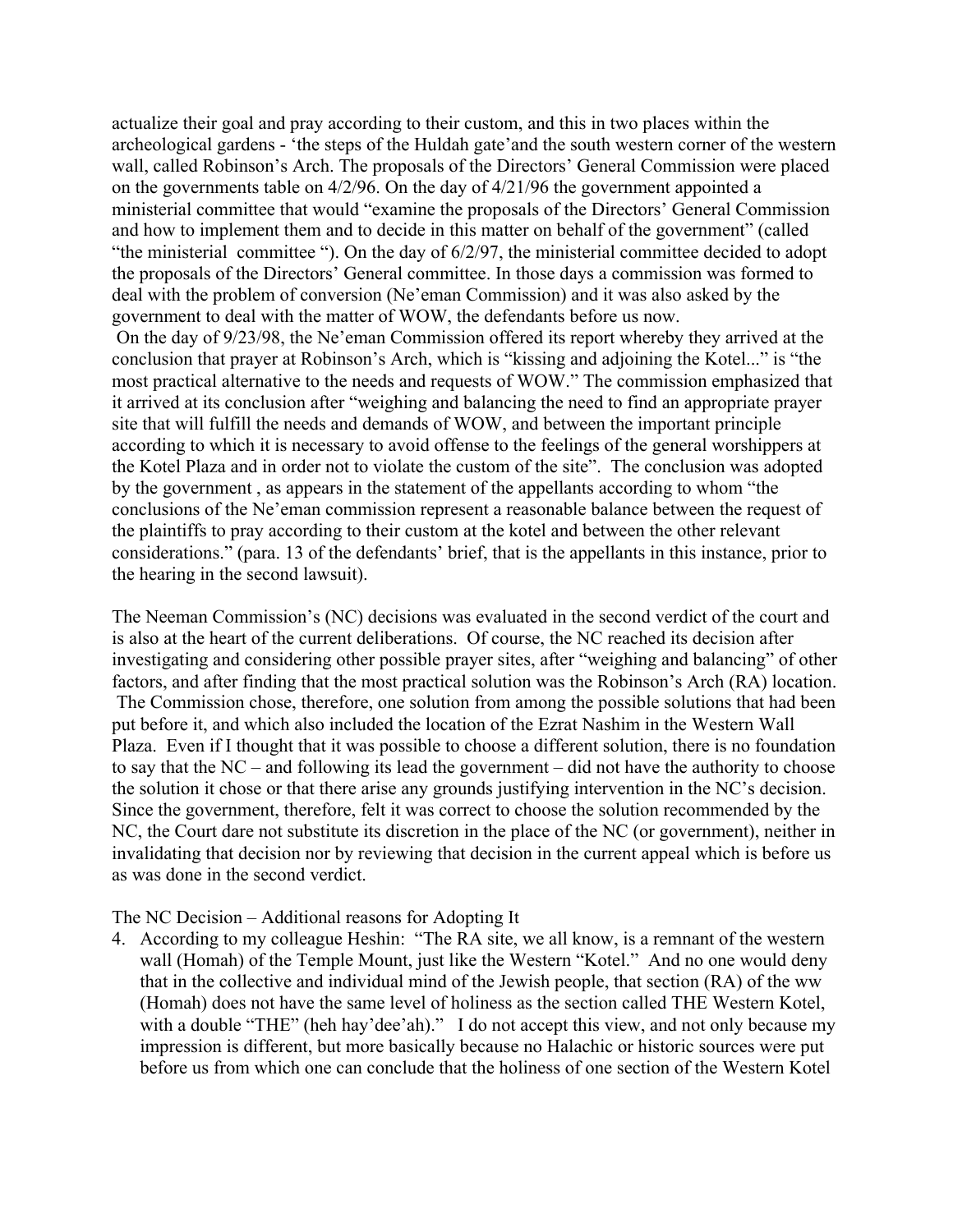– the Kotel which is in my eyes the entire western wall (Homah) of the Temple Mount – is superior to the holiness of any other section.

 Therefore, I find it difficult to agree with his decision that: "If the government were to act to transform the site to an organized prayer site, it might be possible to view it -- though not easily – as somehow, in some way, a continuation of the Kotel Plaza." I am of the opinion that the holiness of a place does not arise from its renovation or preparation of the place, rather it intrinsic to its very self. It should be noted that the RA location serves as a prayer site for the Masorti/Conservative Movement which views it as "The Masorti/Conservative Kotel." (See an announcement of the Masorti/Conservative Movement that was published the newspaper "Kol Ha'ir on 6/16/00 which was attached as Exhibit "B" in the written summations presented by the petitioners, as well as the letter to the president of the Masorti Movement from Isaac Herzog Esq., then the Government Mazkir, which was attached as Exhibit "A" to the written summaries presented by the petitioners.)

5. It is noteworthy, that according to the recommendation of the NC, the rights of the respondents - who claim that their custom is "orthodox Custom (minhag)" – to approach the Ezrat Nashim in the Kotel Plaza will be protected, including their right to pray there according to the custom of the place. The only limitation on the respondents' prayers there will be with regard to their custom of praying "group prayer, wrapped in tallitot, carrying a Sefer Torah and reading in it" : Moreover that custom they will be able to carry out in the RA location, which is a continuation of the Western Kotel. The respondents will have the right, therefore, to carry out all of their prayer customs, part of them in the prayer plaza opposite the Western Kotel and part in the "RA." Also for this reason the solution chosen by the NC and adopted by the government is suitable, worthy and balanced.

 This decision does not contradict the statements of President Shamgar in the first decision in which he said: "I suggest to the government to consider appointing a committee that examine this topic in depth in order to reach a solution that will establish freedom of access to the Kotel and will minimize offending the feelings of the worshipers." (my emphasis, Y.T.) I doubt that the intention of President Shamgar in those quoted words was to determine that the respondents, Neshot Hakotel, has a right to pray in the Plaza of the Western Kotel -- specifically in the narrow sense, which would not include the RA location – and particularly (davka) according to their custom. Similarly his (Shamgar's) intent can be gleaned from the fact that in contrast to the position of Judge (his title then) S. Levine in the first verdict – who wanted to issue a verdict that recognized the right of Neshot Hakotel " to pray in the Kotel Plaza while wrapped in Tallitot with a Sefer Torah in hand", President Shamgar expressed himself with the term "freedom of access to the Kotel" and no more. The NC's decision promises, therefore, both the respondents' freedom of access and right to pray, as per President Shamgar's recommendation, though partially limiting their prayer custom to "part" of the Western Kotel which is the RA location. In this there is no justification for intervention.

#### Mishpat Shalom

6. In concluding, a few word about Darkhei shalom, peaceful ways. It say in the tractate Derekh Eretz Zuta, chapter of Shalom: Teman teninan Rashbag says, " The existence of the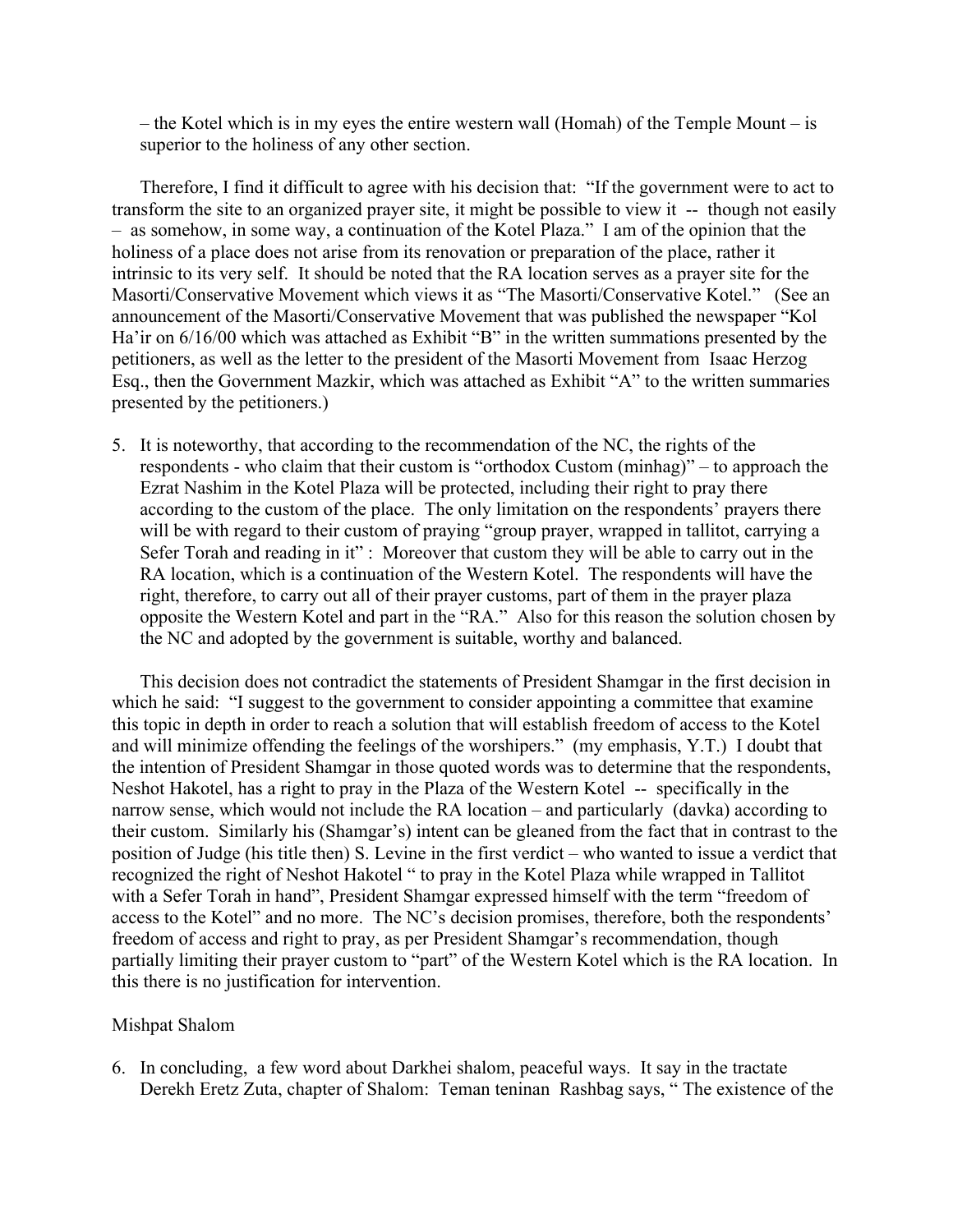world stands on three things, the law(din), the truth and the peace." R. Muna says, "And the three are one. If law is done, then truth is done, then peace is done. And all three were stated in on verse, as it is written (Zechariah 8) Decide truth, judgment and peace in your gates. Every place where there is judgment there is peace…." The judgment which the government rendered in adopting the chosen solution is judgment and peace.

### **Conclusion**

If my opinion had prevailed, we would have accepted the appeal, voided the order that the Court gave in the second verdict and decreed that since the government adopted the decision of the NC by choosing RA as the prayer site for the respondents, the government fulfilled its responsibilities. However, since my colleague Judge Heshin arrived in his way, which is the way of compromise, at the decision that " it is worthy (appropriate" for Neshot Hakotel to pray according to their custom at the Western Kotel at the RA location," I concur in my opinion to his at the concluding section of paragraph 47 of his decision.

The first installment I sent was the end of Judge Tirkel's opinion.

## Judge D. Beinish

I join the opinion of my colleague S. Levine, Deputy President of the Court, and the Judges A Matza and T. Stasssberg-Cohen, who hold that the petition is to be denied. I have not changed my opinion that Neshot Hakotel have the right to pray according to their custom in Kotel Plaza and that the government is obligated to establish the arrangements and conditions that will minimize, to the extent possible, offending the feelings of other worshippers, concerning regard to suitable location, suitable scheduling and suitable security arrangements.

## Signature of Beinish

## Judge Englard

I disagree with my judicial colleagues, the majority, by every means of disagreement. It is not a narrow disagreement but an across-the-board disagreement. Starting from the interpretation of the Halachic p'sak that was "paskined," , so to speak, in verdict in the first phase of this case, Bagatz 257/89, 2410/90 - Hoffman et al. V. the Memuneh of the western Kotel et al. , P'D 48(2) 265 (referred to from hereon as "phase one") and ending with the main core of the approach that was accepted in the opinion of the Court in the second phase which is Bagatz 3358/95 Hoffman v. the Prime Minister's Office P"D 54(2) 245 (referred to from hereon as "phase two), the subject of this appeal.

1. I will begin with my differing understanding of the Halachah that was Paskined in the first phase. My colleague A Matza attempted to deduce from the three different opinions, that were given in the first phase, a majority opinion of the Halachah – that would then give binding guidance – that recognizes the fundamental right of the petitioners to pray according to their custom in the Western Kotel Plaza. That is the trouble; this attempt, which revolved around President Shamgar's opinion, is very problematic since from a legal point of view the only outcome of the p'sak din was the denial of the petitioners/plaintiff's petition , pending the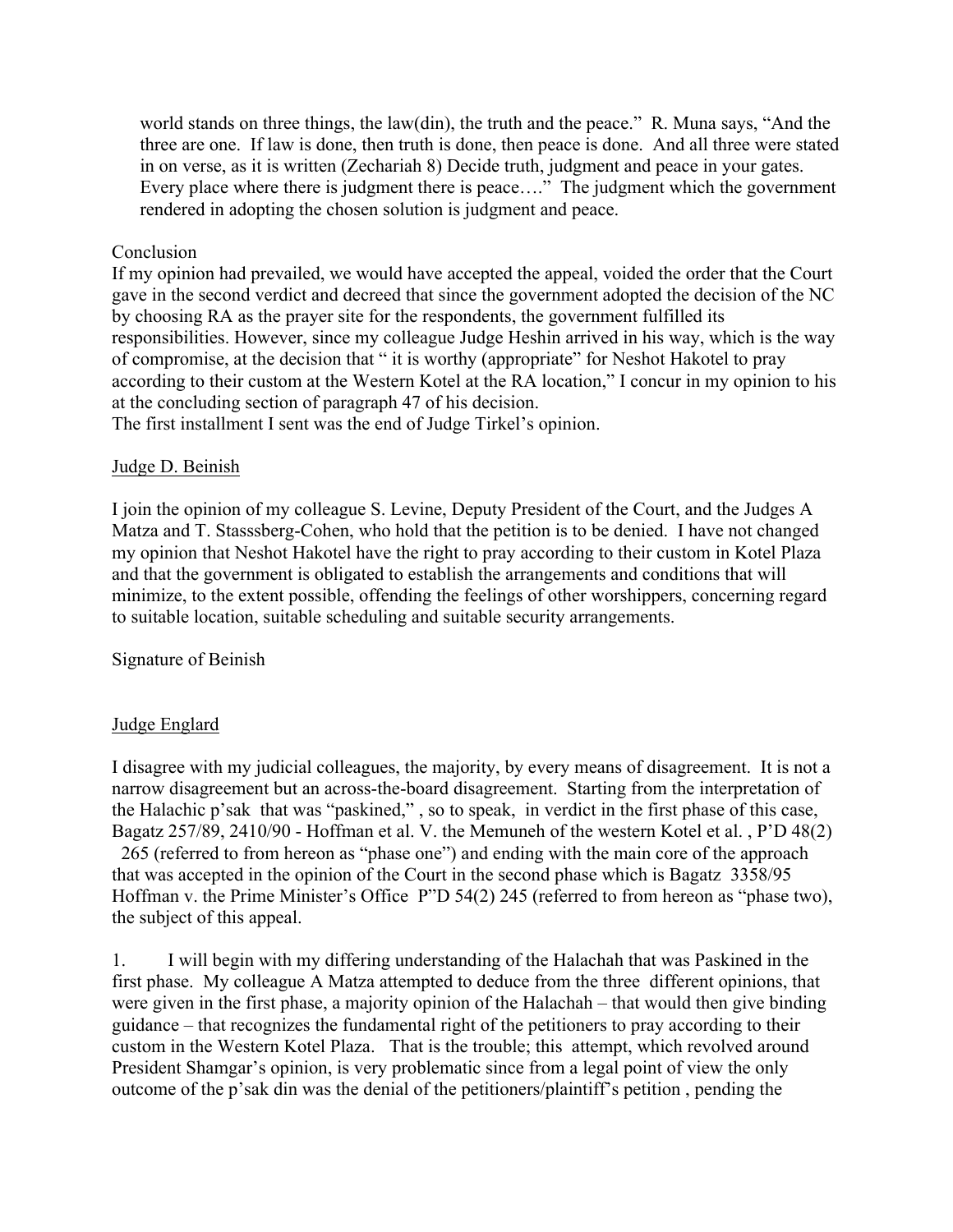government's considering the appointment of a commission. Therefore, the balance of President Shamgar's remarks, be their meaning what they may be, were nothing but peripheral, and have no legally binding effect. And indeed, President Shamgar determined explicitly at the end of his statement that it was his opinion that "a decision should not be made with regard to this issue before us and this point in time, in a way that an average legal dispute is decided." And he adds, "the gates of the Court are always open, but of course it is necessary first to seek other available means." With these remarks as background, I cannot agree with the Court's assumption in the second phase that the commissions that dealt with this issue "slipped into concepts that that were rejected by the majority of judges in the first phase." More than that, as Judge Shamgar stated, in the context of the search for practical ways by which every person seeking to turn to his creator in prayer would be able to do so according to his style and way, **provided that it not constitute an offense to the realization of other worshippers' prayers**" (ibid. page 335 5-6, no emphasis in the original). Therefore, even according to the standard of "the majority opinion", it is wrong to attack the committees that investigated and found that the prayer in way and version of the petitioners offends in a very real way the prayers of others, and, therefore, they proposed what they proposed. It should be pointed out with the preservation of the custom of the place, there is no fundamental denial of approaching and praying next to the Kotel. The denial is with regard to the external form of worship, and to this I will return in the rest of my opinion. I will be content with one remark: It is a condition agreed to by all that the right to pray must be in good faith (Shamgar, first phase, page 335[5-6]; Levine, ibid., page 357[3]; Matza second phase, page 363 [4]. And now there are those who believe that the petitioners form of prayer is a form of "provokatzia" or "war" to attain ideological goals, and the Western Wall is not the proper place to carry this on.(Elon 329, 350) And this question was discerned by the Court in the first phase. From all that has been said, from my point of view, there is no legal basis for this Court's assumption that the commissions that dealt with the issue of the petition following phase one did not fulfill the responsibility imposed on them according to the guidelines of the pesak din. No such guidelines existed, and therefore, for that reason alone, the verdict regarding the claim in this appeal should be in favor of the appellant.

2. But, it is clear that formal reasoning alone is insufficient to conclude the deliberation of this matter. Because after all, behind the formal reliance on the verdict in the first phase stands a substantive point of view on this issue that guided my colleagues in the second phase, a point of view that fundamentally adopted the opinion of my colleague Judge S. Levine in the first phase, and thus rejecting all of the point of view of the Deputy President M. Elon. This calls for, therefore, on me to address the substantive approach that was expressed in the second phase. I will say at the outset that this approach is very problematic in my eyes because of its shaky legal basis. The questions are many, and I did not find in the opinions of my colleagues, Judge S. Levine in the first phase, A. Matza in the second phase, and M. Heshin in this petition, a good answer to them. I will deal with the main points on these questions in brief.

3. The first fundamental issue dealt with the general jurisdiction of this Court to deal with the topic of freedom of worship in the Holy Places. This issue was raised and decided, in a brief fashion, in the first phase by the Deputy President M. Elon (ibid., pages 297-298).. It should be noted that the claim of lack of jurisdiction was raised not by the government but by other respondents, and thus the Court says there in the words of Deputy President Elon:

Devar Hamelekh with regard to the Holy Sites does not negate the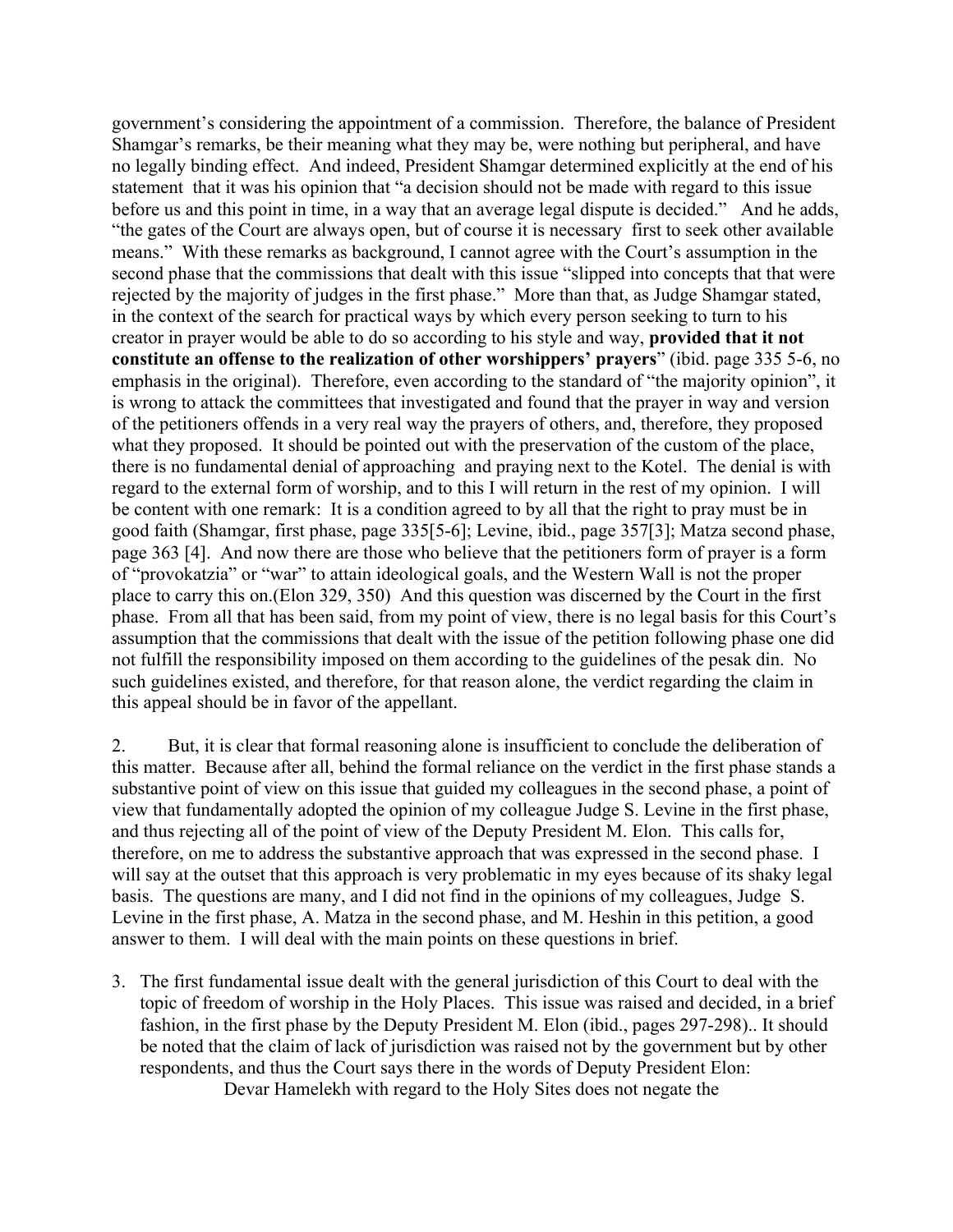authority of this Court to rule on the preservation of public order and the prevention of violent acts, as was stated in the statute and regulations of the Preservation of Holy Sites. With regard to nationalist groups (Bagatz 222/68, PD 24) 141 (2) The majority opinion is that Devar Hamelekh negates the authority of the Court to rule with regard to freedom of worship at the Holy Sites, but it does not negate the authority to rule with regard to freedom of access to the Holy Sites, the obligations to safeguard against acts desecrating the Holy Sites, and the obligation to protect the feelings of the members of religions with regard to their Holy Sites, which the regulations we are considering deal with. The issue in the petition is freedom of access for the petitioners to the Western Kotel, the danger of desecration of the Site, and offending the feelings of worshippers. And the Court does have jurisdiction on the issues of the petition.

It should be pointed out that Judge Levine expressed his agreement with this opinion with regard to the jurisdiction of the Court with regard to ruling on the issue of the petition. (ibid., page [B] 356 )

4. That is the trouble, this conclusion with regard to the authority of the Court, with the instructions of the King's Order in Council as background and the majority opinion in Bagatz 222/68, H'M 15/69 Nationalist Groups Incorporated et al v. The Minister of Police, P'D 24(2) 141 (hereafter the Nationalist Groups matter) does not stand up to criticism. The issue being deliberated here directly involves freedom of worship and not freedom of access or criminal offenses against the Holy Places. As was mentioned, no one is blocking the petitioners from approaching to pray close to the Kotel. Rather the only denial is in the matter of their outward style of worship. A dispute like this was caught, in my opinion by the instructions of the King's Order in Council, and this is also in accord with the limitations that were set the President S. Agranat in Nationalist Group matter. It should be noted that the majority Halachah in the Nationalist Groups matter is accepted by this Court. Likewise as it comes up in Bagatz 4185/90 Temple Mount Faithful Inc. v. The Att. General et al. P'D 47(5) 221 page 282:

> And so, this too was decided by this Court that the authority to arrange the realization of the right of worship is granted to the executive and not to the judiciary, for this is what is declared in section 2 of the King's Order in Council about Israel (the Holy Places), 1924 as was explained in the matter of Nationalist Groups above.

It is true that the litigants in the matter before us did not raise this claim, but since we are dealing with substantive jurisdiction, the Court is not dependent on them. The Court is charged to raise this issue on its own initiative the question of lack of substantive jurisdiction because this question reaches to the root of the juridical status and the force of its verdict. As is known, the agreement of the parties cannot cure a lack of substantive jurisdiction. It is likely that there is a need to look again at the majority opinion in the matter of Nationalist Groups. But as long as the precedent set is not nullified, the authority to make arrangements for worship in the Holy Places, including the Kotel Plaza, is given solely to the executive. In order to concretize this, would it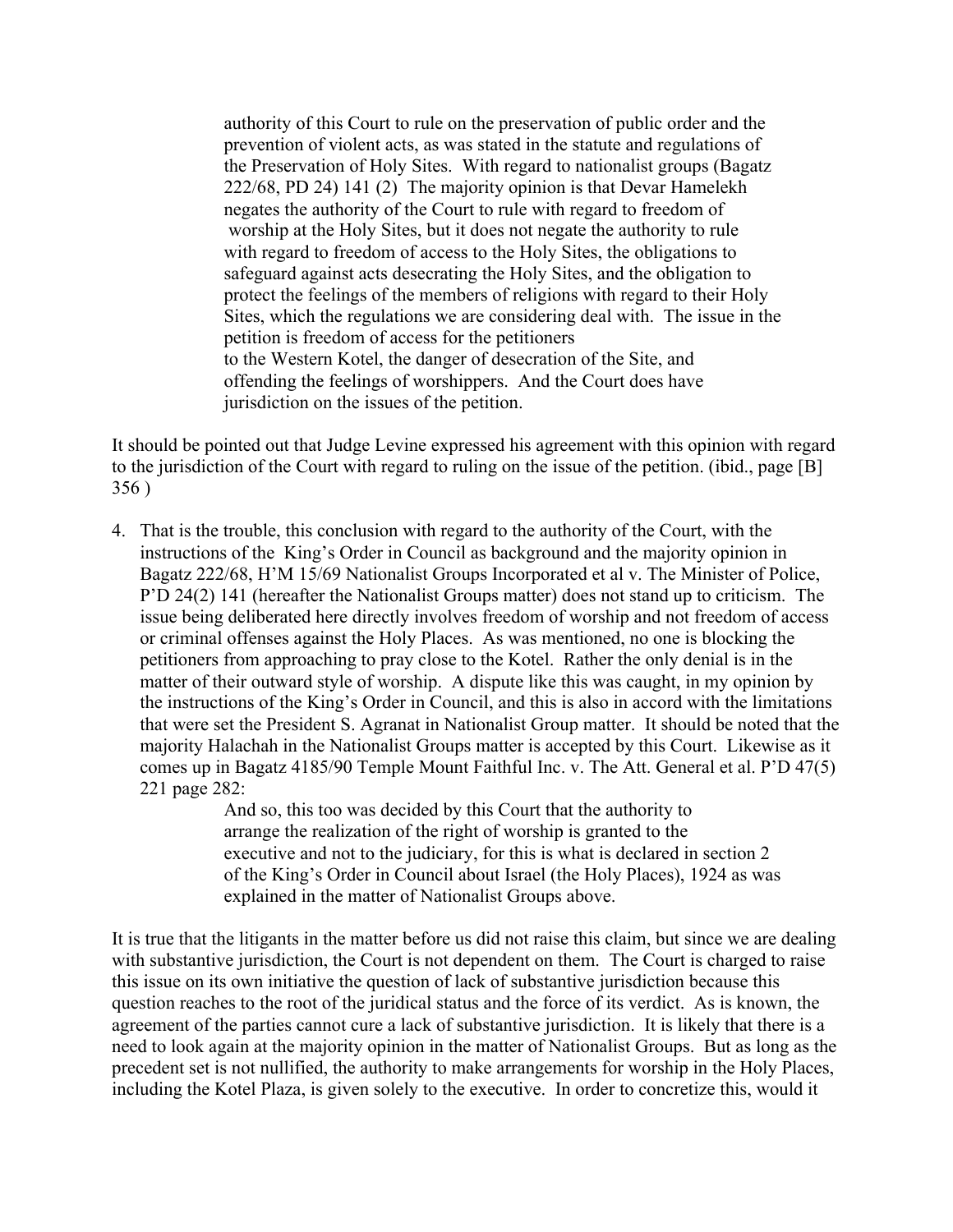enter the mind of the Court to intervene in the arrangement of worship of the various Christian groups in the Church of the Holy Sepulcher, in the process of changing the status Quo!? Is it not self-evident that according the King's Order in Council which was mentioned, a controversy like this is not adjudicable?!

- 5. For the sake of continuing with the case, I will assume that it is possible to overcome this problem of lack of authority, following the approach taken by this Court in the two matters mentioned above. That is to say that I will work under the assumption that it is possible to fit this matter before us into the provisions of the Law of Preservation of the Holy Sites and the Basic Law: Jerusalem, the capital of Israel. My colleague S. Levine stated in the first phase his perspective on the meaning of the Law of Preservation and the regulations that were promulgated under it. His point of view was adopted in-full -- so it seems – in the second phase. I will cite first the words of my colleague S. Levine with regard to the Law of Safeguarding the Holy Places (ibid., pages 356-357):
	- a. In my opinion we should not make a determination on the matter of this petition only on the basis of Halachic concerns. After all it is clear that the Law of Preservation of Holy Sites of TSKZ-1967 (Hereafter the Law) is a secular law. It takes into account the concerns of members of the relevant religions, including the concerns of the chief rabbis(see paragraph 4), though not only those concerns, and the terms included in it should be interpreted according to the common denominator which is collectively held by the Jewish community as a whole. Consequently, the interpretation of the terms "hilul" (desecration) "offensive" and "something liable to offend the feelings (of the members of the religions) with regard to those Holy Sites" in the first paragraph of the aforementioned law, should be an interpretation that will give expression to, on the one hand, freedom of worship and religion, as is accepted in a democratic society and is "tolerated", and on the other hand, conserving the interest in public order and offenses to others that are "intolerable" in that society.
		- b. There is no doubt that the Western Kotel (and its plaza) have been consecrated by the people of Israel for generations as a religious site and a prayer site. Yet at the same time it has acquired a symbolic national meaning as the only historic remnant of the walls of the Temple, a symbol of the monarchy (sovereignty) of Israel for which the people of the house of Israel have longed for countless generations. Given these circumstances, the fact that the Kotel serves as a place of prayer is not an inescapable determining factor with regard to limiting the range of activities permitted there. In this sense, I am not ready to accept as a given that with regard to the Law one must view the Western Kotel with regard to every matter as a "synagogue" in which all activity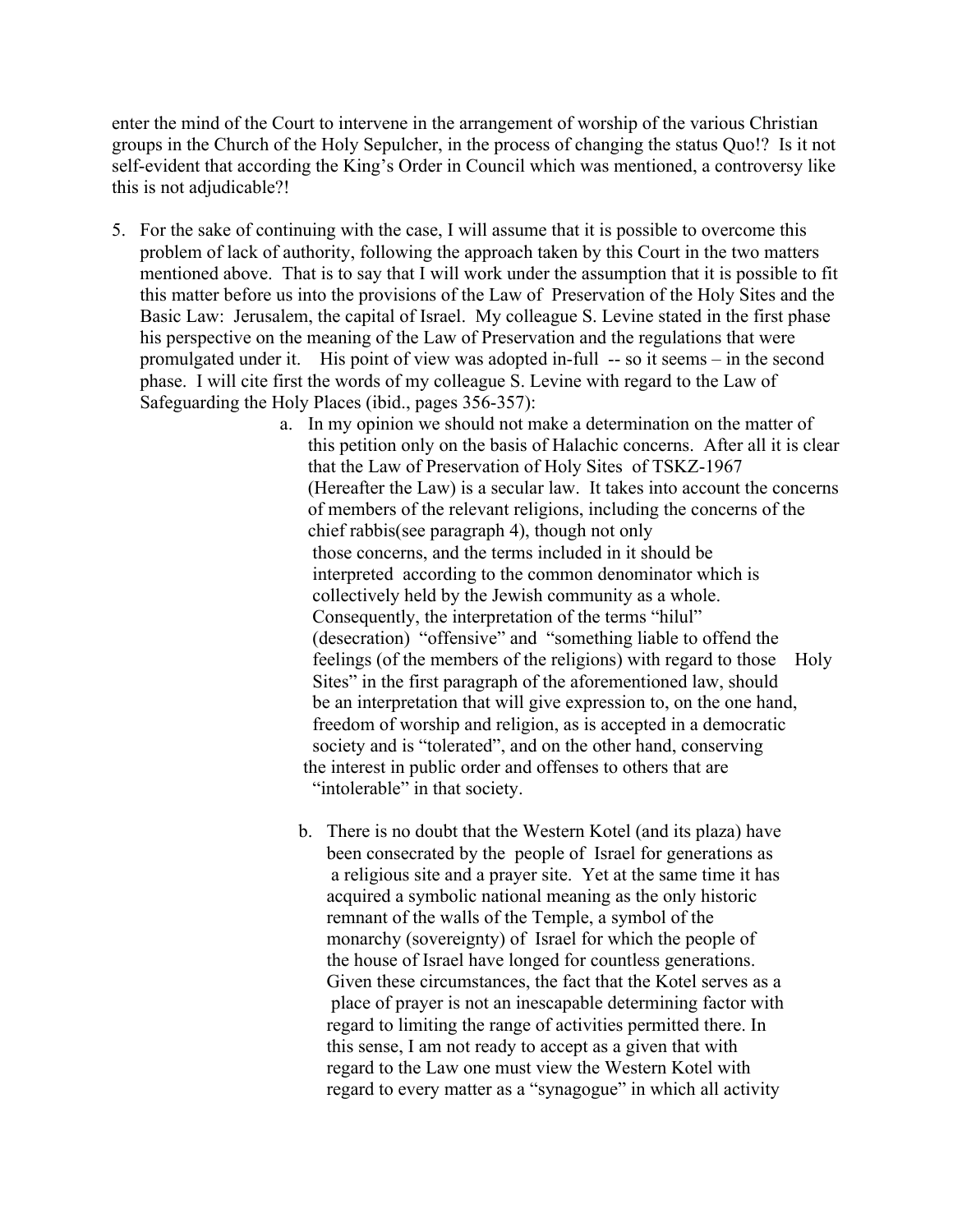conducted there is governed

exclusively by the Halachah that would apply to a synagogue.

c. There are two central conclusions that flow from the above. One - with regard to freedom of worship at the Kotel, and the other – with regard to maintaining other types of activities of a suitable character there. With regard to both of these types of issues, we should recognize the authority in principle for activities as long as nothing in those activities constitutes a "desecration",

 "some other type of offense" or "offense to the feelings" in the sense that I have already mentioned above. With regard to this – in my opinion --

 it is not productive to use the broadest common denominator, in the sense that my respected colleague did. Thus, for example, even if there are those who think that a certain style of prayer is strictly forbidden according to Halachah or that an an activity of nationalist character at the Kotel Site is like thorns in their eyes,

 this fact, in and of itself is not sufficient to justify imposing a ban on said type of activity. For me, the common denominator that should be applied in the matter before us – and I agree that it is possible to make use of this type of standard it is the common denominator of all groups and people who strive in good faith for the opening of the Kotel site and its plaza whether for prayer needs or other legitimate goals. If one does not take this position, you find yourself giving as exclusive monopoly to one view of freedom of of expression over another, with the result that the rights to freedom of worship and expression suffer impairment.

Of course, this point of view was adopted by the Court in the second phase, see there, page  $352(5)$ .

6. Before I deal with the basic viewpoint of the Court mentioned above with regard to the meaning of the Law of Preservation of the Holy Sites and its interpretation, it is appropriate to mention as well Regulation 2(a) (1a) to the Regulations for the Preservation of Jewish Holy Sites, TSMA-1981, that was added in the wake of the dispute which is the subject of this petition, and here is the language:

> Forbidden Activities In the confines of the Holy Sites….It is forbidden: to conduct a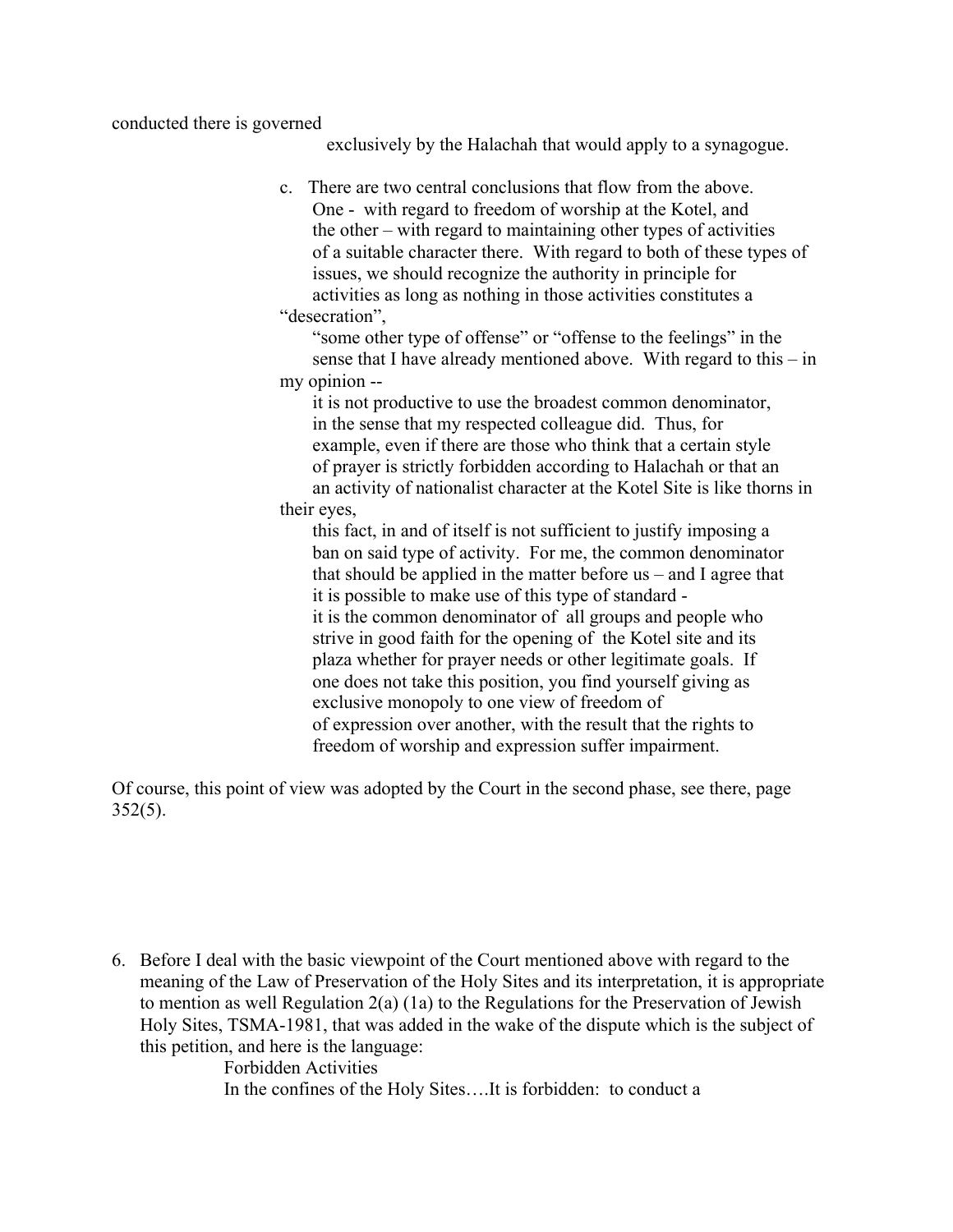religious ceremony that is not according to the custom of the place, which offends the feelings of the praying public with regard to the place.

 This Court in the first phase agreed that this regulation was not beyond (outside) the bounds of the law. See the words of Judge S. Levine, ibid., page 357(E). With this, Judge S. Levine elucidated with regard to the interpretation of this amendment that:

> But as for me, the concept "custom of the place" (minhag hamakom) need not be interpreted exclusively according to Halachah or the existing situation. The nature of custom is that it changes in accordion with changing times, and within it one must allow expression of a pluralistic and tolerant approach with regard to the beliefs and customs of others, within the same limits which I mentioned above.

- 7. In my opinion, the interpretive approach that was accepted in the thinking of the Court is incorrect. The idea that because of the secular nature of Law of Preservation of Holy Sites and of the regulations passed in connection with it one should also interpret terms appearing in them according to secular standards – this idea does not stand up under scrutiny. And this we must be clear on: All of the laws of the Knesset are, by their very nature, secular norms because the Knesset is not a religious institution. Therefore, one cannot conclude anything from the nature of Knesset laws with regard to interpreting concepts that appear in those laws. There is no fundamental barrier to a secular law referring to a religious entity. And indeed this is what is done. To give one example from among many, in the matter of the Law of Judicial Authority of Rabbinical Courts (marriage and divorce)TSYG-1953. No one disputes that the term "Din Torah" in the second paragraph of the law, refers to the body of Jewish Halachah. The fact that the Law of Judicial Authority of Rabbinical Courts is a secular law does not make any difference with regard to the legislature's intention to turn to the body of religious law.
- 8. From what has been said it follows that the secular nature of the Law of Preservation of Holy Sites says nothing about the approach for interpreting its terms or those of any regulations that were promulgated in accordance with it. Everything depends on the intent of the legislature in using these terms. On the contrary, it is well established that terms taken from the religious sector should be interpreted consistent with that sector. More than that, the idea of sanctity – in connection with certain places – is clearly a religious concept, which has no real meaning in the secular world. Compare on this matter the classic book R. Otto, Das Heilige (Breslau, 1917: Id. The Idea of the Holy (trans. J.W. Harvey, Oxford, 1923,  $2^{nd}$  ed. 1950). Therefore, I cannot accept the general approach of this Court, that assigned, in the context of The Law of Preservation of Holy Sites, a nationalistic meaning to the Western Kotel. Of course, I am not disputing the national significance that may attach to the Holy Sites, but that was not the aim of the Law, which was clearly focused on the holy stature of those places.
- 9. The result is that the terms taken from the world of religion, like "hilul" (desecration) should be interpreted first and foremost according to their religious meaning. This is obvious in Regulation 2(1a) of the Preservation Regulations, that forbids "the desecration (hilul) of the Sabbath and holidays of Israel." And is there any room for doubt that the intention is to defer to Jewish Halachah to define what "desecration (hilul) of the Sabbath and holidays of Israel" means?!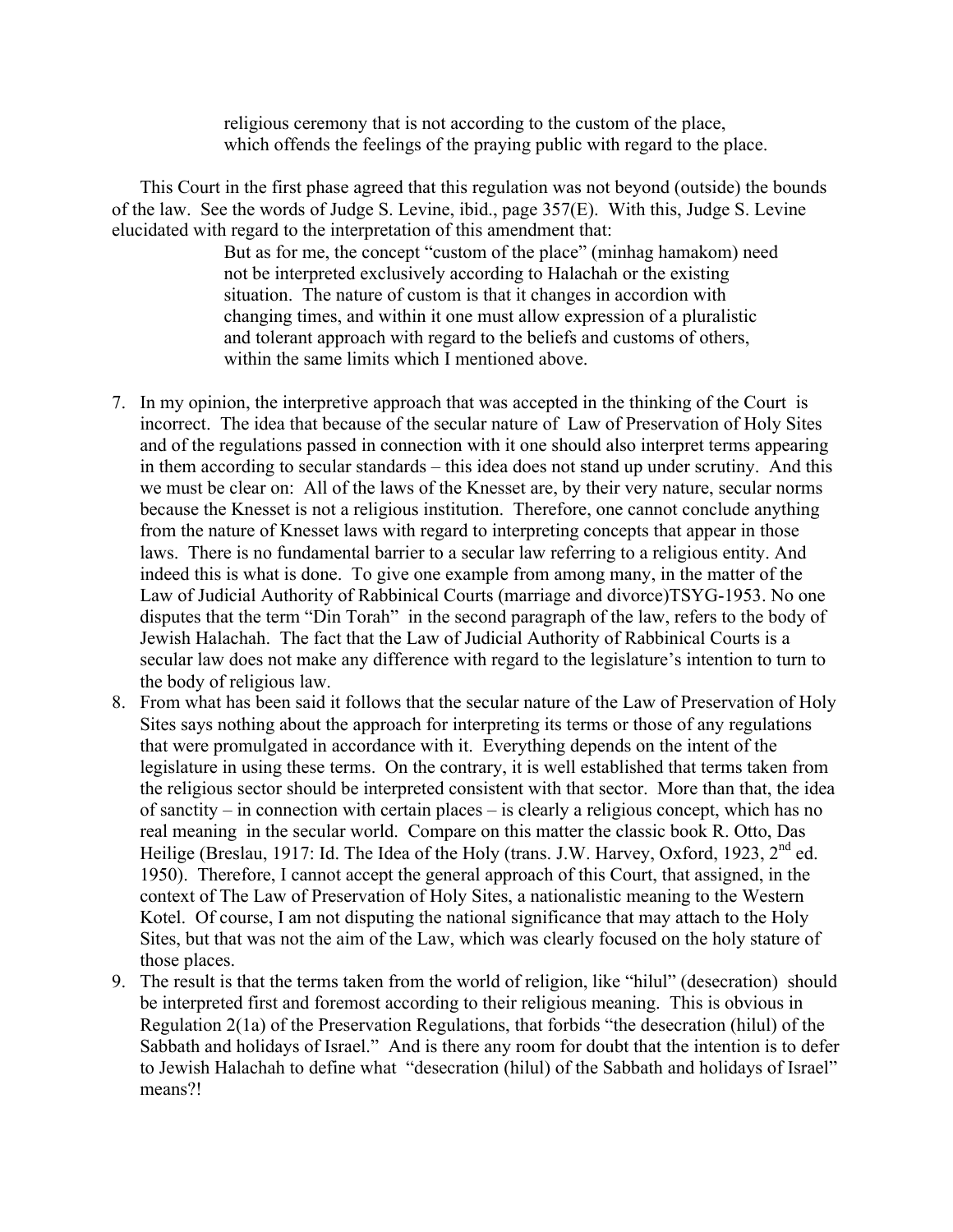10. I disagree in every possible way with the idea that was expressed by my colleague Judge S. Levine in the first phase, that he is not "prepared to accept at the outset and as self-evident that with regard to the Law the Western Kotel should be for all purposes regarded as a synagogue, where all activities that take place must be governed by all of the Halachic laws of a synagogues and no other. ibid., page 356(E) The Law of Preservation of Holy Sites and its regulations, when they speak of the Western Kotel and its plaza as holy places, must have intended to regard the Western Kotel as a synagogue. For this is the status, according to Halachah, that provided that place with its sanctity. This concept follows from the opinion of Deputy President Justice M. Elon, who elaborated on this point in the first phase and concluded that the law of the Kotel Plaza is the law of a synagogue. See ibid., pages 318- 319, where among the rest are quoted the worlds of the Rishon Lezion, Rabbi Ovadiah Yosef:

> That place certainly can be no less than a synagogue, which is a small beit mikdash. Likewise with regard to the Halachot of a synagogue ... certainly everything that is customary there should apply to the Western Kotel. One must accord it at least the stringency of a synagogue and a small beit mikdash. (The Western Kotel and Its Environs in " Western Kotel, Jerusalem, TSLV, pages 9-13.

- 11. With these remarks as background, it must be concluded that this Court's concept of the meaning of the term "religious ceremony that is not according to the custom of the place" is fundamentally flawed. It clearly emerges from the words of Deputy President M. Elon's remarks in the first phase that the term "custom of the place" is unquestionably a Halachic term, The purpose of "the custom of the place' is to express the existence of traditional prayer services which are specific to a particular place. Therefore, there is no basis for the Court's view that "within its scope expression should be given to a pluralistic tolerant approach and to the opinions and customs of others." In my opinion, this interpretation absolutely contradicts both the intention of the formulator of the regulations and the language of the regulation, and therefore one cannot find any legal basis for it (this interpretation).
- 12. Working with the assumption that the regulation was promulgated within the bounds of the law – an assumption which is accepted by me and this Court – the decision to give the petition which is the subject of this appeal the status of an absolute order cannot stand. Moreover: according to the halachic decisions which were cited in Deputy President Menachem Elon's opinion, which were handed down by the Chief Rabbis Abraham Shapira and Mordechai Eliyahu, acceptance of the petitioners' petition constitutes a violation of the holiness and custom of a synagogue. (First lawsuit, pages 328-329, also pp. 319-320). In connection with this the Deputy President Elon wrote (ibid., p. 350):

 Today, the reality is that according to the vast majority of Halachic decisors, including Israel's Chief Rabbis, acceptance of the petitioners' petition ….entails desecration of the prayer site of the Western Wall, which is the holiest site in Halachah and Judaism and for the entire Jewish people.

I ask with amazement, from where does this Court get the authority to contradict these halachic decisions, according to which yielding to the petition constitutes a violation of the terms of paragraph 1 in the Law for Preservation of Holy Sites, which protects the Western Kotel from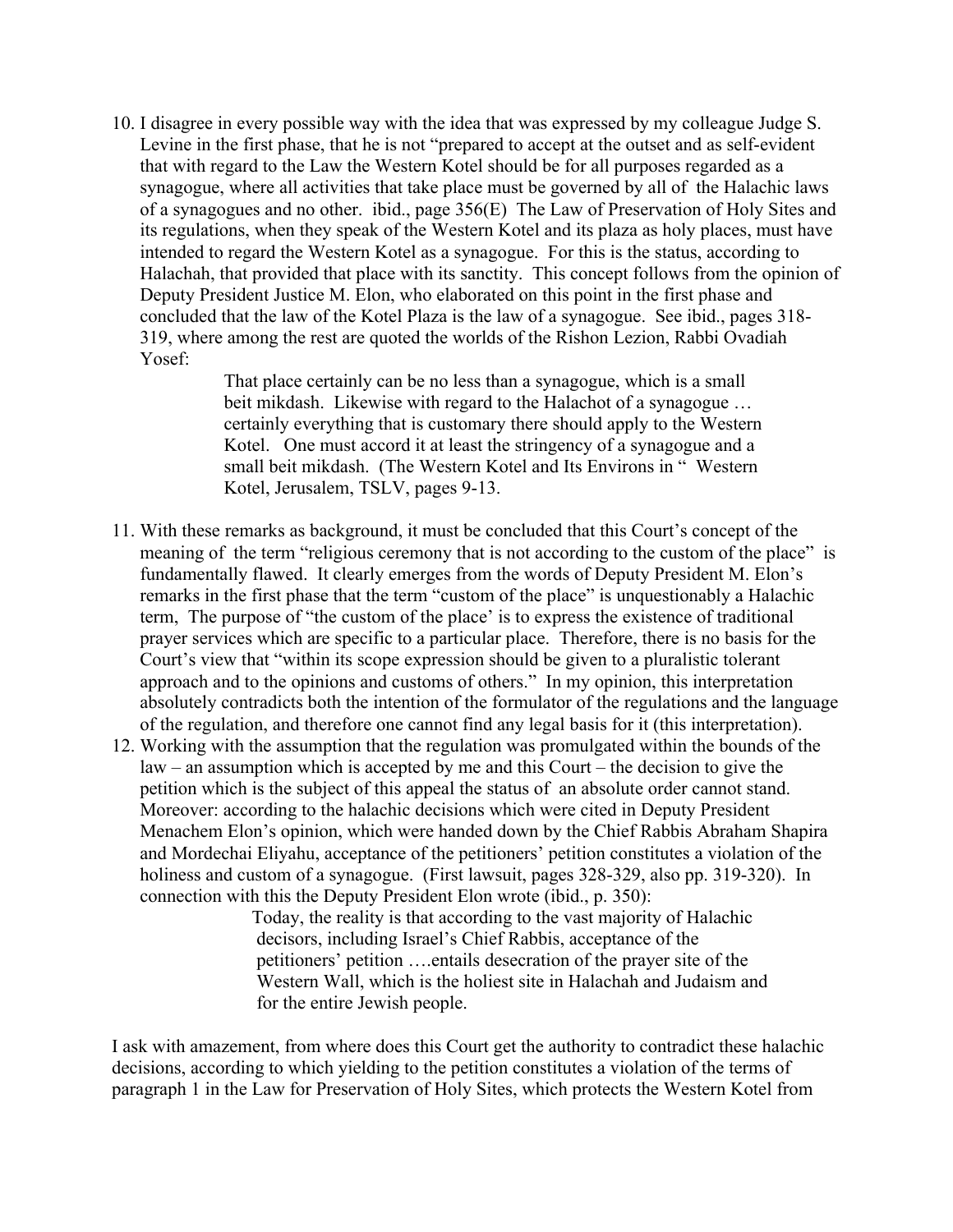## desecration?

- 13. Finally, even if I were to close my eyes to the legal problems which I have enumerated in my opinion, there are also "legs" to the argument that, in light of the Halachic background, granting the petition, which would allow the petitioners to deport themselves according to their mode and custom constitutes an actual offense to the prayers of others. (Shamgar, Phase One p. 355[E] ) or an unreasonable offense against the feelings of others. (Levine, ibid., p. 357[E] ), which represents an offense also according to the criteria which have been accepted in the opinion of this Court.
- 14. A marginal comment with regard to the alternate site which was suggested to the petitioners, Robinson's Arch. During the Court's visit to the site, it became apparent that, fundamentally, the site is suitable for conducting prayer near the Kotel. Nevertheless, the antiquities staff expressed opposition to any change at the site, be it the smallest one. The opposition was in connection with a boulder that had fallen from the ancient wall, and according to antiquities people this boulder should not be moved or concealed. I was not persuaded that there is any hindrance to arranging the place so that approaching the Kotel itself will be possible, with only the slightest impact on the fallen boulder. It pains me that I get the impression that in some people's eyes archeological "sanctity" overrides the sanctity of a synagogue.

From all this, if my opinion were to prevail, the petition for an appeal would be granted and this Court's decision in Bagatz 3358/95 would be nullified.

However, since my opinion remains a minority, I agree, at least, to the first section of my colleague Judge Heshin's decision, according to which if the government prepares the RA site – fittingly and as is required – within twelve months of today, then WOW will be permitted to pray in that place according to their custom.

Signature of Englard

We decide by a majority including the President Barak and the Judges Or, Heshin, Tirkel, and Englard, opposing the opinions of the Deputy President Levine and Judges Matza, Strassberg-Cohen and Beinish, as it says in the second part of the  $47<sup>th</sup>$  paragraph, of Judge Heshin's opinion, in connection with the preparation of the location Robinson's Arch as a prayer site for WOW. And indeed, if the RA site is not prepared as a prayer site for Neshot Hakotel within twelve months from the date of this decision, then our decision by a majority including President Barak, Deputy President Levine and Judges Or, Matza, Heshin, Strassberg-Cohen and Beinish, in opposition to the opinion of Judges Tirkel and

Englard, according to the  $48<sup>th</sup>$  paragraph of Judge Heshin, that is, the government will be required to make arrangements and create suitable conditions within which Neshot Hakotel will be able to realize their right to pray according to their custom in the Western Kotel Plaza.

In connection with this matter no order for costs has been issued.

Dated: 4 Nissan TSSG, (6.4.2003)